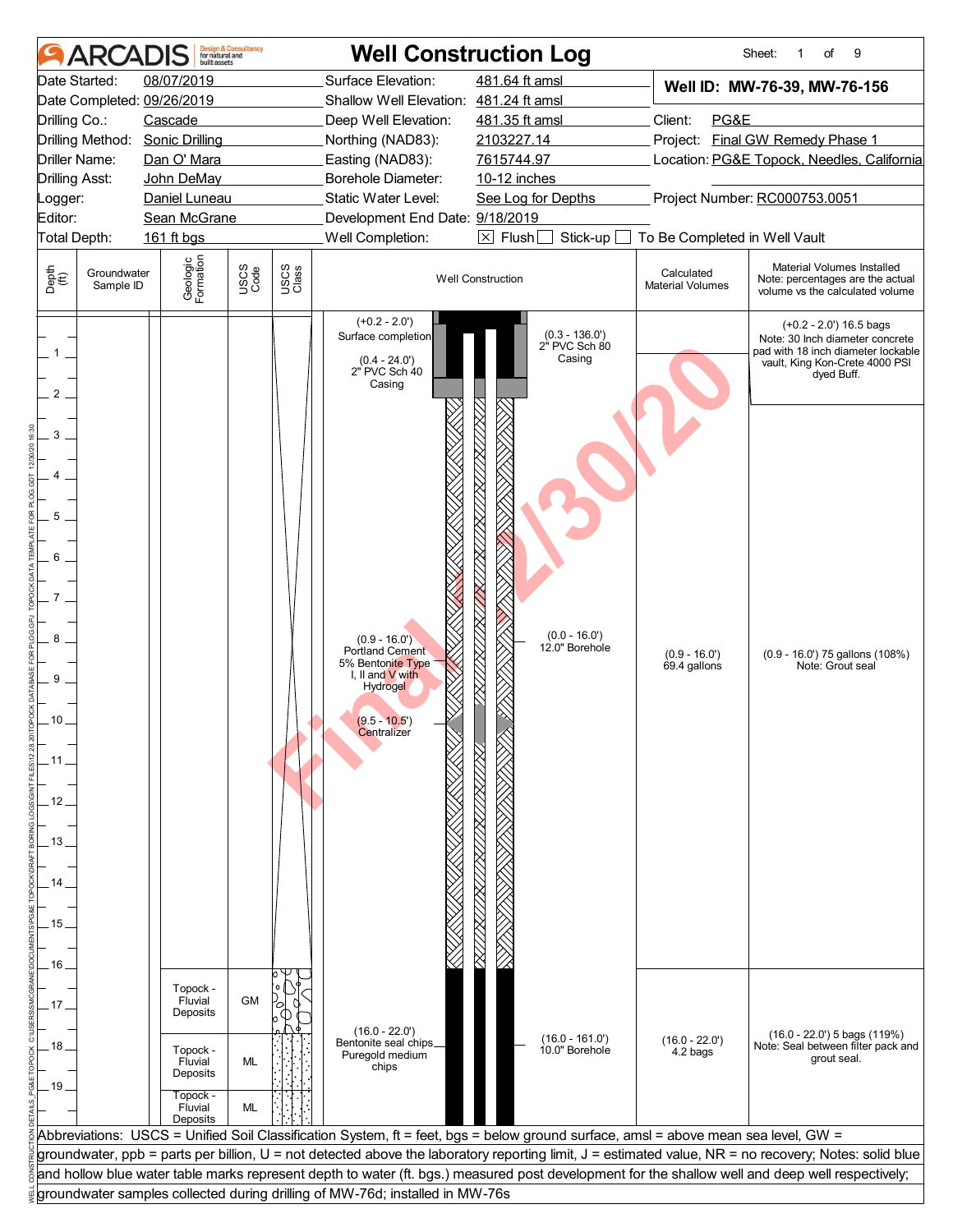| <b>ARCADIS</b>                                                                                                                                    | huilt assets                                                                                 | <b>Design &amp; Consultancy</b><br>for natural and |               | <b>Well Construction Log</b>                                                                                                      |                                                                                                                                                  |                                                                        | 2<br>9<br>Sheet:<br>of                                                                                                                                |  |  |
|---------------------------------------------------------------------------------------------------------------------------------------------------|----------------------------------------------------------------------------------------------|----------------------------------------------------|---------------|-----------------------------------------------------------------------------------------------------------------------------------|--------------------------------------------------------------------------------------------------------------------------------------------------|------------------------------------------------------------------------|-------------------------------------------------------------------------------------------------------------------------------------------------------|--|--|
| Date Started:<br>Date Completed: 09/26/2019<br>Drilling Co.:<br>Drilling Method:                                                                  | 08/07/2019<br>Cascade<br><b>Sonic Drilling</b>                                               |                                                    |               | Surface Elevation:<br>Shallow Well Elevation: 481.24 ft amsl<br>Deep Well Elevation:<br>Northing (NAD83):                         | 481.64 ft amsl<br>481.35 ft amsl<br>2103227.14<br>7615744.97                                                                                     | Client:<br>PG&E                                                        | Well ID: MW-76-39, MW-76-156<br>Project: Final GW Remedy Phase 1<br>Location: PG&E Topock, Needles, California                                        |  |  |
| Driller Name:<br><b>Drilling Asst:</b><br>ogger:<br>Editor:<br>Total Depth:                                                                       | Dan O' Mara<br>John DeMay<br>Daniel Luneau<br>Sean McGrane<br>161 ft bgs                     |                                                    |               | Easting (NAD83):<br>Borehole Diameter:<br>Static Water Level:<br>Development End Date: 9/18/2019<br>Well Completion:              | 10-12 inches<br>See Log for Depths<br>$\boxed{\times}$ Flush<br>Stick-up                                                                         | Project Number: RC000753.0051                                          |                                                                                                                                                       |  |  |
| Depth<br>(ft)<br>Groundwater<br>Sample ID                                                                                                         | Geologic<br>Formation                                                                        | USCS<br>Code                                       | USCS<br>Class |                                                                                                                                   | <b>Well Construction</b>                                                                                                                         | To Be Completed in Well Vault<br>Calculated<br><b>Material Volumes</b> | Material Volumes Installed<br>Note: percentages are the actual<br>volume vs the calculated volume                                                     |  |  |
| 21 <sub>1</sub>                                                                                                                                   | Topock -<br>Alluvium<br>Deposits                                                             | ML                                                 |               | $(16.0 - 22.0')$<br>Bentonite seal chips<br>Puregold medium<br>chips<br>$(0.4 - 24.0')$<br>2" PVC Sch 40                          | $(0.3 - 136.0)$<br>2" PVC Sch 80<br>Casing                                                                                                       | $(16.0 - 22.0')$<br>4.2 bags                                           | $(16.0 - 22.0')$ 5 bags $(119%)$<br>Note: Seal between filter pack and<br>grout seal.                                                                 |  |  |
| 22.<br>23<br>24                                                                                                                                   | Topock -<br>Alluvium<br>Deposits                                                             | ML                                                 |               | Casing<br>$(24.0 - 39.0')$                                                                                                        |                                                                                                                                                  |                                                                        |                                                                                                                                                       |  |  |
| 25.<br>26<br>27<br>28<br>MW-C-VAS-<br>26-31<br>$(380$ ppb)<br>6/19/2019<br>29<br>10:35<br>30<br>31<br>32<br>33.<br>34<br>35.<br>36.<br>37.<br>38. | Topock -<br>Alluvium<br>Deposits<br>Topock -<br>Alluvium<br>Deposits<br>Topock -<br>Alluvium | <b>ML</b><br><b>SM</b><br><b>SM</b>                |               | 2" 20-Slot Sch 40<br><b>PVC Screen</b><br>$(22.0 - 43.3')$<br>Cemex #3 Mesh<br>(8x20) Lapis Lustre<br>Sand<br>(39.0 - 41.3') Sump | $(16.0 - 161.0)$<br>10.0" Borehole                                                                                                               | $(22.0 - 43.3')$<br>$20.5$ bags                                        | (22.0 - 43.3') 26 bags (127%)<br>Note: Filter pack, used >20% of<br>the calculated volume due to<br>potential voids that formed during<br>drilling.   |  |  |
|                                                                                                                                                   | Deposits                                                                                     |                                                    |               | and PVC End Cap-<br>$(39.2 - 39.5')$<br>PVC plug                                                                                  | Abbreviations: USCS = Unified Soil Classification System, ft = feet, bgs = below ground surface, amsl = above mean sea level, GW =               |                                                                        | Note: PVC plug installed to isolate<br>filter pack sand in sump.                                                                                      |  |  |
|                                                                                                                                                   |                                                                                              |                                                    |               |                                                                                                                                   | and hollow blue water table marks represent depth to water (ft. bgs.) measured post development for the shallow well and deep well respectively; |                                                                        | groundwater, ppb = parts per billion, U = not detected above the laboratory reporting limit, J = estimated value, NR = no recovery; Notes: solid blue |  |  |
|                                                                                                                                                   |                                                                                              |                                                    |               | groundwater samples collected during drilling of MW-76d; installed in MW-76s                                                      |                                                                                                                                                  |                                                                        |                                                                                                                                                       |  |  |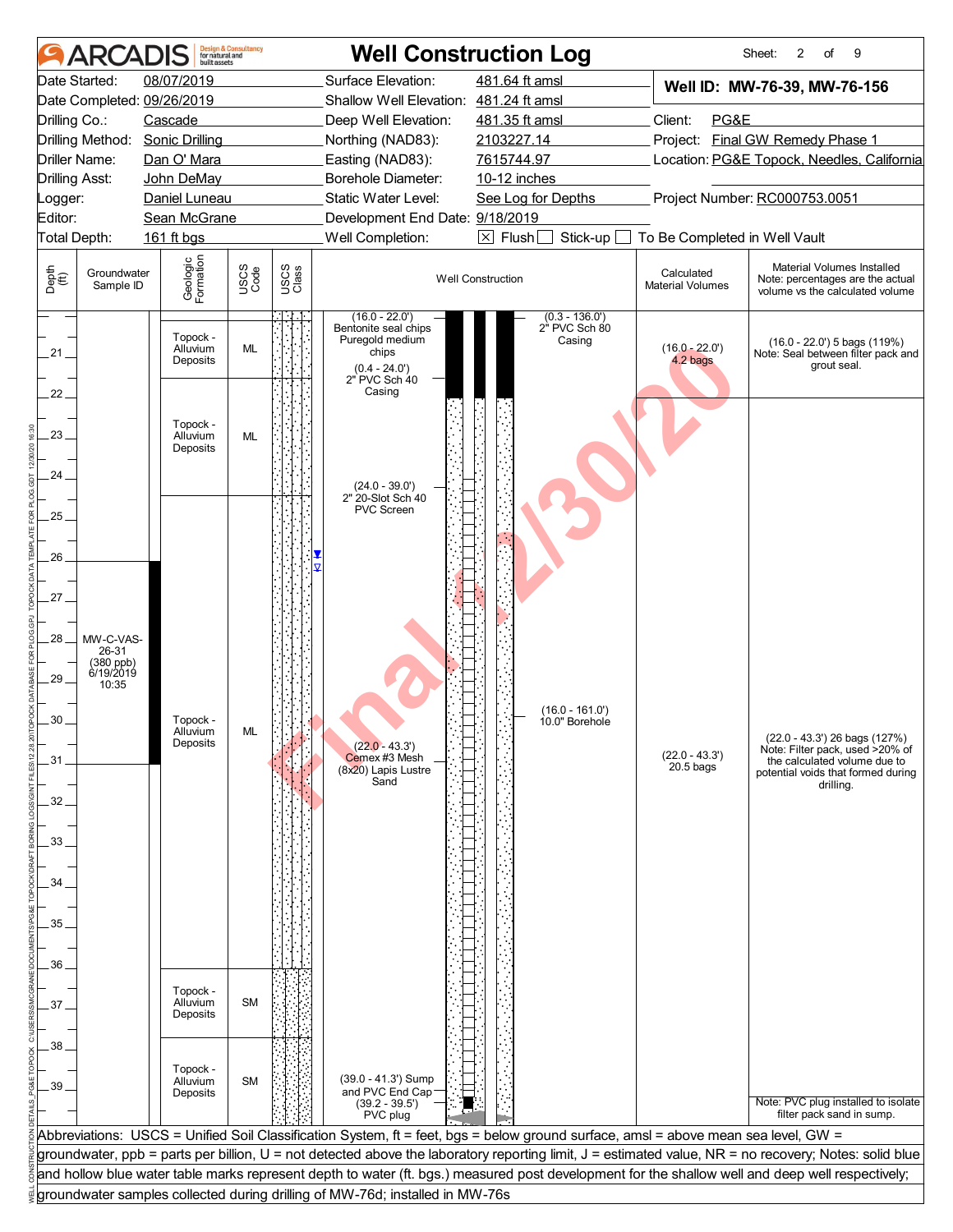|                    | <b>ARCAI</b>                                              |                                                     | <b>Design &amp; Consultancy</b><br>for natural and<br>built assets |               | <b>Well Construction Log</b>                                                         |                                                                                                                                    |                                       | Sheet:<br>3<br>of<br>9                                                                                                                                                                                             |  |
|--------------------|-----------------------------------------------------------|-----------------------------------------------------|--------------------------------------------------------------------|---------------|--------------------------------------------------------------------------------------|------------------------------------------------------------------------------------------------------------------------------------|---------------------------------------|--------------------------------------------------------------------------------------------------------------------------------------------------------------------------------------------------------------------|--|
|                    | Date Started:                                             | 08/07/2019<br>Date Completed: 09/26/2019<br>Cascade |                                                                    |               | Surface Elevation:<br>Shallow Well Elevation: 481.24 ft amsl<br>Deep Well Elevation: | 481.64 ft amsl<br>481.35 ft amsl                                                                                                   | PG&E<br>Client:                       | Well ID: MW-76-39, MW-76-156                                                                                                                                                                                       |  |
| Drilling Co.:      | Driller Name:                                             | Drilling Method: Sonic Drilling<br>Dan O' Mara      |                                                                    |               | Northing (NAD83):<br>Easting (NAD83):                                                | 2103227.14<br>7615744.97                                                                                                           |                                       | Project: Final GW Remedy Phase 1<br>Location: PG&E Topock, Needles, California                                                                                                                                     |  |
| _ogger:<br>Editor: | Drilling Asst:                                            | John DeMay<br>Daniel Luneau<br>Sean McGrane         |                                                                    |               | Borehole Diameter:<br>Static Water Level:<br>Development End Date: 9/18/2019         | 10-12 inches<br>See Log for Depths                                                                                                 | Project Number: RC000753.0051         |                                                                                                                                                                                                                    |  |
|                    | <b>Total Depth:</b>                                       | 161 ft bgs                                          |                                                                    |               | Well Completion:                                                                     | $\boxtimes$ Flush<br>Stick-up                                                                                                      | To Be Completed in Well Vault         |                                                                                                                                                                                                                    |  |
| Depth<br>(ff)      | Groundwater<br>Sample ID                                  | Geologic<br>Formation                               | USCS<br>Code                                                       | USCS<br>Class |                                                                                      | <b>Well Construction</b>                                                                                                           | Calculated<br><b>Material Volumes</b> | Material Volumes Installed<br>Note: percentages are the actual<br>volume vs the calculated volume                                                                                                                  |  |
| 41                 |                                                           | Topock -<br>Alluvium<br>Deposits                    | <b>SM</b>                                                          |               | $(39.5 - 40.5')$<br>Centralizer<br>$(39.5 - 41.3')$<br>Sump filled with              | $(0.3 - 136.0')$<br>2" PVC Sch 80<br>Casing                                                                                        |                                       |                                                                                                                                                                                                                    |  |
| 42.<br>43.         | --No Sample-<br>(Interval did<br>not produce)             | Topock -<br>Alluvium                                | <b>SM</b>                                                          |               | filter pack<br>$(22.0 - 43.3')$<br>Cemex #3 Mesh<br>(8x20) Lapis Lustre<br>Sand      |                                                                                                                                    | $(22.0 - 43.3')$<br>$20.5$ bags       | (22.0 - 43.3') 26 bags (127%)<br>Note: Filter pack, used >20% of<br>the calculated volume due to<br>potential voids that formed during<br>drilling.<br>Note: Sump compromised and<br>filled with filter pack sand. |  |
| 44.<br>45<br>46    | 6/19/2019<br>14:15                                        | Deposits                                            |                                                                    |               |                                                                                      |                                                                                                                                    |                                       |                                                                                                                                                                                                                    |  |
| 47.<br>48          | --No Sample-                                              |                                                     |                                                                    |               |                                                                                      |                                                                                                                                    |                                       |                                                                                                                                                                                                                    |  |
| 49.                | (Interval did<br>not produce)<br>6/20/2019<br>09:55       |                                                     |                                                                    |               |                                                                                      | $(16.0 - 161.0)$                                                                                                                   |                                       |                                                                                                                                                                                                                    |  |
| 50<br>51           |                                                           |                                                     |                                                                    |               |                                                                                      | 10.0" Borehole                                                                                                                     |                                       | (43.3 - 134.0') 91 buckets (120%)                                                                                                                                                                                  |  |
| 52.                |                                                           |                                                     |                                                                    |               | $(43.3 - 134.0')$<br>Bentonite seal<br>pellets Pel-Plug<br>(TR30) 3/8"               |                                                                                                                                    | $(43.3 - 134.0')$<br>75.9 buckets     | Note: Intermediate seal, used<br>>20% of the calculated volume due<br>to potential voids that formed<br>during drilling.                                                                                           |  |
| 53<br>54           | MW-C-VAS-<br>51-56<br>(0.146 J ppb)<br>6/25/2019<br>12:00 |                                                     | <b>NR</b>                                                          |               |                                                                                      |                                                                                                                                    |                                       |                                                                                                                                                                                                                    |  |
| 55.                |                                                           |                                                     |                                                                    |               |                                                                                      |                                                                                                                                    |                                       |                                                                                                                                                                                                                    |  |
| 56.                |                                                           |                                                     |                                                                    |               |                                                                                      |                                                                                                                                    |                                       |                                                                                                                                                                                                                    |  |
| 57.                |                                                           |                                                     |                                                                    |               |                                                                                      |                                                                                                                                    |                                       |                                                                                                                                                                                                                    |  |
| .58.               |                                                           |                                                     |                                                                    |               |                                                                                      |                                                                                                                                    |                                       |                                                                                                                                                                                                                    |  |
| 59                 |                                                           |                                                     |                                                                    |               |                                                                                      |                                                                                                                                    |                                       |                                                                                                                                                                                                                    |  |
|                    |                                                           |                                                     |                                                                    |               |                                                                                      | Abbreviations: USCS = Unified Soil Classification System, ft = feet, bgs = below ground surface, amsl = above mean sea level, GW = |                                       |                                                                                                                                                                                                                    |  |
|                    |                                                           |                                                     |                                                                    |               |                                                                                      |                                                                                                                                    |                                       | groundwater, ppb = parts per billion, U = not detected above the laboratory reporting limit, J = estimated value, NR = no recovery; Notes: solid blue                                                              |  |
|                    |                                                           |                                                     |                                                                    |               |                                                                                      |                                                                                                                                    |                                       | and hollow blue water table marks represent depth to water (ft. bgs.) measured post development for the shallow well and deep well respectively;                                                                   |  |
|                    |                                                           |                                                     |                                                                    |               | groundwater samples collected during drilling of MW-76d; installed in MW-76s         |                                                                                                                                    |                                       |                                                                                                                                                                                                                    |  |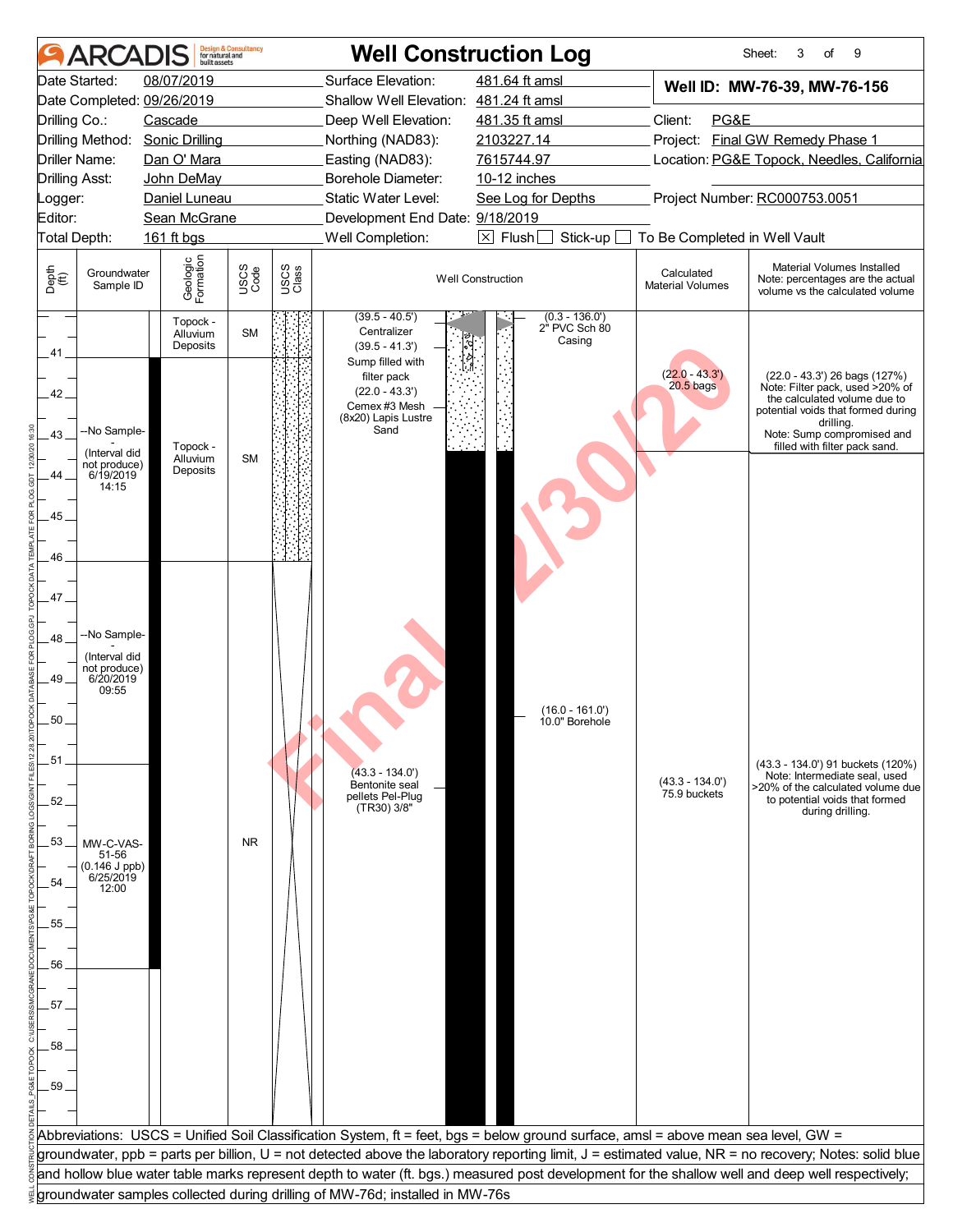|               |                               | built assets                    | <b>Design &amp; Consultancy</b><br>for natural and |               |                                                                              | <b>Well Construction Log</b>                                                                                                       |                                                                                                                                            | Sheet:<br>9<br>4<br>of                                                                                                                                |  |
|---------------|-------------------------------|---------------------------------|----------------------------------------------------|---------------|------------------------------------------------------------------------------|------------------------------------------------------------------------------------------------------------------------------------|--------------------------------------------------------------------------------------------------------------------------------------------|-------------------------------------------------------------------------------------------------------------------------------------------------------|--|
|               | Date Started:                 | 08/07/2019                      |                                                    |               | Surface Elevation:                                                           | 481.64 ft amsl                                                                                                                     |                                                                                                                                            | Well ID: MW-76-39, MW-76-156                                                                                                                          |  |
|               |                               | Date Completed: 09/26/2019      |                                                    |               | Shallow Well Elevation: 481.24 ft amsl                                       |                                                                                                                                    |                                                                                                                                            |                                                                                                                                                       |  |
| Drilling Co.: |                               | Cascade                         |                                                    |               | Deep Well Elevation:                                                         | 481.35 ft amsl                                                                                                                     | Client:<br>PG&E                                                                                                                            |                                                                                                                                                       |  |
|               |                               | Drilling Method: Sonic Drilling |                                                    |               | Northing (NAD83):                                                            | 2103227.14                                                                                                                         |                                                                                                                                            | Project: Final GW Remedy Phase 1                                                                                                                      |  |
|               | Driller Name:                 | Dan O' Mara                     |                                                    |               | Easting (NAD83):                                                             | 7615744.97                                                                                                                         |                                                                                                                                            | Location: PG&E Topock, Needles, California                                                                                                            |  |
|               | <b>Drilling Asst:</b>         | John DeMay                      |                                                    |               | Borehole Diameter:                                                           | 10-12 inches                                                                                                                       |                                                                                                                                            |                                                                                                                                                       |  |
| Logger:       |                               | Daniel Luneau                   |                                                    |               | Static Water Level:                                                          | See Log for Depths                                                                                                                 |                                                                                                                                            | Project Number: RC000753.0051                                                                                                                         |  |
| Editor:       |                               | Sean McGrane                    |                                                    |               | Development End Date: 9/18/2019                                              |                                                                                                                                    |                                                                                                                                            |                                                                                                                                                       |  |
|               | Total Depth:                  | 161 ft bgs                      |                                                    |               | Well Completion:                                                             | $\boxed{\times}$ Flush<br>Stick-up                                                                                                 | To Be Completed in Well Vault                                                                                                              |                                                                                                                                                       |  |
| Depth<br>(ft) | Groundwater<br>Sample ID      | Geologic<br>Formation           | USCS<br>Code                                       | USCS<br>Class |                                                                              | <b>Well Construction</b>                                                                                                           | Material Volumes Installed<br>Calculated<br>Note: percentages are the actual<br><b>Material Volumes</b><br>volume vs the calculated volume |                                                                                                                                                       |  |
| 61<br>62.     |                               |                                 |                                                    |               |                                                                              | $(0.3 - 136.0)$<br>2" PVC Sch 80<br>Casing                                                                                         |                                                                                                                                            |                                                                                                                                                       |  |
| 63            | -No Sample-                   |                                 |                                                    |               |                                                                              |                                                                                                                                    |                                                                                                                                            |                                                                                                                                                       |  |
|               | (Interval did<br>not produce) |                                 |                                                    |               |                                                                              |                                                                                                                                    |                                                                                                                                            |                                                                                                                                                       |  |
| .64.          | 6/25/2019<br>13:15            |                                 |                                                    |               |                                                                              |                                                                                                                                    |                                                                                                                                            |                                                                                                                                                       |  |
|               |                               |                                 |                                                    |               |                                                                              |                                                                                                                                    |                                                                                                                                            |                                                                                                                                                       |  |
| 65            |                               |                                 |                                                    |               |                                                                              |                                                                                                                                    |                                                                                                                                            |                                                                                                                                                       |  |
|               |                               |                                 |                                                    |               |                                                                              |                                                                                                                                    |                                                                                                                                            |                                                                                                                                                       |  |
| 66            |                               |                                 |                                                    |               |                                                                              |                                                                                                                                    |                                                                                                                                            |                                                                                                                                                       |  |
|               |                               |                                 |                                                    |               |                                                                              |                                                                                                                                    |                                                                                                                                            |                                                                                                                                                       |  |
| 67            |                               |                                 |                                                    |               |                                                                              |                                                                                                                                    |                                                                                                                                            |                                                                                                                                                       |  |
|               |                               |                                 |                                                    |               |                                                                              |                                                                                                                                    |                                                                                                                                            |                                                                                                                                                       |  |
| 68            | MW-C-VAS-<br>66-71            |                                 |                                                    |               |                                                                              |                                                                                                                                    |                                                                                                                                            |                                                                                                                                                       |  |
|               | (<0.033 U                     |                                 |                                                    |               |                                                                              |                                                                                                                                    |                                                                                                                                            |                                                                                                                                                       |  |
| .69           | ppb)<br>6/26/2019<br>10:44    |                                 |                                                    |               |                                                                              |                                                                                                                                    |                                                                                                                                            |                                                                                                                                                       |  |
|               |                               |                                 |                                                    |               | $(43.3 - 134.0')$<br><b>Bentonite</b> seal                                   | $(16.0 - 161.0)$                                                                                                                   | $(43.3 - 134.0')$                                                                                                                          | (43.3 - 134.0') 91 buckets (120%)<br>Note: Intermediate seal, used                                                                                    |  |
| 70            |                               |                                 | NR.                                                |               | pellets Pel-Plug                                                             | 10.0" Borehole                                                                                                                     | 75.9 buckets                                                                                                                               | >20% of the calculated volume due<br>to potential voids that formed                                                                                   |  |
|               |                               |                                 |                                                    |               | $(TR30)$ 3/8"<br>(69.5 - 70.5')                                              |                                                                                                                                    |                                                                                                                                            | during drilling.                                                                                                                                      |  |
|               |                               |                                 |                                                    |               | Centralizer                                                                  |                                                                                                                                    |                                                                                                                                            |                                                                                                                                                       |  |
|               |                               |                                 |                                                    |               |                                                                              |                                                                                                                                    |                                                                                                                                            |                                                                                                                                                       |  |
| 72            |                               |                                 |                                                    |               |                                                                              |                                                                                                                                    |                                                                                                                                            |                                                                                                                                                       |  |
|               |                               |                                 |                                                    |               |                                                                              |                                                                                                                                    |                                                                                                                                            |                                                                                                                                                       |  |
| 73            |                               |                                 |                                                    |               |                                                                              |                                                                                                                                    |                                                                                                                                            |                                                                                                                                                       |  |
|               |                               |                                 |                                                    |               |                                                                              |                                                                                                                                    |                                                                                                                                            |                                                                                                                                                       |  |
| 74            |                               |                                 |                                                    |               |                                                                              |                                                                                                                                    |                                                                                                                                            |                                                                                                                                                       |  |
|               |                               |                                 |                                                    |               |                                                                              |                                                                                                                                    |                                                                                                                                            |                                                                                                                                                       |  |
| 75            |                               |                                 |                                                    |               |                                                                              |                                                                                                                                    |                                                                                                                                            |                                                                                                                                                       |  |
|               |                               |                                 |                                                    |               |                                                                              |                                                                                                                                    |                                                                                                                                            |                                                                                                                                                       |  |
| 76            |                               |                                 |                                                    |               |                                                                              |                                                                                                                                    |                                                                                                                                            |                                                                                                                                                       |  |
|               |                               |                                 |                                                    |               |                                                                              |                                                                                                                                    |                                                                                                                                            |                                                                                                                                                       |  |
|               |                               |                                 |                                                    |               |                                                                              |                                                                                                                                    |                                                                                                                                            |                                                                                                                                                       |  |
|               |                               |                                 |                                                    |               |                                                                              |                                                                                                                                    |                                                                                                                                            |                                                                                                                                                       |  |
| .78           |                               |                                 |                                                    |               |                                                                              |                                                                                                                                    |                                                                                                                                            |                                                                                                                                                       |  |
|               |                               |                                 |                                                    |               |                                                                              |                                                                                                                                    |                                                                                                                                            |                                                                                                                                                       |  |
| .79           |                               |                                 |                                                    |               |                                                                              |                                                                                                                                    |                                                                                                                                            |                                                                                                                                                       |  |
|               |                               |                                 |                                                    |               |                                                                              |                                                                                                                                    |                                                                                                                                            |                                                                                                                                                       |  |
|               |                               |                                 |                                                    |               |                                                                              | Abbreviations: USCS = Unified Soil Classification System, ft = feet, bgs = below ground surface, amsl = above mean sea level, GW = |                                                                                                                                            |                                                                                                                                                       |  |
|               |                               |                                 |                                                    |               |                                                                              |                                                                                                                                    |                                                                                                                                            | groundwater, ppb = parts per billion, U = not detected above the laboratory reporting limit, J = estimated value, NR = no recovery; Notes: solid blue |  |
|               |                               |                                 |                                                    |               |                                                                              |                                                                                                                                    |                                                                                                                                            | and hollow blue water table marks represent depth to water (ft. bgs.) measured post development for the shallow well and deep well respectively;      |  |
|               |                               |                                 |                                                    |               | groundwater samples collected during drilling of MW-76d; installed in MW-76s |                                                                                                                                    |                                                                                                                                            |                                                                                                                                                       |  |
|               |                               |                                 |                                                    |               |                                                                              |                                                                                                                                    |                                                                                                                                            |                                                                                                                                                       |  |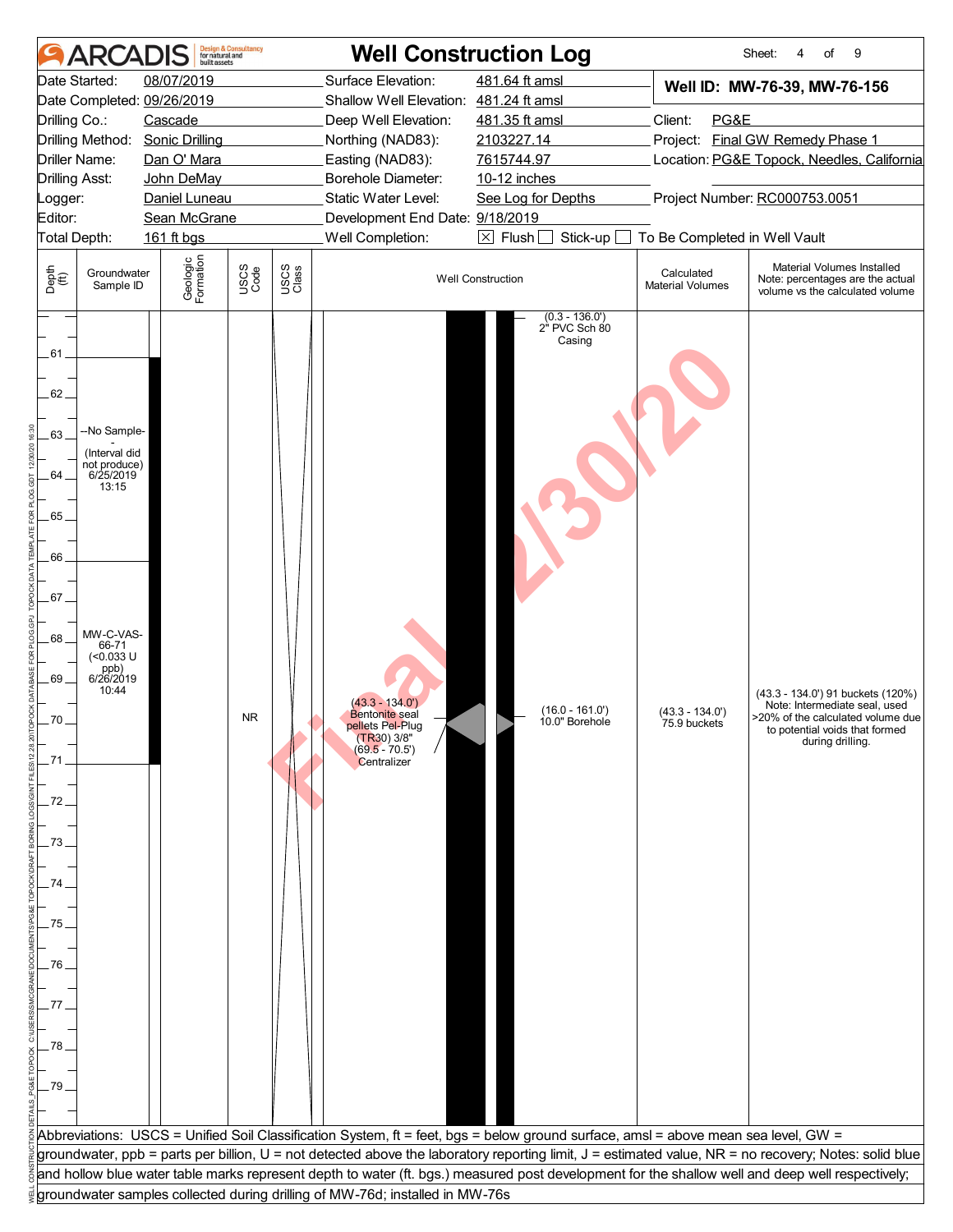|                                                                                                                     |                                                                            | built assets                                                                                                                                                                                | <b>Design &amp; Consultancy</b><br>for natural and |               |                                                                                                                                                                                                                                                               | <b>Well Construction Log</b>                                                                                                                                                                                                                                                                                                                                  |                                   | 5<br>9<br>Sheet:<br>of                                                                                                                                        |  |
|---------------------------------------------------------------------------------------------------------------------|----------------------------------------------------------------------------|---------------------------------------------------------------------------------------------------------------------------------------------------------------------------------------------|----------------------------------------------------|---------------|---------------------------------------------------------------------------------------------------------------------------------------------------------------------------------------------------------------------------------------------------------------|---------------------------------------------------------------------------------------------------------------------------------------------------------------------------------------------------------------------------------------------------------------------------------------------------------------------------------------------------------------|-----------------------------------|---------------------------------------------------------------------------------------------------------------------------------------------------------------|--|
| Drilling Co.:<br><b>Drilling Asst:</b><br>Logger:<br>Editor:<br>Depth<br>(ft)                                       | Date Started:<br>Driller Name:<br>Total Depth:<br>Groundwater<br>Sample ID | 08/07/2019<br>Date Completed: 09/26/2019<br>Cascade<br>Drilling Method: Sonic Drilling<br>Dan O' Mara<br>John DeMay<br>Daniel Luneau<br>Sean McGrane<br>161 ft bgs<br>Geologic<br>Formation | USCS<br>Code                                       | USCS<br>Class | Surface Elevation:<br>Shallow Well Elevation: 481.24 ft amsl<br>Deep Well Elevation:<br>Northing (NAD83):<br>Easting (NAD83):<br>Borehole Diameter:<br>Static Water Level:<br>Development End Date: 9/18/2019<br>Well Completion:<br><b>Well Construction</b> | Well ID: MW-76-39, MW-76-156<br>Client:<br>PG&E<br>Project: Final GW Remedy Phase 1<br>Location: PG&E Topock, Needles, California<br>Project Number: RC000753.0051<br>To Be Completed in Well Vault<br>Stick-up<br>Material Volumes Installed<br>Calculated<br>Note: percentages are the actual<br><b>Material Volumes</b><br>volume vs the calculated volume |                                   |                                                                                                                                                               |  |
| 81<br>82.<br>83<br>84<br>85<br>86<br>87.<br>88<br>.89<br>90<br>.91.<br>92<br>93<br>94<br>95<br>96<br>97<br>98<br>99 | MW-C-VAS-<br>81-86<br>(<0.17 U ppb)<br>6/27/2019<br>10:58                  |                                                                                                                                                                                             | <b>NR</b>                                          |               | $(43.3 - 134.0')$<br><b>Bentonite</b> seal<br>pellets Pel-Plug<br>(TR30) 3/8"                                                                                                                                                                                 | $(0.3 - 136.0)$<br>2" PVC Sch 80<br>Casing<br>$(16.0 - 161.0)$<br>10.0" Borehole                                                                                                                                                                                                                                                                              | $(43.3 - 134.0')$<br>75.9 buckets | (43.3 - 134.0') 91 buckets (120%)<br>Note: Intermediate seal, used<br>>20% of the calculated volume due<br>to potential voids that formed<br>during drilling. |  |
|                                                                                                                     |                                                                            |                                                                                                                                                                                             |                                                    |               | Abbreviations: USCS = Unified Soil Classification System, ft = feet, bgs = below ground surface, amsl = above mean sea level, GW =                                                                                                                            |                                                                                                                                                                                                                                                                                                                                                               |                                   | groundwater, ppb = parts per billion, U = not detected above the laboratory reporting limit, J = estimated value, NR = no recovery; Notes: solid blue         |  |
|                                                                                                                     |                                                                            |                                                                                                                                                                                             |                                                    |               |                                                                                                                                                                                                                                                               |                                                                                                                                                                                                                                                                                                                                                               |                                   | and hollow blue water table marks represent depth to water (ft. bgs.) measured post development for the shallow well and deep well respectively;              |  |
|                                                                                                                     |                                                                            |                                                                                                                                                                                             |                                                    |               | groundwater samples collected during drilling of MW-76d; installed in MW-76s                                                                                                                                                                                  |                                                                                                                                                                                                                                                                                                                                                               |                                   |                                                                                                                                                               |  |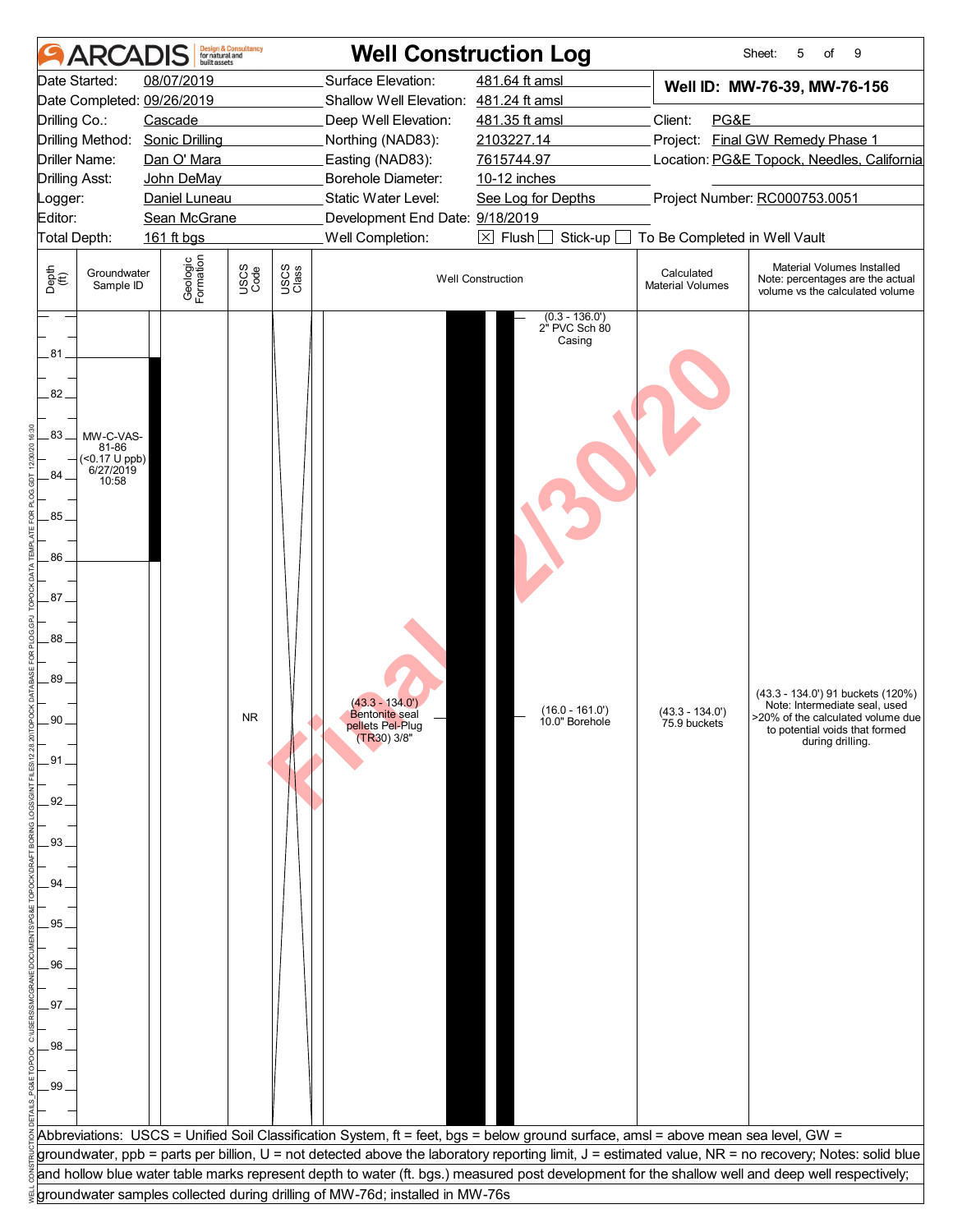| <b>ARCAI</b>                                                                                                                                                                                                                                    | built assets                                                  | <b>Design &amp; Consultancy</b><br>for natural and |               | <b>Well Construction Log</b>                                                                                                  |                                                                                                                                                                                                                         |                                       | Sheet:<br>6<br>of<br>9                                                                                                                                        |  |  |
|-------------------------------------------------------------------------------------------------------------------------------------------------------------------------------------------------------------------------------------------------|---------------------------------------------------------------|----------------------------------------------------|---------------|-------------------------------------------------------------------------------------------------------------------------------|-------------------------------------------------------------------------------------------------------------------------------------------------------------------------------------------------------------------------|---------------------------------------|---------------------------------------------------------------------------------------------------------------------------------------------------------------|--|--|
| Date Started:<br>Date Completed: 09/26/2019<br>Drilling Co.:<br>Drilling Method:<br>Driller Name:                                                                                                                                               | 08/07/2019<br>Cascade<br><b>Sonic Drilling</b><br>Dan O' Mara |                                                    |               | Surface Elevation:<br>Shallow Well Elevation: 481.24 ft amsl<br>Deep Well Elevation:<br>Northing (NAD83):<br>Easting (NAD83): | 481.64 ft amsl<br>481.35 ft amsl<br>2103227.14<br>7615744.97                                                                                                                                                            | Client:<br>PG&E                       | Well ID: MW-76-39, MW-76-156<br>Project: Final GW Remedy Phase 1<br>Location: PG&E Topock, Needles, California                                                |  |  |
| <b>Drilling Asst:</b><br>Logger:                                                                                                                                                                                                                | John DeMay<br>Daniel Luneau                                   |                                                    |               | <b>Borehole Diameter:</b><br>Static Water Level:                                                                              | 10-12 inches<br>Project Number: RC000753.0051<br>See Log for Depths                                                                                                                                                     |                                       |                                                                                                                                                               |  |  |
| Editor:<br>Total Depth:                                                                                                                                                                                                                         | Sean McGrane<br>161 ft bgs                                    |                                                    |               | Development End Date: 9/18/2019<br>Well Completion:                                                                           | $\boxtimes$ Flush<br>Stick-up                                                                                                                                                                                           | To Be Completed in Well Vault         |                                                                                                                                                               |  |  |
| Depth<br>(ff)<br>Groundwater<br>Sample ID                                                                                                                                                                                                       | Geologic<br>Formation                                         | USCS<br>Code                                       | USCS<br>Class |                                                                                                                               | <b>Well Construction</b>                                                                                                                                                                                                | Calculated<br><b>Material Volumes</b> | Material Volumes Installed<br>Note: percentages are the actual<br>volume vs the calculated volume                                                             |  |  |
| _101_<br>$-102$<br>_103_<br>_104_<br>$-105$<br>_106_<br>_107_<br>$-108$<br>$-109$<br>$-110$<br>_111_<br>_112_<br>_113_<br>_114_<br>_115_<br>_116_<br>_117_<br>MW-C-VAS-<br>_118_<br>117-122<br>$($ < 0.17 U ppb)<br>6/28/2019<br>_119_<br>14:59 |                                                               | <b>NR</b>                                          |               | $(43.3 - 134.0')$<br><b>Bentonite</b> seal<br>pellets Pel-Plug<br>$(TR30)$ 3/8"<br>(109.5 - 110.5")<br>Centralizer            | $(0.3 - 136.0')$<br>2" PVC Sch 80<br>Casing<br>$(16.0 - 161.0)$<br>10.0" Borehole<br>Abbreviations: USCS = Unified Soil Classification System, ft = feet, bgs = below ground surface, amsl = above mean sea level, GW = | (43.3 - 134.0')<br>75.9 buckets       | (43.3 - 134.0') 91 buckets (120%)<br>Note: Intermediate seal, used<br>>20% of the calculated volume due<br>to potential voids that formed<br>during drilling. |  |  |
|                                                                                                                                                                                                                                                 |                                                               |                                                    |               |                                                                                                                               |                                                                                                                                                                                                                         |                                       | groundwater, ppb = parts per billion, U = not detected above the laboratory reporting limit, J = estimated value, NR = no recovery; Notes: solid blue         |  |  |
|                                                                                                                                                                                                                                                 |                                                               |                                                    |               |                                                                                                                               |                                                                                                                                                                                                                         |                                       | and hollow blue water table marks represent depth to water (ft. bgs.) measured post development for the shallow well and deep well respectively;              |  |  |
|                                                                                                                                                                                                                                                 |                                                               |                                                    |               | groundwater samples collected during drilling of MW-76d; installed in MW-76s                                                  |                                                                                                                                                                                                                         |                                       |                                                                                                                                                               |  |  |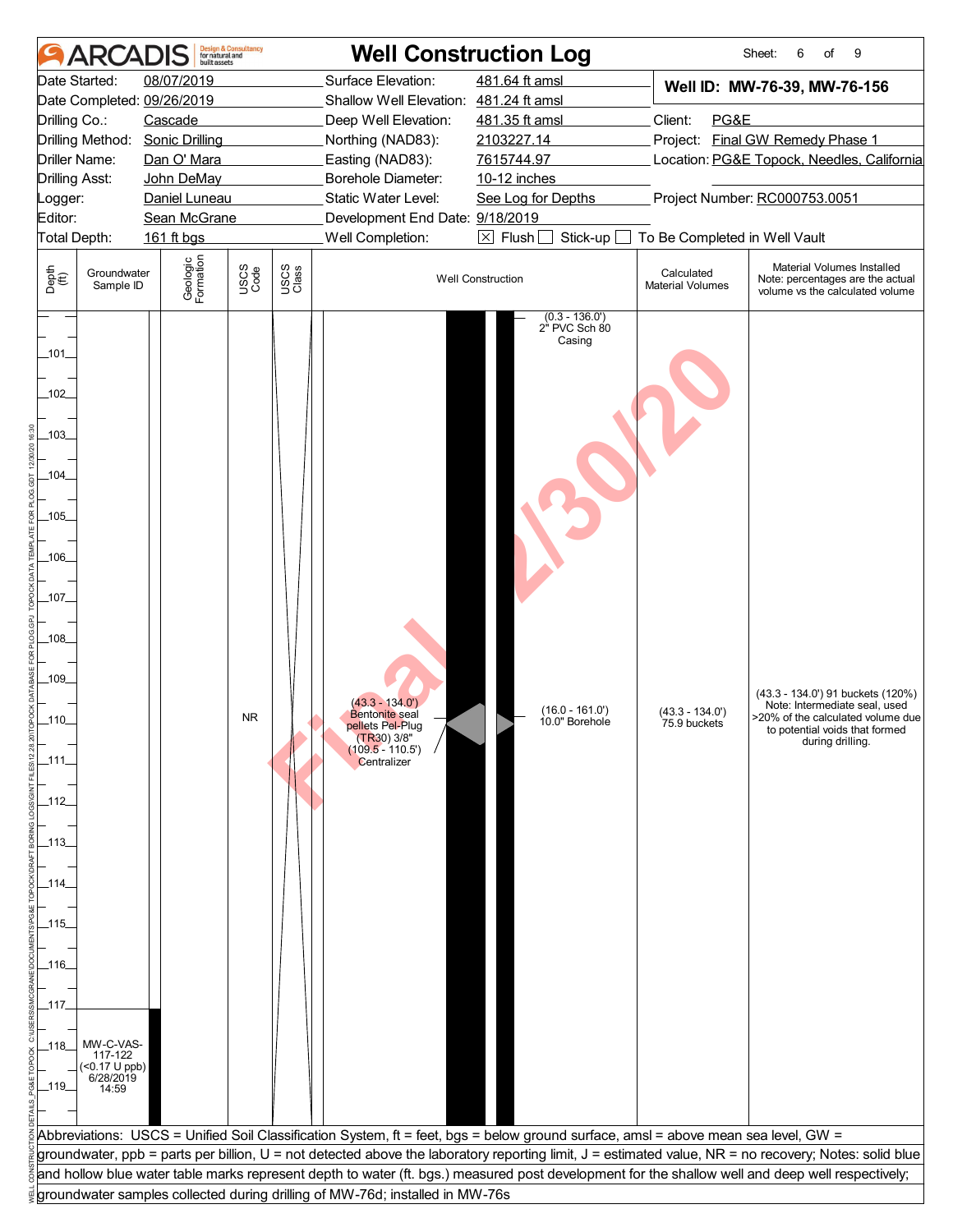|                                                                                                                      | AR                                                             | built assets                     | <b>Design &amp; Consultancy</b><br>for natural and |               | <b>Well Construction Log</b>                                           |                                                                                                                                    |                                       | 9<br>Sheet:<br>7<br>of                                                                                                                                        |  |  |
|----------------------------------------------------------------------------------------------------------------------|----------------------------------------------------------------|----------------------------------|----------------------------------------------------|---------------|------------------------------------------------------------------------|------------------------------------------------------------------------------------------------------------------------------------|---------------------------------------|---------------------------------------------------------------------------------------------------------------------------------------------------------------|--|--|
| Date Started:                                                                                                        |                                                                | 08/07/2019                       |                                                    |               | Surface Elevation:                                                     | 481.64 ft amsl                                                                                                                     |                                       | Well ID: MW-76-39, MW-76-156                                                                                                                                  |  |  |
|                                                                                                                      |                                                                | Date Completed: 09/26/2019       |                                                    |               | Shallow Well Elevation: 481.24 ft amsl                                 |                                                                                                                                    |                                       |                                                                                                                                                               |  |  |
| Drilling Co.:                                                                                                        |                                                                | Cascade                          |                                                    |               | Deep Well Elevation:                                                   | 481.35 ft amsl                                                                                                                     | Client:<br>PG&E                       |                                                                                                                                                               |  |  |
|                                                                                                                      |                                                                | Drilling Method: Sonic Drilling  |                                                    |               | Northing (NAD83):                                                      | 2103227.14                                                                                                                         |                                       | Project: Final GW Remedy Phase 1                                                                                                                              |  |  |
| Driller Name:                                                                                                        |                                                                | Dan O' Mara                      |                                                    |               | Easting (NAD83):                                                       | 7615744.97                                                                                                                         |                                       | Location: PG&E Topock, Needles, California                                                                                                                    |  |  |
| <b>Drilling Asst:</b>                                                                                                |                                                                | John DeMay                       |                                                    |               | Borehole Diameter:                                                     | 10-12 inches                                                                                                                       |                                       |                                                                                                                                                               |  |  |
| Logger:                                                                                                              |                                                                | Daniel Luneau                    |                                                    |               | Static Water Level:                                                    | Project Number: RC000753.0051<br>See Log for Depths                                                                                |                                       |                                                                                                                                                               |  |  |
| Editor:<br>Total Depth:                                                                                              |                                                                | Sean McGrane                     |                                                    |               | Development End Date: 9/18/2019                                        |                                                                                                                                    |                                       |                                                                                                                                                               |  |  |
|                                                                                                                      |                                                                | 161 ft bgs                       |                                                    |               | Well Completion:                                                       | $\boxtimes$ Flush $\Box$<br>Stick-up                                                                                               | To Be Completed in Well Vault         |                                                                                                                                                               |  |  |
| Depth<br>(ff)                                                                                                        | Groundwater<br>Sample ID                                       | Geologic<br>Formation            | USCS<br>Code                                       | USCS<br>Class |                                                                        | <b>Well Construction</b>                                                                                                           | Calculated<br><b>Material Volumes</b> | Material Volumes Installed<br>Note: percentages are the actual<br>volume vs the calculated volume                                                             |  |  |
| _121_<br>122<br>123<br>_124_<br>$-125$<br>_126_<br>$-127$<br>$-128$<br>$-129$<br>$.130 -$<br>$-131-$<br>132<br>_133_ | MW-C-VAS-<br>117-122<br>$($ <0.17 U ppb)<br>6/28/2019<br>14:59 |                                  | <b>NR</b>                                          |               | $(43.3 - 134.0')$<br>Bentonite seal<br>pellets Pel-Plug<br>(TR30) 3/8" | $(0.3 - 136.0)$<br>2" PVC Sch 80<br>Casing<br>$(16.0 - 161.0)$<br>10.0" Borehole                                                   | $(43.3 - 134.0)$<br>75.9 buckets      | (43.3 - 134.0') 91 buckets (120%)<br>Note: Intermediate seal, used<br>>20% of the calculated volume due<br>to potential voids that formed<br>during drilling. |  |  |
| _134_<br>_135_<br>_136_<br>_137_                                                                                     |                                                                | Topock -<br>Alluvium             | ML                                                 |               | $(134.0 - 161.0)$<br>Cemex #3 Mesh                                     | $(136.0 - 156.0)$<br>2 <sup>h</sup> 20-Slot Sch 80<br><b>PVC Screen</b>                                                            | $(134.0 - 161.0)$                     | $(134.0 - 161.0)$ 36 bags $(125%)$<br>Note: Filter pack, used >20% of<br>the calculated volume due to                                                         |  |  |
| _138_                                                                                                                |                                                                | Deposits                         |                                                    |               | (8x20) Lapis Lustre<br>Sand                                            |                                                                                                                                    | 28.8 <sub>bag</sub>                   | potential voids that formed during<br>drilling.                                                                                                               |  |  |
| _139_                                                                                                                |                                                                | Topock -<br>Alluvium<br>Deposits | <b>SM</b>                                          |               |                                                                        |                                                                                                                                    |                                       |                                                                                                                                                               |  |  |
|                                                                                                                      |                                                                |                                  |                                                    |               |                                                                        | Abbreviations: USCS = Unified Soil Classification System, ft = feet, bgs = below ground surface, amsl = above mean sea level, GW = |                                       |                                                                                                                                                               |  |  |
|                                                                                                                      |                                                                |                                  |                                                    |               |                                                                        |                                                                                                                                    |                                       |                                                                                                                                                               |  |  |
|                                                                                                                      |                                                                |                                  |                                                    |               |                                                                        |                                                                                                                                    |                                       | groundwater, ppb = parts per billion, U = not detected above the laboratory reporting limit, J = estimated value, NR = no recovery; Notes: solid blue         |  |  |
|                                                                                                                      |                                                                |                                  |                                                    |               |                                                                        |                                                                                                                                    |                                       | and hollow blue water table marks represent depth to water (ft. bgs.) measured post development for the shallow well and deep well respectively;              |  |  |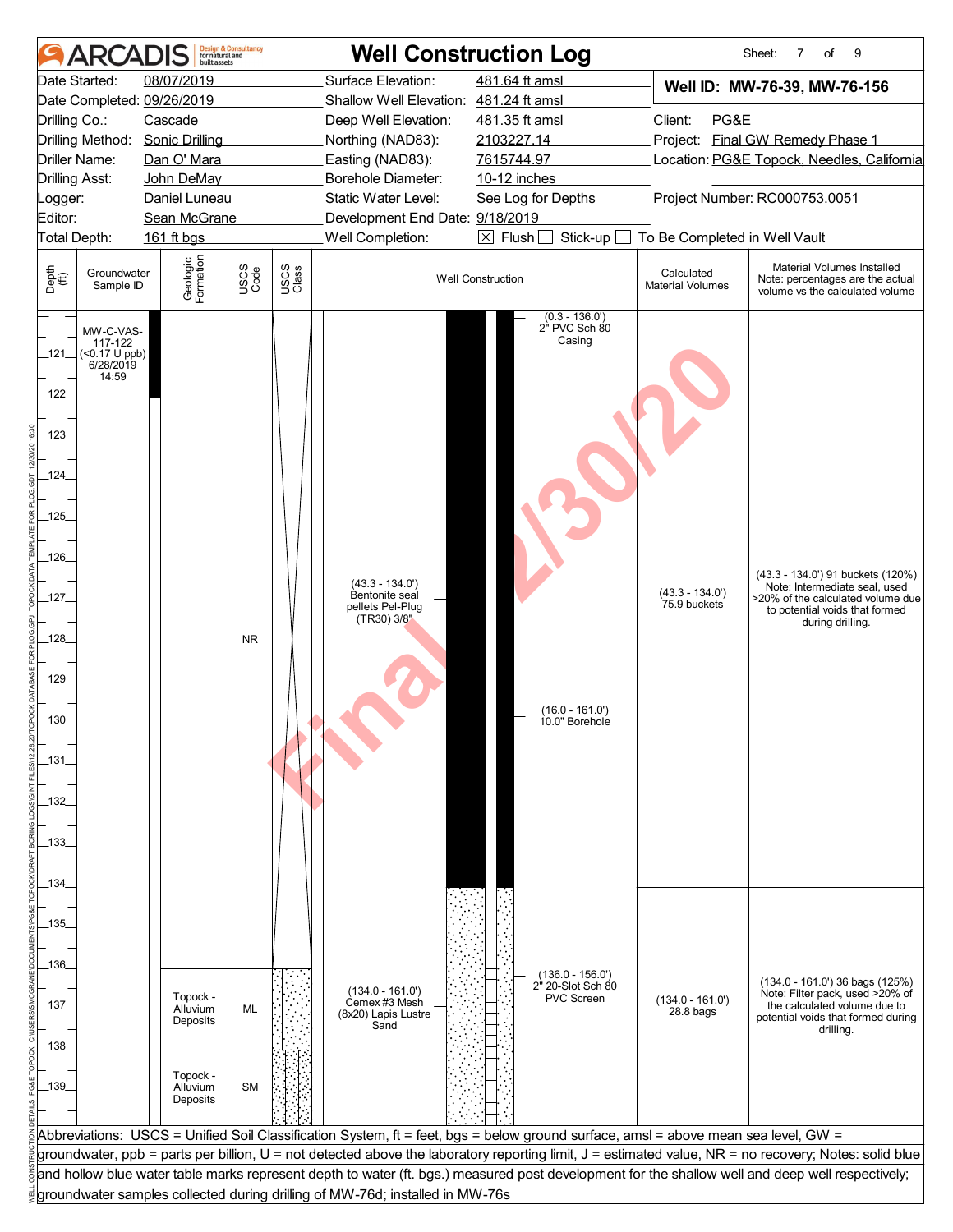| 481.64 ft amsl<br>08/07/2019<br>Surface Elevation:<br>Date Started:<br>Well ID: MW-76-39, MW-76-156<br>Date Completed: 09/26/2019<br>Shallow Well Elevation: 481.24 ft amsl<br>Client:<br>PG&E<br>Drilling Co.:<br>Cascade<br>Deep Well Elevation:<br>481.35 ft amsl<br>Project: Final GW Remedy Phase 1<br>Drilling Method:<br><b>Sonic Drilling</b><br>2103227.14<br>Northing (NAD83):<br>7615744.97<br>Location: PG&E Topock, Needles, California<br>Driller Name:<br>Dan O' Mara<br>Easting (NAD83):<br>Borehole Diameter:<br><b>Drilling Asst:</b><br>John DeMay<br>10-12 inches<br>Static Water Level:<br>Project Number: RC000753.0051<br>Daniel Luneau<br>See Log for Depths<br>Logger:<br>Editor:<br>Development End Date: 9/18/2019<br>Sean McGrane<br>Well Completion:<br>$\boxtimes$ Flush<br>To Be Completed in Well Vault<br>Total Depth:<br>161 ft bgs<br>Stick-up<br>Geologic<br>Formation<br>Material Volumes Installed<br>USCS<br>Code<br>USCS<br>Class<br>Depth<br>$\bigoplus_{i=1}^{n}$<br>Calculated<br>Groundwater<br><b>Well Construction</b><br>Note: percentages are the actual<br><b>Material Volumes</b><br>Sample ID<br>volume vs the calculated volume<br>$(136.0 - 156.0')$<br>2 <sup>h</sup> 20-Slot Sch 80<br>PVC Screen<br>_141_<br>Topock -<br>142<br><b>SM</b><br>Alluvium<br>Deposits<br>$-143$<br>_144_<br>Topock -<br>$-145$<br>Alluvium<br><b>ML</b><br>Deposits<br>_146_<br>_147_<br>Topock -<br>148<br>Alluvium<br>ML<br>Deposits<br>_149_<br>MW-C-VAS-<br>147-152<br>(134.0 - 161.0') 36 bags (125%)<br>$(134.0 - 161.0)$<br>(<0.17 U ppb)<br>Note: Filter pack, used >20% of<br>$(16.0 - 161.0')$<br>$(134.0 - 161.0')$<br>6/29/2019<br>Cemex #3 Mesh<br>the calculated volume due to<br>.150.<br>10.0" Borehole<br>28.8 <sub>bag</sub><br>13:58<br>(8x20) Lapis Lustre<br>potential voids that formed during<br>Sand<br>drilling.<br>_151_<br>_152<br>_153_<br>_154_<br>Topock -<br>SP-SM<br>_155_<br>Alluvium<br>Deposits<br>_156_<br>$(156.0 - 158.3')$<br>$(156.3 - 156.6')$<br>Note: PVC plug installed to isolate<br>Sump and PVC<br>PVC plug<br>filter pack sand in sump.<br>End Cap<br>_157_<br>$(156.5 - 157.5)$<br>$(156.6 - 158.3')$<br>Centralizer<br>Note: Sump compromised and<br>Sump filled with<br>filled with filter pack sand.<br>filter pack<br>_158_<br>$-159$<br>Abbreviations: USCS = Unified Soil Classification System, ft = feet, bgs = below ground surface, amsl = above mean sea level, GW =<br>groundwater, ppb = parts per billion, U = not detected above the laboratory reporting limit, J = estimated value, NR = no recovery; Notes: solid blue<br>and hollow blue water table marks represent depth to water (ft. bgs.) measured post development for the shallow well and deep well respectively;<br>groundwater samples collected during drilling of MW-76d; installed in MW-76s | ARCADIS | built assets | <b>Design &amp; Consultancy</b><br>for natural and |  | <b>Well Construction Log</b> | 8<br>9<br>Sheet:<br>of |
|-------------------------------------------------------------------------------------------------------------------------------------------------------------------------------------------------------------------------------------------------------------------------------------------------------------------------------------------------------------------------------------------------------------------------------------------------------------------------------------------------------------------------------------------------------------------------------------------------------------------------------------------------------------------------------------------------------------------------------------------------------------------------------------------------------------------------------------------------------------------------------------------------------------------------------------------------------------------------------------------------------------------------------------------------------------------------------------------------------------------------------------------------------------------------------------------------------------------------------------------------------------------------------------------------------------------------------------------------------------------------------------------------------------------------------------------------------------------------------------------------------------------------------------------------------------------------------------------------------------------------------------------------------------------------------------------------------------------------------------------------------------------------------------------------------------------------------------------------------------------------------------------------------------------------------------------------------------------------------------------------------------------------------------------------------------------------------------------------------------------------------------------------------------------------------------------------------------------------------------------------------------------------------------------------------------------------------------------------------------------------------------------------------------------------------------------------------------------------------------------------------------------------------------------------------------------------------------------------------------------------------------------------------------------------------------------------------------------------------------------------------------------------------------------------------------------------------------------------------------------|---------|--------------|----------------------------------------------------|--|------------------------------|------------------------|
|                                                                                                                                                                                                                                                                                                                                                                                                                                                                                                                                                                                                                                                                                                                                                                                                                                                                                                                                                                                                                                                                                                                                                                                                                                                                                                                                                                                                                                                                                                                                                                                                                                                                                                                                                                                                                                                                                                                                                                                                                                                                                                                                                                                                                                                                                                                                                                                                                                                                                                                                                                                                                                                                                                                                                                                                                                                                   |         |              |                                                    |  |                              |                        |
|                                                                                                                                                                                                                                                                                                                                                                                                                                                                                                                                                                                                                                                                                                                                                                                                                                                                                                                                                                                                                                                                                                                                                                                                                                                                                                                                                                                                                                                                                                                                                                                                                                                                                                                                                                                                                                                                                                                                                                                                                                                                                                                                                                                                                                                                                                                                                                                                                                                                                                                                                                                                                                                                                                                                                                                                                                                                   |         |              |                                                    |  |                              |                        |
|                                                                                                                                                                                                                                                                                                                                                                                                                                                                                                                                                                                                                                                                                                                                                                                                                                                                                                                                                                                                                                                                                                                                                                                                                                                                                                                                                                                                                                                                                                                                                                                                                                                                                                                                                                                                                                                                                                                                                                                                                                                                                                                                                                                                                                                                                                                                                                                                                                                                                                                                                                                                                                                                                                                                                                                                                                                                   |         |              |                                                    |  |                              |                        |
|                                                                                                                                                                                                                                                                                                                                                                                                                                                                                                                                                                                                                                                                                                                                                                                                                                                                                                                                                                                                                                                                                                                                                                                                                                                                                                                                                                                                                                                                                                                                                                                                                                                                                                                                                                                                                                                                                                                                                                                                                                                                                                                                                                                                                                                                                                                                                                                                                                                                                                                                                                                                                                                                                                                                                                                                                                                                   |         |              |                                                    |  |                              |                        |
|                                                                                                                                                                                                                                                                                                                                                                                                                                                                                                                                                                                                                                                                                                                                                                                                                                                                                                                                                                                                                                                                                                                                                                                                                                                                                                                                                                                                                                                                                                                                                                                                                                                                                                                                                                                                                                                                                                                                                                                                                                                                                                                                                                                                                                                                                                                                                                                                                                                                                                                                                                                                                                                                                                                                                                                                                                                                   |         |              |                                                    |  |                              |                        |
|                                                                                                                                                                                                                                                                                                                                                                                                                                                                                                                                                                                                                                                                                                                                                                                                                                                                                                                                                                                                                                                                                                                                                                                                                                                                                                                                                                                                                                                                                                                                                                                                                                                                                                                                                                                                                                                                                                                                                                                                                                                                                                                                                                                                                                                                                                                                                                                                                                                                                                                                                                                                                                                                                                                                                                                                                                                                   |         |              |                                                    |  |                              |                        |
|                                                                                                                                                                                                                                                                                                                                                                                                                                                                                                                                                                                                                                                                                                                                                                                                                                                                                                                                                                                                                                                                                                                                                                                                                                                                                                                                                                                                                                                                                                                                                                                                                                                                                                                                                                                                                                                                                                                                                                                                                                                                                                                                                                                                                                                                                                                                                                                                                                                                                                                                                                                                                                                                                                                                                                                                                                                                   |         |              |                                                    |  |                              |                        |
|                                                                                                                                                                                                                                                                                                                                                                                                                                                                                                                                                                                                                                                                                                                                                                                                                                                                                                                                                                                                                                                                                                                                                                                                                                                                                                                                                                                                                                                                                                                                                                                                                                                                                                                                                                                                                                                                                                                                                                                                                                                                                                                                                                                                                                                                                                                                                                                                                                                                                                                                                                                                                                                                                                                                                                                                                                                                   |         |              |                                                    |  |                              |                        |
|                                                                                                                                                                                                                                                                                                                                                                                                                                                                                                                                                                                                                                                                                                                                                                                                                                                                                                                                                                                                                                                                                                                                                                                                                                                                                                                                                                                                                                                                                                                                                                                                                                                                                                                                                                                                                                                                                                                                                                                                                                                                                                                                                                                                                                                                                                                                                                                                                                                                                                                                                                                                                                                                                                                                                                                                                                                                   |         |              |                                                    |  |                              |                        |
|                                                                                                                                                                                                                                                                                                                                                                                                                                                                                                                                                                                                                                                                                                                                                                                                                                                                                                                                                                                                                                                                                                                                                                                                                                                                                                                                                                                                                                                                                                                                                                                                                                                                                                                                                                                                                                                                                                                                                                                                                                                                                                                                                                                                                                                                                                                                                                                                                                                                                                                                                                                                                                                                                                                                                                                                                                                                   |         |              |                                                    |  |                              |                        |
|                                                                                                                                                                                                                                                                                                                                                                                                                                                                                                                                                                                                                                                                                                                                                                                                                                                                                                                                                                                                                                                                                                                                                                                                                                                                                                                                                                                                                                                                                                                                                                                                                                                                                                                                                                                                                                                                                                                                                                                                                                                                                                                                                                                                                                                                                                                                                                                                                                                                                                                                                                                                                                                                                                                                                                                                                                                                   |         |              |                                                    |  |                              |                        |
|                                                                                                                                                                                                                                                                                                                                                                                                                                                                                                                                                                                                                                                                                                                                                                                                                                                                                                                                                                                                                                                                                                                                                                                                                                                                                                                                                                                                                                                                                                                                                                                                                                                                                                                                                                                                                                                                                                                                                                                                                                                                                                                                                                                                                                                                                                                                                                                                                                                                                                                                                                                                                                                                                                                                                                                                                                                                   |         |              |                                                    |  |                              |                        |
|                                                                                                                                                                                                                                                                                                                                                                                                                                                                                                                                                                                                                                                                                                                                                                                                                                                                                                                                                                                                                                                                                                                                                                                                                                                                                                                                                                                                                                                                                                                                                                                                                                                                                                                                                                                                                                                                                                                                                                                                                                                                                                                                                                                                                                                                                                                                                                                                                                                                                                                                                                                                                                                                                                                                                                                                                                                                   |         |              |                                                    |  |                              |                        |
|                                                                                                                                                                                                                                                                                                                                                                                                                                                                                                                                                                                                                                                                                                                                                                                                                                                                                                                                                                                                                                                                                                                                                                                                                                                                                                                                                                                                                                                                                                                                                                                                                                                                                                                                                                                                                                                                                                                                                                                                                                                                                                                                                                                                                                                                                                                                                                                                                                                                                                                                                                                                                                                                                                                                                                                                                                                                   |         |              |                                                    |  |                              |                        |
|                                                                                                                                                                                                                                                                                                                                                                                                                                                                                                                                                                                                                                                                                                                                                                                                                                                                                                                                                                                                                                                                                                                                                                                                                                                                                                                                                                                                                                                                                                                                                                                                                                                                                                                                                                                                                                                                                                                                                                                                                                                                                                                                                                                                                                                                                                                                                                                                                                                                                                                                                                                                                                                                                                                                                                                                                                                                   |         |              |                                                    |  |                              |                        |
|                                                                                                                                                                                                                                                                                                                                                                                                                                                                                                                                                                                                                                                                                                                                                                                                                                                                                                                                                                                                                                                                                                                                                                                                                                                                                                                                                                                                                                                                                                                                                                                                                                                                                                                                                                                                                                                                                                                                                                                                                                                                                                                                                                                                                                                                                                                                                                                                                                                                                                                                                                                                                                                                                                                                                                                                                                                                   |         |              |                                                    |  |                              |                        |
|                                                                                                                                                                                                                                                                                                                                                                                                                                                                                                                                                                                                                                                                                                                                                                                                                                                                                                                                                                                                                                                                                                                                                                                                                                                                                                                                                                                                                                                                                                                                                                                                                                                                                                                                                                                                                                                                                                                                                                                                                                                                                                                                                                                                                                                                                                                                                                                                                                                                                                                                                                                                                                                                                                                                                                                                                                                                   |         |              |                                                    |  |                              |                        |
|                                                                                                                                                                                                                                                                                                                                                                                                                                                                                                                                                                                                                                                                                                                                                                                                                                                                                                                                                                                                                                                                                                                                                                                                                                                                                                                                                                                                                                                                                                                                                                                                                                                                                                                                                                                                                                                                                                                                                                                                                                                                                                                                                                                                                                                                                                                                                                                                                                                                                                                                                                                                                                                                                                                                                                                                                                                                   |         |              |                                                    |  |                              |                        |
|                                                                                                                                                                                                                                                                                                                                                                                                                                                                                                                                                                                                                                                                                                                                                                                                                                                                                                                                                                                                                                                                                                                                                                                                                                                                                                                                                                                                                                                                                                                                                                                                                                                                                                                                                                                                                                                                                                                                                                                                                                                                                                                                                                                                                                                                                                                                                                                                                                                                                                                                                                                                                                                                                                                                                                                                                                                                   |         |              |                                                    |  |                              |                        |
|                                                                                                                                                                                                                                                                                                                                                                                                                                                                                                                                                                                                                                                                                                                                                                                                                                                                                                                                                                                                                                                                                                                                                                                                                                                                                                                                                                                                                                                                                                                                                                                                                                                                                                                                                                                                                                                                                                                                                                                                                                                                                                                                                                                                                                                                                                                                                                                                                                                                                                                                                                                                                                                                                                                                                                                                                                                                   |         |              |                                                    |  |                              |                        |
|                                                                                                                                                                                                                                                                                                                                                                                                                                                                                                                                                                                                                                                                                                                                                                                                                                                                                                                                                                                                                                                                                                                                                                                                                                                                                                                                                                                                                                                                                                                                                                                                                                                                                                                                                                                                                                                                                                                                                                                                                                                                                                                                                                                                                                                                                                                                                                                                                                                                                                                                                                                                                                                                                                                                                                                                                                                                   |         |              |                                                    |  |                              |                        |
|                                                                                                                                                                                                                                                                                                                                                                                                                                                                                                                                                                                                                                                                                                                                                                                                                                                                                                                                                                                                                                                                                                                                                                                                                                                                                                                                                                                                                                                                                                                                                                                                                                                                                                                                                                                                                                                                                                                                                                                                                                                                                                                                                                                                                                                                                                                                                                                                                                                                                                                                                                                                                                                                                                                                                                                                                                                                   |         |              |                                                    |  |                              |                        |
|                                                                                                                                                                                                                                                                                                                                                                                                                                                                                                                                                                                                                                                                                                                                                                                                                                                                                                                                                                                                                                                                                                                                                                                                                                                                                                                                                                                                                                                                                                                                                                                                                                                                                                                                                                                                                                                                                                                                                                                                                                                                                                                                                                                                                                                                                                                                                                                                                                                                                                                                                                                                                                                                                                                                                                                                                                                                   |         |              |                                                    |  |                              |                        |
|                                                                                                                                                                                                                                                                                                                                                                                                                                                                                                                                                                                                                                                                                                                                                                                                                                                                                                                                                                                                                                                                                                                                                                                                                                                                                                                                                                                                                                                                                                                                                                                                                                                                                                                                                                                                                                                                                                                                                                                                                                                                                                                                                                                                                                                                                                                                                                                                                                                                                                                                                                                                                                                                                                                                                                                                                                                                   |         |              |                                                    |  |                              |                        |
|                                                                                                                                                                                                                                                                                                                                                                                                                                                                                                                                                                                                                                                                                                                                                                                                                                                                                                                                                                                                                                                                                                                                                                                                                                                                                                                                                                                                                                                                                                                                                                                                                                                                                                                                                                                                                                                                                                                                                                                                                                                                                                                                                                                                                                                                                                                                                                                                                                                                                                                                                                                                                                                                                                                                                                                                                                                                   |         |              |                                                    |  |                              |                        |
|                                                                                                                                                                                                                                                                                                                                                                                                                                                                                                                                                                                                                                                                                                                                                                                                                                                                                                                                                                                                                                                                                                                                                                                                                                                                                                                                                                                                                                                                                                                                                                                                                                                                                                                                                                                                                                                                                                                                                                                                                                                                                                                                                                                                                                                                                                                                                                                                                                                                                                                                                                                                                                                                                                                                                                                                                                                                   |         |              |                                                    |  |                              |                        |
|                                                                                                                                                                                                                                                                                                                                                                                                                                                                                                                                                                                                                                                                                                                                                                                                                                                                                                                                                                                                                                                                                                                                                                                                                                                                                                                                                                                                                                                                                                                                                                                                                                                                                                                                                                                                                                                                                                                                                                                                                                                                                                                                                                                                                                                                                                                                                                                                                                                                                                                                                                                                                                                                                                                                                                                                                                                                   |         |              |                                                    |  |                              |                        |
|                                                                                                                                                                                                                                                                                                                                                                                                                                                                                                                                                                                                                                                                                                                                                                                                                                                                                                                                                                                                                                                                                                                                                                                                                                                                                                                                                                                                                                                                                                                                                                                                                                                                                                                                                                                                                                                                                                                                                                                                                                                                                                                                                                                                                                                                                                                                                                                                                                                                                                                                                                                                                                                                                                                                                                                                                                                                   |         |              |                                                    |  |                              |                        |
|                                                                                                                                                                                                                                                                                                                                                                                                                                                                                                                                                                                                                                                                                                                                                                                                                                                                                                                                                                                                                                                                                                                                                                                                                                                                                                                                                                                                                                                                                                                                                                                                                                                                                                                                                                                                                                                                                                                                                                                                                                                                                                                                                                                                                                                                                                                                                                                                                                                                                                                                                                                                                                                                                                                                                                                                                                                                   |         |              |                                                    |  |                              |                        |
|                                                                                                                                                                                                                                                                                                                                                                                                                                                                                                                                                                                                                                                                                                                                                                                                                                                                                                                                                                                                                                                                                                                                                                                                                                                                                                                                                                                                                                                                                                                                                                                                                                                                                                                                                                                                                                                                                                                                                                                                                                                                                                                                                                                                                                                                                                                                                                                                                                                                                                                                                                                                                                                                                                                                                                                                                                                                   |         |              |                                                    |  |                              |                        |
|                                                                                                                                                                                                                                                                                                                                                                                                                                                                                                                                                                                                                                                                                                                                                                                                                                                                                                                                                                                                                                                                                                                                                                                                                                                                                                                                                                                                                                                                                                                                                                                                                                                                                                                                                                                                                                                                                                                                                                                                                                                                                                                                                                                                                                                                                                                                                                                                                                                                                                                                                                                                                                                                                                                                                                                                                                                                   |         |              |                                                    |  |                              |                        |
|                                                                                                                                                                                                                                                                                                                                                                                                                                                                                                                                                                                                                                                                                                                                                                                                                                                                                                                                                                                                                                                                                                                                                                                                                                                                                                                                                                                                                                                                                                                                                                                                                                                                                                                                                                                                                                                                                                                                                                                                                                                                                                                                                                                                                                                                                                                                                                                                                                                                                                                                                                                                                                                                                                                                                                                                                                                                   |         |              |                                                    |  |                              |                        |
|                                                                                                                                                                                                                                                                                                                                                                                                                                                                                                                                                                                                                                                                                                                                                                                                                                                                                                                                                                                                                                                                                                                                                                                                                                                                                                                                                                                                                                                                                                                                                                                                                                                                                                                                                                                                                                                                                                                                                                                                                                                                                                                                                                                                                                                                                                                                                                                                                                                                                                                                                                                                                                                                                                                                                                                                                                                                   |         |              |                                                    |  |                              |                        |
|                                                                                                                                                                                                                                                                                                                                                                                                                                                                                                                                                                                                                                                                                                                                                                                                                                                                                                                                                                                                                                                                                                                                                                                                                                                                                                                                                                                                                                                                                                                                                                                                                                                                                                                                                                                                                                                                                                                                                                                                                                                                                                                                                                                                                                                                                                                                                                                                                                                                                                                                                                                                                                                                                                                                                                                                                                                                   |         |              |                                                    |  |                              |                        |
|                                                                                                                                                                                                                                                                                                                                                                                                                                                                                                                                                                                                                                                                                                                                                                                                                                                                                                                                                                                                                                                                                                                                                                                                                                                                                                                                                                                                                                                                                                                                                                                                                                                                                                                                                                                                                                                                                                                                                                                                                                                                                                                                                                                                                                                                                                                                                                                                                                                                                                                                                                                                                                                                                                                                                                                                                                                                   |         |              |                                                    |  |                              |                        |
|                                                                                                                                                                                                                                                                                                                                                                                                                                                                                                                                                                                                                                                                                                                                                                                                                                                                                                                                                                                                                                                                                                                                                                                                                                                                                                                                                                                                                                                                                                                                                                                                                                                                                                                                                                                                                                                                                                                                                                                                                                                                                                                                                                                                                                                                                                                                                                                                                                                                                                                                                                                                                                                                                                                                                                                                                                                                   |         |              |                                                    |  |                              |                        |
|                                                                                                                                                                                                                                                                                                                                                                                                                                                                                                                                                                                                                                                                                                                                                                                                                                                                                                                                                                                                                                                                                                                                                                                                                                                                                                                                                                                                                                                                                                                                                                                                                                                                                                                                                                                                                                                                                                                                                                                                                                                                                                                                                                                                                                                                                                                                                                                                                                                                                                                                                                                                                                                                                                                                                                                                                                                                   |         |              |                                                    |  |                              |                        |
|                                                                                                                                                                                                                                                                                                                                                                                                                                                                                                                                                                                                                                                                                                                                                                                                                                                                                                                                                                                                                                                                                                                                                                                                                                                                                                                                                                                                                                                                                                                                                                                                                                                                                                                                                                                                                                                                                                                                                                                                                                                                                                                                                                                                                                                                                                                                                                                                                                                                                                                                                                                                                                                                                                                                                                                                                                                                   |         |              |                                                    |  |                              |                        |
|                                                                                                                                                                                                                                                                                                                                                                                                                                                                                                                                                                                                                                                                                                                                                                                                                                                                                                                                                                                                                                                                                                                                                                                                                                                                                                                                                                                                                                                                                                                                                                                                                                                                                                                                                                                                                                                                                                                                                                                                                                                                                                                                                                                                                                                                                                                                                                                                                                                                                                                                                                                                                                                                                                                                                                                                                                                                   |         |              |                                                    |  |                              |                        |
|                                                                                                                                                                                                                                                                                                                                                                                                                                                                                                                                                                                                                                                                                                                                                                                                                                                                                                                                                                                                                                                                                                                                                                                                                                                                                                                                                                                                                                                                                                                                                                                                                                                                                                                                                                                                                                                                                                                                                                                                                                                                                                                                                                                                                                                                                                                                                                                                                                                                                                                                                                                                                                                                                                                                                                                                                                                                   |         |              |                                                    |  |                              |                        |
|                                                                                                                                                                                                                                                                                                                                                                                                                                                                                                                                                                                                                                                                                                                                                                                                                                                                                                                                                                                                                                                                                                                                                                                                                                                                                                                                                                                                                                                                                                                                                                                                                                                                                                                                                                                                                                                                                                                                                                                                                                                                                                                                                                                                                                                                                                                                                                                                                                                                                                                                                                                                                                                                                                                                                                                                                                                                   |         |              |                                                    |  |                              |                        |
|                                                                                                                                                                                                                                                                                                                                                                                                                                                                                                                                                                                                                                                                                                                                                                                                                                                                                                                                                                                                                                                                                                                                                                                                                                                                                                                                                                                                                                                                                                                                                                                                                                                                                                                                                                                                                                                                                                                                                                                                                                                                                                                                                                                                                                                                                                                                                                                                                                                                                                                                                                                                                                                                                                                                                                                                                                                                   |         |              |                                                    |  |                              |                        |
|                                                                                                                                                                                                                                                                                                                                                                                                                                                                                                                                                                                                                                                                                                                                                                                                                                                                                                                                                                                                                                                                                                                                                                                                                                                                                                                                                                                                                                                                                                                                                                                                                                                                                                                                                                                                                                                                                                                                                                                                                                                                                                                                                                                                                                                                                                                                                                                                                                                                                                                                                                                                                                                                                                                                                                                                                                                                   |         |              |                                                    |  |                              |                        |
|                                                                                                                                                                                                                                                                                                                                                                                                                                                                                                                                                                                                                                                                                                                                                                                                                                                                                                                                                                                                                                                                                                                                                                                                                                                                                                                                                                                                                                                                                                                                                                                                                                                                                                                                                                                                                                                                                                                                                                                                                                                                                                                                                                                                                                                                                                                                                                                                                                                                                                                                                                                                                                                                                                                                                                                                                                                                   |         |              |                                                    |  |                              |                        |
|                                                                                                                                                                                                                                                                                                                                                                                                                                                                                                                                                                                                                                                                                                                                                                                                                                                                                                                                                                                                                                                                                                                                                                                                                                                                                                                                                                                                                                                                                                                                                                                                                                                                                                                                                                                                                                                                                                                                                                                                                                                                                                                                                                                                                                                                                                                                                                                                                                                                                                                                                                                                                                                                                                                                                                                                                                                                   |         |              |                                                    |  |                              |                        |
|                                                                                                                                                                                                                                                                                                                                                                                                                                                                                                                                                                                                                                                                                                                                                                                                                                                                                                                                                                                                                                                                                                                                                                                                                                                                                                                                                                                                                                                                                                                                                                                                                                                                                                                                                                                                                                                                                                                                                                                                                                                                                                                                                                                                                                                                                                                                                                                                                                                                                                                                                                                                                                                                                                                                                                                                                                                                   |         |              |                                                    |  |                              |                        |
|                                                                                                                                                                                                                                                                                                                                                                                                                                                                                                                                                                                                                                                                                                                                                                                                                                                                                                                                                                                                                                                                                                                                                                                                                                                                                                                                                                                                                                                                                                                                                                                                                                                                                                                                                                                                                                                                                                                                                                                                                                                                                                                                                                                                                                                                                                                                                                                                                                                                                                                                                                                                                                                                                                                                                                                                                                                                   |         |              |                                                    |  |                              |                        |
|                                                                                                                                                                                                                                                                                                                                                                                                                                                                                                                                                                                                                                                                                                                                                                                                                                                                                                                                                                                                                                                                                                                                                                                                                                                                                                                                                                                                                                                                                                                                                                                                                                                                                                                                                                                                                                                                                                                                                                                                                                                                                                                                                                                                                                                                                                                                                                                                                                                                                                                                                                                                                                                                                                                                                                                                                                                                   |         |              |                                                    |  |                              |                        |
|                                                                                                                                                                                                                                                                                                                                                                                                                                                                                                                                                                                                                                                                                                                                                                                                                                                                                                                                                                                                                                                                                                                                                                                                                                                                                                                                                                                                                                                                                                                                                                                                                                                                                                                                                                                                                                                                                                                                                                                                                                                                                                                                                                                                                                                                                                                                                                                                                                                                                                                                                                                                                                                                                                                                                                                                                                                                   |         |              |                                                    |  |                              |                        |
|                                                                                                                                                                                                                                                                                                                                                                                                                                                                                                                                                                                                                                                                                                                                                                                                                                                                                                                                                                                                                                                                                                                                                                                                                                                                                                                                                                                                                                                                                                                                                                                                                                                                                                                                                                                                                                                                                                                                                                                                                                                                                                                                                                                                                                                                                                                                                                                                                                                                                                                                                                                                                                                                                                                                                                                                                                                                   |         |              |                                                    |  |                              |                        |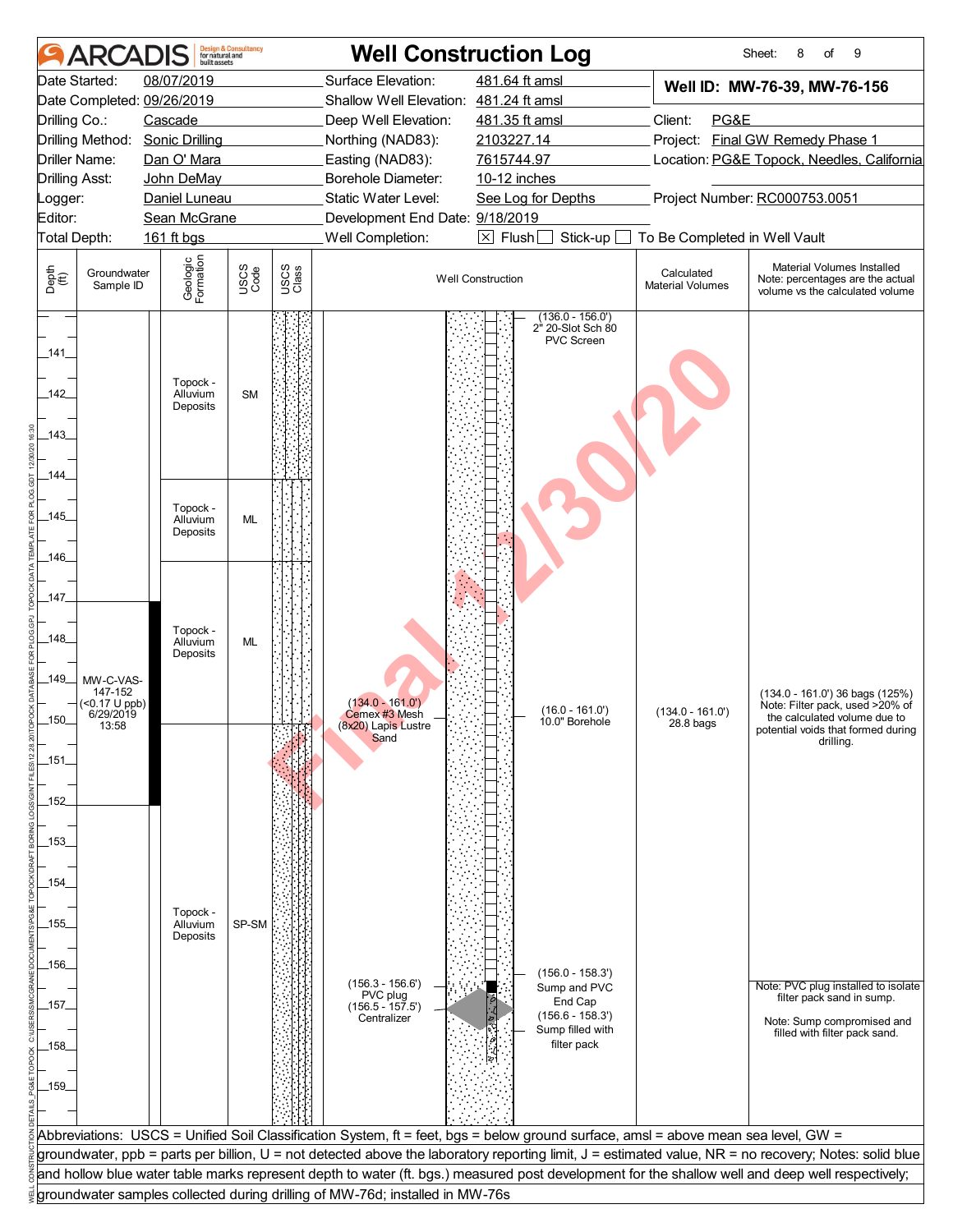|                                                              | <b>ARCA</b>                                        | huilt assets                                                                                                                               | <b>Design &amp; Consultancy</b><br>for natural and |               | <b>Well Construction Log</b>                                                                                                                                                                                         |                                                                                                                                                                                                                                                                                                                                            |                                           | Sheet:<br>9<br>of<br>9                                                                                                                                |  |  |
|--------------------------------------------------------------|----------------------------------------------------|--------------------------------------------------------------------------------------------------------------------------------------------|----------------------------------------------------|---------------|----------------------------------------------------------------------------------------------------------------------------------------------------------------------------------------------------------------------|--------------------------------------------------------------------------------------------------------------------------------------------------------------------------------------------------------------------------------------------------------------------------------------------------------------------------------------------|-------------------------------------------|-------------------------------------------------------------------------------------------------------------------------------------------------------|--|--|
| Drilling Co.:<br><b>Drilling Asst:</b><br>Logger:<br>Editor: | Date Started:<br>Drilling Method:<br>Driller Name: | 08/07/2019<br>Date Completed: 09/26/2019<br>Cascade<br><b>Sonic Drilling</b><br>Dan O' Mara<br>John DeMay<br>Daniel Luneau<br>Sean McGrane |                                                    |               | Surface Elevation:<br>Shallow Well Elevation: 481.24 ft amsl<br>Deep Well Elevation:<br>Northing (NAD83):<br>Easting (NAD83):<br><b>Borehole Diameter:</b><br>Static Water Level:<br>Development End Date: 9/18/2019 | 481.64 ft amsl<br>Well ID: MW-76-39, MW-76-156<br>481.35 ft amsl<br>Client:<br>PG&E<br>Project: Final GW Remedy Phase 1<br>2103227.14<br>7615744.97<br>Location: PG&E Topock, Needles, California<br>10-12 inches<br>Project Number: RC000753.0051<br>See Log for Depths<br>$\boxtimes$ Flush<br>Stick-up<br>To Be Completed in Well Vault |                                           |                                                                                                                                                       |  |  |
| Total Depth:                                                 |                                                    | 161 ft bgs                                                                                                                                 |                                                    |               | Well Completion:                                                                                                                                                                                                     |                                                                                                                                                                                                                                                                                                                                            |                                           |                                                                                                                                                       |  |  |
| Depth<br>(ff)                                                | Groundwater<br>Sample ID                           | Geologic<br>Formation                                                                                                                      | USCS<br>Code                                       | USCS<br>Class |                                                                                                                                                                                                                      | <b>Well Construction</b>                                                                                                                                                                                                                                                                                                                   | Calculated<br><b>Material Volumes</b>     | Material Volumes Installed<br>Note: percentages are the actual<br>volume vs the calculated volume                                                     |  |  |
| 161                                                          |                                                    | Topock -<br>Alluvium<br>Deposits                                                                                                           | SP-SM                                              |               | End of Boring at                                                                                                                                                                                                     | $(16.0 - 161.0)$<br>10.0" Borehole                                                                                                                                                                                                                                                                                                         | $(134.0 - 161.0')$<br>28.8 <sub>bag</sub> |                                                                                                                                                       |  |  |
| 162                                                          |                                                    |                                                                                                                                            |                                                    |               | 161.0 ft bgs.                                                                                                                                                                                                        |                                                                                                                                                                                                                                                                                                                                            |                                           |                                                                                                                                                       |  |  |
| -163<br>_164_                                                |                                                    |                                                                                                                                            |                                                    |               |                                                                                                                                                                                                                      |                                                                                                                                                                                                                                                                                                                                            |                                           |                                                                                                                                                       |  |  |
| $-165$                                                       |                                                    |                                                                                                                                            |                                                    |               |                                                                                                                                                                                                                      |                                                                                                                                                                                                                                                                                                                                            |                                           |                                                                                                                                                       |  |  |
| _166_                                                        |                                                    |                                                                                                                                            |                                                    |               |                                                                                                                                                                                                                      |                                                                                                                                                                                                                                                                                                                                            |                                           |                                                                                                                                                       |  |  |
| _167_<br>$-168$                                              |                                                    |                                                                                                                                            |                                                    |               |                                                                                                                                                                                                                      |                                                                                                                                                                                                                                                                                                                                            |                                           |                                                                                                                                                       |  |  |
| _169_                                                        |                                                    |                                                                                                                                            |                                                    |               |                                                                                                                                                                                                                      |                                                                                                                                                                                                                                                                                                                                            |                                           |                                                                                                                                                       |  |  |
| $-170$                                                       |                                                    |                                                                                                                                            |                                                    |               |                                                                                                                                                                                                                      |                                                                                                                                                                                                                                                                                                                                            |                                           |                                                                                                                                                       |  |  |
| $-171$                                                       |                                                    |                                                                                                                                            |                                                    |               |                                                                                                                                                                                                                      |                                                                                                                                                                                                                                                                                                                                            |                                           |                                                                                                                                                       |  |  |
| _172_<br>_173_                                               |                                                    |                                                                                                                                            |                                                    |               |                                                                                                                                                                                                                      |                                                                                                                                                                                                                                                                                                                                            |                                           |                                                                                                                                                       |  |  |
| $-174$                                                       |                                                    |                                                                                                                                            |                                                    |               |                                                                                                                                                                                                                      |                                                                                                                                                                                                                                                                                                                                            |                                           |                                                                                                                                                       |  |  |
| $-175$                                                       |                                                    |                                                                                                                                            |                                                    |               |                                                                                                                                                                                                                      |                                                                                                                                                                                                                                                                                                                                            |                                           |                                                                                                                                                       |  |  |
| _176_                                                        |                                                    |                                                                                                                                            |                                                    |               |                                                                                                                                                                                                                      |                                                                                                                                                                                                                                                                                                                                            |                                           |                                                                                                                                                       |  |  |
| $-177.$<br>_178_                                             |                                                    |                                                                                                                                            |                                                    |               |                                                                                                                                                                                                                      |                                                                                                                                                                                                                                                                                                                                            |                                           |                                                                                                                                                       |  |  |
| 179                                                          |                                                    |                                                                                                                                            |                                                    |               |                                                                                                                                                                                                                      |                                                                                                                                                                                                                                                                                                                                            |                                           |                                                                                                                                                       |  |  |
|                                                              |                                                    |                                                                                                                                            |                                                    |               |                                                                                                                                                                                                                      | Abbreviations: USCS = Unified Soil Classification System, ft = feet, bgs = below ground surface, amsl = above mean sea level, GW =                                                                                                                                                                                                         |                                           | groundwater, ppb = parts per billion, U = not detected above the laboratory reporting limit, J = estimated value, NR = no recovery; Notes: solid blue |  |  |
|                                                              |                                                    |                                                                                                                                            |                                                    |               | groundwater samples collected during drilling of MW-76d; installed in MW-76s                                                                                                                                         |                                                                                                                                                                                                                                                                                                                                            |                                           | and hollow blue water table marks represent depth to water (ft. bgs.) measured post development for the shallow well and deep well respectively;      |  |  |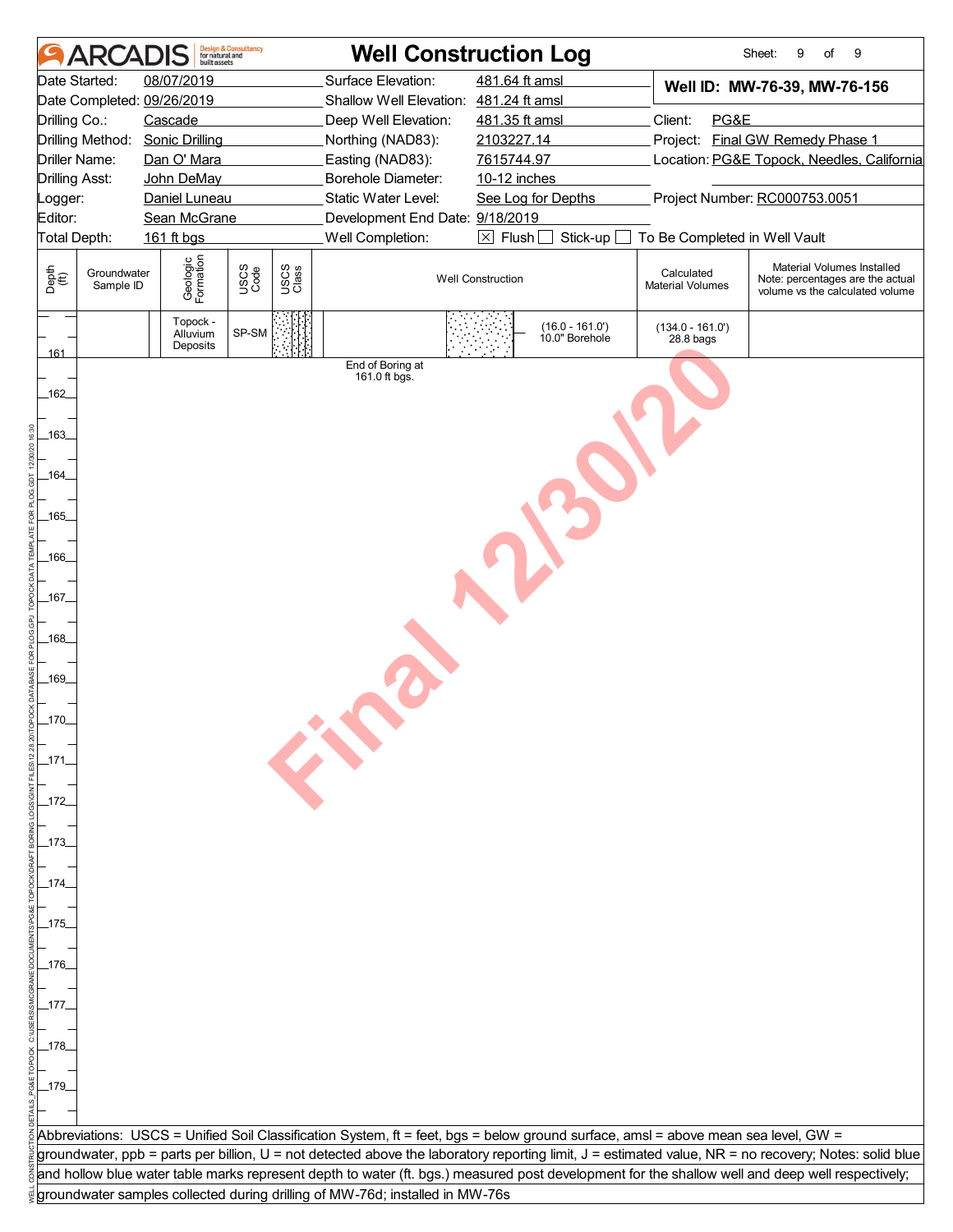| 07/25/2019<br>Surface Elevation:<br>Date Started:<br>481.64 ft amsl<br>Boring No.: MW-76s<br>08/07/2019<br>Date Completed:<br>Northing (NAD83):<br>2103227.14<br>Client:<br>PG&E<br>Drilling Co.:<br>Cascade<br>Easting (NAD83):<br>7615744.97<br>Final GW Remedy Phase 1<br>Drilling Method:<br><b>Sonic Drilling</b><br><b>Total Depth:</b><br>161 ft bgs<br>Project:<br><b>Terrasonic Track Mount</b><br>Borehole Diameter:<br>10-12 inches<br>Location: PG&E Topock, Needles,<br>Drill Rig Type:<br><b>Driller Name:</b><br>California<br>Dan O' Mara<br>Depth to First Water: 25.7 ft bgs<br>8 inch x 10 ft. Core Barrel<br><b>Drilling Asst:</b><br>John DeMay<br>Sampling Method:<br>Project Number: RC000753.0051<br>Daniel Luneau<br>Sampling Interval:<br>Screen Intervals<br>Logger:<br>Converted to Well:<br>$\boxtimes$ Yes<br>Editor:<br>Sean McGrane<br>No<br>Geologic<br>Formation<br>Recovery<br>(in)<br>USCS<br>Class<br>USCS<br>Code<br>Depth<br>$\overset{\text{fft}}{(\text{ft})}$<br>Groundwater<br>Sieve<br>Soil Description<br><b>Drilling Notes</b><br><b>Drilling Fluid</b><br>Sample ID<br>Sample ID<br>$(0.0 - 146.0')$<br>(0.0 - 16.0') No recovery; core not collected or logged see<br>No water used<br>MW-76d for lithology<br>$1$ .<br>2<br>3<br>5<br>6<br>8<br>$\mathbf 0$<br>9<br>No Sieve<br>$-10$<br>Samples<br>Collected<br>.11<br>.12.<br>.13.<br>14<br>.15.<br>.16.<br>$(16.0 - 17.0')$<br>(16.0 - 17.6') Topock - Fluvial Deposits; Silty gravel with sand<br>(GM); light gray (7.5YR 7/1); medium grained to very large<br>Rough drilling<br>Topock -<br>pebbles, angular to subangular; low plasticity; some angular to<br><b>GM</b><br>Fluvial<br>17<br>subangular; little silt; trace angular to subround; dry<br>Deposits<br>$(17.0 - 26.0')$<br><b>Drilled</b><br>normally,<br>(17.6 - 19.0') Topock - Fluvial Deposits; Sandy silt (ML); reddish<br>.18 <sub>1</sub><br>128.4<br>Topock -<br>sediments<br>brown / moderate brown (5YR 4/4); and fine to coarse grained<br>ML<br>Fluvial<br>expanded in<br>sand, angular to subround; little medium to large pebbles,<br>Deposits<br>bags.<br>subangular to subround; trace clay; moist<br>.19.<br>(19.0 - 20.1') Topock - Fluvial Deposits; Sandy silt (ML); dark<br>Topock -<br>yellowish brown (10YR 3/6); low plasticity; some fine to medium<br>ML<br>Fluvial<br>grained sand, subangular to subround; little clay; trace granules to<br>Deposits<br>Abbreviations: USCS = Unified Soil Classification System, ft = feet, bgs = below ground surface, amsl = above mean sea level, GW =<br>groundwater, ppb = parts per billion, U = not detected above the laboratory reporting limit, J = estimated value, NR = no recovery; Notes: depth to<br>water and groundwater samples collected during drilling of MW-76d; apparent partial recoveries can be the result of potential compaction of<br>sediments in the core bag; wells MW-76-39, MW-76-156 installed in borehole |  | <b>ARCADIS</b> | <b>Design &amp; Consultancy</b><br>for natural and<br><b>built</b> assets |  | <b>Boring Log</b> |  | Sheet: | $\mathbf{1}$<br>of | 9 |
|---------------------------------------------------------------------------------------------------------------------------------------------------------------------------------------------------------------------------------------------------------------------------------------------------------------------------------------------------------------------------------------------------------------------------------------------------------------------------------------------------------------------------------------------------------------------------------------------------------------------------------------------------------------------------------------------------------------------------------------------------------------------------------------------------------------------------------------------------------------------------------------------------------------------------------------------------------------------------------------------------------------------------------------------------------------------------------------------------------------------------------------------------------------------------------------------------------------------------------------------------------------------------------------------------------------------------------------------------------------------------------------------------------------------------------------------------------------------------------------------------------------------------------------------------------------------------------------------------------------------------------------------------------------------------------------------------------------------------------------------------------------------------------------------------------------------------------------------------------------------------------------------------------------------------------------------------------------------------------------------------------------------------------------------------------------------------------------------------------------------------------------------------------------------------------------------------------------------------------------------------------------------------------------------------------------------------------------------------------------------------------------------------------------------------------------------------------------------------------------------------------------------------------------------------------------------------------------------------------------------------------------------------------------------------------------------------------------------------------------------------------------------------------------------------------------------------------------------------------------------------------------------------------------------------------------------------------------------------------|--|----------------|---------------------------------------------------------------------------|--|-------------------|--|--------|--------------------|---|
|                                                                                                                                                                                                                                                                                                                                                                                                                                                                                                                                                                                                                                                                                                                                                                                                                                                                                                                                                                                                                                                                                                                                                                                                                                                                                                                                                                                                                                                                                                                                                                                                                                                                                                                                                                                                                                                                                                                                                                                                                                                                                                                                                                                                                                                                                                                                                                                                                                                                                                                                                                                                                                                                                                                                                                                                                                                                                                                                                                                 |  |                |                                                                           |  |                   |  |        |                    |   |
|                                                                                                                                                                                                                                                                                                                                                                                                                                                                                                                                                                                                                                                                                                                                                                                                                                                                                                                                                                                                                                                                                                                                                                                                                                                                                                                                                                                                                                                                                                                                                                                                                                                                                                                                                                                                                                                                                                                                                                                                                                                                                                                                                                                                                                                                                                                                                                                                                                                                                                                                                                                                                                                                                                                                                                                                                                                                                                                                                                                 |  |                |                                                                           |  |                   |  |        |                    |   |
|                                                                                                                                                                                                                                                                                                                                                                                                                                                                                                                                                                                                                                                                                                                                                                                                                                                                                                                                                                                                                                                                                                                                                                                                                                                                                                                                                                                                                                                                                                                                                                                                                                                                                                                                                                                                                                                                                                                                                                                                                                                                                                                                                                                                                                                                                                                                                                                                                                                                                                                                                                                                                                                                                                                                                                                                                                                                                                                                                                                 |  |                |                                                                           |  |                   |  |        |                    |   |
|                                                                                                                                                                                                                                                                                                                                                                                                                                                                                                                                                                                                                                                                                                                                                                                                                                                                                                                                                                                                                                                                                                                                                                                                                                                                                                                                                                                                                                                                                                                                                                                                                                                                                                                                                                                                                                                                                                                                                                                                                                                                                                                                                                                                                                                                                                                                                                                                                                                                                                                                                                                                                                                                                                                                                                                                                                                                                                                                                                                 |  |                |                                                                           |  |                   |  |        |                    |   |
|                                                                                                                                                                                                                                                                                                                                                                                                                                                                                                                                                                                                                                                                                                                                                                                                                                                                                                                                                                                                                                                                                                                                                                                                                                                                                                                                                                                                                                                                                                                                                                                                                                                                                                                                                                                                                                                                                                                                                                                                                                                                                                                                                                                                                                                                                                                                                                                                                                                                                                                                                                                                                                                                                                                                                                                                                                                                                                                                                                                 |  |                |                                                                           |  |                   |  |        |                    |   |
|                                                                                                                                                                                                                                                                                                                                                                                                                                                                                                                                                                                                                                                                                                                                                                                                                                                                                                                                                                                                                                                                                                                                                                                                                                                                                                                                                                                                                                                                                                                                                                                                                                                                                                                                                                                                                                                                                                                                                                                                                                                                                                                                                                                                                                                                                                                                                                                                                                                                                                                                                                                                                                                                                                                                                                                                                                                                                                                                                                                 |  |                |                                                                           |  |                   |  |        |                    |   |
|                                                                                                                                                                                                                                                                                                                                                                                                                                                                                                                                                                                                                                                                                                                                                                                                                                                                                                                                                                                                                                                                                                                                                                                                                                                                                                                                                                                                                                                                                                                                                                                                                                                                                                                                                                                                                                                                                                                                                                                                                                                                                                                                                                                                                                                                                                                                                                                                                                                                                                                                                                                                                                                                                                                                                                                                                                                                                                                                                                                 |  |                |                                                                           |  |                   |  |        |                    |   |
|                                                                                                                                                                                                                                                                                                                                                                                                                                                                                                                                                                                                                                                                                                                                                                                                                                                                                                                                                                                                                                                                                                                                                                                                                                                                                                                                                                                                                                                                                                                                                                                                                                                                                                                                                                                                                                                                                                                                                                                                                                                                                                                                                                                                                                                                                                                                                                                                                                                                                                                                                                                                                                                                                                                                                                                                                                                                                                                                                                                 |  |                |                                                                           |  |                   |  |        |                    |   |
|                                                                                                                                                                                                                                                                                                                                                                                                                                                                                                                                                                                                                                                                                                                                                                                                                                                                                                                                                                                                                                                                                                                                                                                                                                                                                                                                                                                                                                                                                                                                                                                                                                                                                                                                                                                                                                                                                                                                                                                                                                                                                                                                                                                                                                                                                                                                                                                                                                                                                                                                                                                                                                                                                                                                                                                                                                                                                                                                                                                 |  |                |                                                                           |  |                   |  |        |                    |   |
|                                                                                                                                                                                                                                                                                                                                                                                                                                                                                                                                                                                                                                                                                                                                                                                                                                                                                                                                                                                                                                                                                                                                                                                                                                                                                                                                                                                                                                                                                                                                                                                                                                                                                                                                                                                                                                                                                                                                                                                                                                                                                                                                                                                                                                                                                                                                                                                                                                                                                                                                                                                                                                                                                                                                                                                                                                                                                                                                                                                 |  |                |                                                                           |  |                   |  |        |                    |   |
|                                                                                                                                                                                                                                                                                                                                                                                                                                                                                                                                                                                                                                                                                                                                                                                                                                                                                                                                                                                                                                                                                                                                                                                                                                                                                                                                                                                                                                                                                                                                                                                                                                                                                                                                                                                                                                                                                                                                                                                                                                                                                                                                                                                                                                                                                                                                                                                                                                                                                                                                                                                                                                                                                                                                                                                                                                                                                                                                                                                 |  |                |                                                                           |  |                   |  |        |                    |   |
|                                                                                                                                                                                                                                                                                                                                                                                                                                                                                                                                                                                                                                                                                                                                                                                                                                                                                                                                                                                                                                                                                                                                                                                                                                                                                                                                                                                                                                                                                                                                                                                                                                                                                                                                                                                                                                                                                                                                                                                                                                                                                                                                                                                                                                                                                                                                                                                                                                                                                                                                                                                                                                                                                                                                                                                                                                                                                                                                                                                 |  |                |                                                                           |  |                   |  |        |                    |   |
|                                                                                                                                                                                                                                                                                                                                                                                                                                                                                                                                                                                                                                                                                                                                                                                                                                                                                                                                                                                                                                                                                                                                                                                                                                                                                                                                                                                                                                                                                                                                                                                                                                                                                                                                                                                                                                                                                                                                                                                                                                                                                                                                                                                                                                                                                                                                                                                                                                                                                                                                                                                                                                                                                                                                                                                                                                                                                                                                                                                 |  |                |                                                                           |  |                   |  |        |                    |   |
|                                                                                                                                                                                                                                                                                                                                                                                                                                                                                                                                                                                                                                                                                                                                                                                                                                                                                                                                                                                                                                                                                                                                                                                                                                                                                                                                                                                                                                                                                                                                                                                                                                                                                                                                                                                                                                                                                                                                                                                                                                                                                                                                                                                                                                                                                                                                                                                                                                                                                                                                                                                                                                                                                                                                                                                                                                                                                                                                                                                 |  |                |                                                                           |  |                   |  |        |                    |   |
|                                                                                                                                                                                                                                                                                                                                                                                                                                                                                                                                                                                                                                                                                                                                                                                                                                                                                                                                                                                                                                                                                                                                                                                                                                                                                                                                                                                                                                                                                                                                                                                                                                                                                                                                                                                                                                                                                                                                                                                                                                                                                                                                                                                                                                                                                                                                                                                                                                                                                                                                                                                                                                                                                                                                                                                                                                                                                                                                                                                 |  |                |                                                                           |  |                   |  |        |                    |   |
|                                                                                                                                                                                                                                                                                                                                                                                                                                                                                                                                                                                                                                                                                                                                                                                                                                                                                                                                                                                                                                                                                                                                                                                                                                                                                                                                                                                                                                                                                                                                                                                                                                                                                                                                                                                                                                                                                                                                                                                                                                                                                                                                                                                                                                                                                                                                                                                                                                                                                                                                                                                                                                                                                                                                                                                                                                                                                                                                                                                 |  |                |                                                                           |  |                   |  |        |                    |   |
|                                                                                                                                                                                                                                                                                                                                                                                                                                                                                                                                                                                                                                                                                                                                                                                                                                                                                                                                                                                                                                                                                                                                                                                                                                                                                                                                                                                                                                                                                                                                                                                                                                                                                                                                                                                                                                                                                                                                                                                                                                                                                                                                                                                                                                                                                                                                                                                                                                                                                                                                                                                                                                                                                                                                                                                                                                                                                                                                                                                 |  |                |                                                                           |  |                   |  |        |                    |   |
|                                                                                                                                                                                                                                                                                                                                                                                                                                                                                                                                                                                                                                                                                                                                                                                                                                                                                                                                                                                                                                                                                                                                                                                                                                                                                                                                                                                                                                                                                                                                                                                                                                                                                                                                                                                                                                                                                                                                                                                                                                                                                                                                                                                                                                                                                                                                                                                                                                                                                                                                                                                                                                                                                                                                                                                                                                                                                                                                                                                 |  |                |                                                                           |  |                   |  |        |                    |   |
|                                                                                                                                                                                                                                                                                                                                                                                                                                                                                                                                                                                                                                                                                                                                                                                                                                                                                                                                                                                                                                                                                                                                                                                                                                                                                                                                                                                                                                                                                                                                                                                                                                                                                                                                                                                                                                                                                                                                                                                                                                                                                                                                                                                                                                                                                                                                                                                                                                                                                                                                                                                                                                                                                                                                                                                                                                                                                                                                                                                 |  |                |                                                                           |  |                   |  |        |                    |   |
|                                                                                                                                                                                                                                                                                                                                                                                                                                                                                                                                                                                                                                                                                                                                                                                                                                                                                                                                                                                                                                                                                                                                                                                                                                                                                                                                                                                                                                                                                                                                                                                                                                                                                                                                                                                                                                                                                                                                                                                                                                                                                                                                                                                                                                                                                                                                                                                                                                                                                                                                                                                                                                                                                                                                                                                                                                                                                                                                                                                 |  |                |                                                                           |  |                   |  |        |                    |   |
|                                                                                                                                                                                                                                                                                                                                                                                                                                                                                                                                                                                                                                                                                                                                                                                                                                                                                                                                                                                                                                                                                                                                                                                                                                                                                                                                                                                                                                                                                                                                                                                                                                                                                                                                                                                                                                                                                                                                                                                                                                                                                                                                                                                                                                                                                                                                                                                                                                                                                                                                                                                                                                                                                                                                                                                                                                                                                                                                                                                 |  |                |                                                                           |  |                   |  |        |                    |   |
|                                                                                                                                                                                                                                                                                                                                                                                                                                                                                                                                                                                                                                                                                                                                                                                                                                                                                                                                                                                                                                                                                                                                                                                                                                                                                                                                                                                                                                                                                                                                                                                                                                                                                                                                                                                                                                                                                                                                                                                                                                                                                                                                                                                                                                                                                                                                                                                                                                                                                                                                                                                                                                                                                                                                                                                                                                                                                                                                                                                 |  |                |                                                                           |  |                   |  |        |                    |   |
|                                                                                                                                                                                                                                                                                                                                                                                                                                                                                                                                                                                                                                                                                                                                                                                                                                                                                                                                                                                                                                                                                                                                                                                                                                                                                                                                                                                                                                                                                                                                                                                                                                                                                                                                                                                                                                                                                                                                                                                                                                                                                                                                                                                                                                                                                                                                                                                                                                                                                                                                                                                                                                                                                                                                                                                                                                                                                                                                                                                 |  |                |                                                                           |  |                   |  |        |                    |   |
|                                                                                                                                                                                                                                                                                                                                                                                                                                                                                                                                                                                                                                                                                                                                                                                                                                                                                                                                                                                                                                                                                                                                                                                                                                                                                                                                                                                                                                                                                                                                                                                                                                                                                                                                                                                                                                                                                                                                                                                                                                                                                                                                                                                                                                                                                                                                                                                                                                                                                                                                                                                                                                                                                                                                                                                                                                                                                                                                                                                 |  |                |                                                                           |  |                   |  |        |                    |   |
|                                                                                                                                                                                                                                                                                                                                                                                                                                                                                                                                                                                                                                                                                                                                                                                                                                                                                                                                                                                                                                                                                                                                                                                                                                                                                                                                                                                                                                                                                                                                                                                                                                                                                                                                                                                                                                                                                                                                                                                                                                                                                                                                                                                                                                                                                                                                                                                                                                                                                                                                                                                                                                                                                                                                                                                                                                                                                                                                                                                 |  |                |                                                                           |  |                   |  |        |                    |   |
|                                                                                                                                                                                                                                                                                                                                                                                                                                                                                                                                                                                                                                                                                                                                                                                                                                                                                                                                                                                                                                                                                                                                                                                                                                                                                                                                                                                                                                                                                                                                                                                                                                                                                                                                                                                                                                                                                                                                                                                                                                                                                                                                                                                                                                                                                                                                                                                                                                                                                                                                                                                                                                                                                                                                                                                                                                                                                                                                                                                 |  |                |                                                                           |  |                   |  |        |                    |   |
|                                                                                                                                                                                                                                                                                                                                                                                                                                                                                                                                                                                                                                                                                                                                                                                                                                                                                                                                                                                                                                                                                                                                                                                                                                                                                                                                                                                                                                                                                                                                                                                                                                                                                                                                                                                                                                                                                                                                                                                                                                                                                                                                                                                                                                                                                                                                                                                                                                                                                                                                                                                                                                                                                                                                                                                                                                                                                                                                                                                 |  |                |                                                                           |  |                   |  |        |                    |   |
|                                                                                                                                                                                                                                                                                                                                                                                                                                                                                                                                                                                                                                                                                                                                                                                                                                                                                                                                                                                                                                                                                                                                                                                                                                                                                                                                                                                                                                                                                                                                                                                                                                                                                                                                                                                                                                                                                                                                                                                                                                                                                                                                                                                                                                                                                                                                                                                                                                                                                                                                                                                                                                                                                                                                                                                                                                                                                                                                                                                 |  |                |                                                                           |  |                   |  |        |                    |   |
|                                                                                                                                                                                                                                                                                                                                                                                                                                                                                                                                                                                                                                                                                                                                                                                                                                                                                                                                                                                                                                                                                                                                                                                                                                                                                                                                                                                                                                                                                                                                                                                                                                                                                                                                                                                                                                                                                                                                                                                                                                                                                                                                                                                                                                                                                                                                                                                                                                                                                                                                                                                                                                                                                                                                                                                                                                                                                                                                                                                 |  |                |                                                                           |  |                   |  |        |                    |   |
|                                                                                                                                                                                                                                                                                                                                                                                                                                                                                                                                                                                                                                                                                                                                                                                                                                                                                                                                                                                                                                                                                                                                                                                                                                                                                                                                                                                                                                                                                                                                                                                                                                                                                                                                                                                                                                                                                                                                                                                                                                                                                                                                                                                                                                                                                                                                                                                                                                                                                                                                                                                                                                                                                                                                                                                                                                                                                                                                                                                 |  |                |                                                                           |  |                   |  |        |                    |   |
|                                                                                                                                                                                                                                                                                                                                                                                                                                                                                                                                                                                                                                                                                                                                                                                                                                                                                                                                                                                                                                                                                                                                                                                                                                                                                                                                                                                                                                                                                                                                                                                                                                                                                                                                                                                                                                                                                                                                                                                                                                                                                                                                                                                                                                                                                                                                                                                                                                                                                                                                                                                                                                                                                                                                                                                                                                                                                                                                                                                 |  |                |                                                                           |  |                   |  |        |                    |   |
|                                                                                                                                                                                                                                                                                                                                                                                                                                                                                                                                                                                                                                                                                                                                                                                                                                                                                                                                                                                                                                                                                                                                                                                                                                                                                                                                                                                                                                                                                                                                                                                                                                                                                                                                                                                                                                                                                                                                                                                                                                                                                                                                                                                                                                                                                                                                                                                                                                                                                                                                                                                                                                                                                                                                                                                                                                                                                                                                                                                 |  |                |                                                                           |  |                   |  |        |                    |   |
|                                                                                                                                                                                                                                                                                                                                                                                                                                                                                                                                                                                                                                                                                                                                                                                                                                                                                                                                                                                                                                                                                                                                                                                                                                                                                                                                                                                                                                                                                                                                                                                                                                                                                                                                                                                                                                                                                                                                                                                                                                                                                                                                                                                                                                                                                                                                                                                                                                                                                                                                                                                                                                                                                                                                                                                                                                                                                                                                                                                 |  |                |                                                                           |  |                   |  |        |                    |   |
|                                                                                                                                                                                                                                                                                                                                                                                                                                                                                                                                                                                                                                                                                                                                                                                                                                                                                                                                                                                                                                                                                                                                                                                                                                                                                                                                                                                                                                                                                                                                                                                                                                                                                                                                                                                                                                                                                                                                                                                                                                                                                                                                                                                                                                                                                                                                                                                                                                                                                                                                                                                                                                                                                                                                                                                                                                                                                                                                                                                 |  |                |                                                                           |  |                   |  |        |                    |   |
|                                                                                                                                                                                                                                                                                                                                                                                                                                                                                                                                                                                                                                                                                                                                                                                                                                                                                                                                                                                                                                                                                                                                                                                                                                                                                                                                                                                                                                                                                                                                                                                                                                                                                                                                                                                                                                                                                                                                                                                                                                                                                                                                                                                                                                                                                                                                                                                                                                                                                                                                                                                                                                                                                                                                                                                                                                                                                                                                                                                 |  |                |                                                                           |  |                   |  |        |                    |   |
|                                                                                                                                                                                                                                                                                                                                                                                                                                                                                                                                                                                                                                                                                                                                                                                                                                                                                                                                                                                                                                                                                                                                                                                                                                                                                                                                                                                                                                                                                                                                                                                                                                                                                                                                                                                                                                                                                                                                                                                                                                                                                                                                                                                                                                                                                                                                                                                                                                                                                                                                                                                                                                                                                                                                                                                                                                                                                                                                                                                 |  |                |                                                                           |  |                   |  |        |                    |   |
|                                                                                                                                                                                                                                                                                                                                                                                                                                                                                                                                                                                                                                                                                                                                                                                                                                                                                                                                                                                                                                                                                                                                                                                                                                                                                                                                                                                                                                                                                                                                                                                                                                                                                                                                                                                                                                                                                                                                                                                                                                                                                                                                                                                                                                                                                                                                                                                                                                                                                                                                                                                                                                                                                                                                                                                                                                                                                                                                                                                 |  |                |                                                                           |  |                   |  |        |                    |   |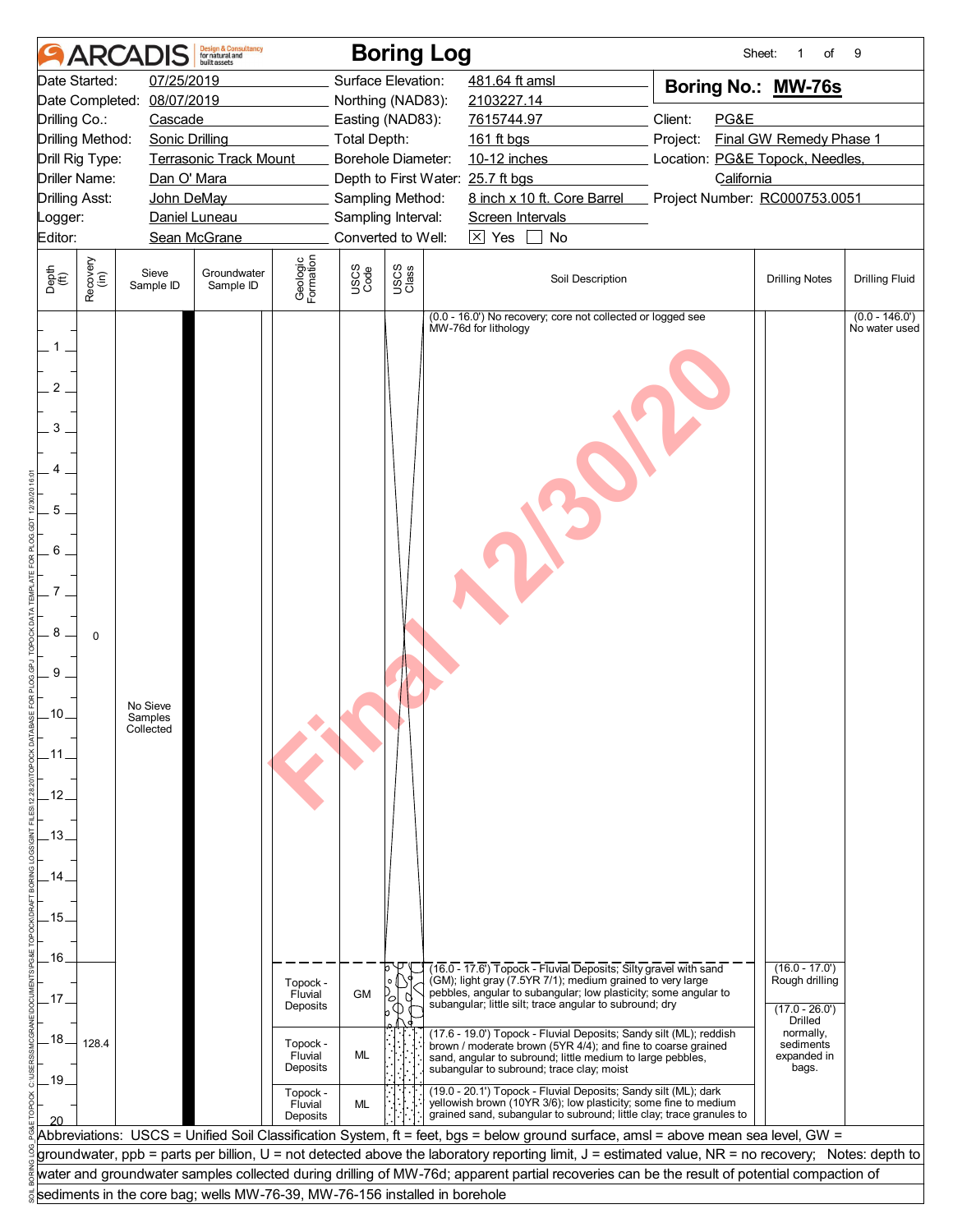|                                              |                  | <b>ARCADIS</b>                   | <b>Design &amp; Consultancy</b><br>for natural and<br>huilt assets |                                  |                     |               | <b>Boring Log</b>                                                                                                                                                                                                                                                                                                         | Sheet:                          | 2<br>of                                      | 9                     |
|----------------------------------------------|------------------|----------------------------------|--------------------------------------------------------------------|----------------------------------|---------------------|---------------|---------------------------------------------------------------------------------------------------------------------------------------------------------------------------------------------------------------------------------------------------------------------------------------------------------------------------|---------------------------------|----------------------------------------------|-----------------------|
|                                              | Date Started:    | 07/25/2019                       |                                                                    |                                  | Surface Elevation:  |               | 481.64 ft amsl                                                                                                                                                                                                                                                                                                            | Boring No.: MW-76s              |                                              |                       |
|                                              |                  | Date Completed: 08/07/2019       |                                                                    |                                  | Northing (NAD83):   |               | 2103227.14                                                                                                                                                                                                                                                                                                                |                                 |                                              |                       |
| Drilling Co.:                                |                  | Cascade                          |                                                                    |                                  | Easting (NAD83):    |               | 7615744.97                                                                                                                                                                                                                                                                                                                | Client:<br>PG&E                 |                                              |                       |
|                                              | Drilling Method: | <b>Sonic Drilling</b>            |                                                                    |                                  | <b>Total Depth:</b> |               | 161 ft bgs                                                                                                                                                                                                                                                                                                                | Project:                        | Final GW Remedy Phase 1                      |                       |
|                                              | Drill Rig Type:  |                                  | Terrasonic Track Mount                                             |                                  | Borehole Diameter:  |               | 10-12 inches                                                                                                                                                                                                                                                                                                              | Location: PG&E Topock, Needles, |                                              |                       |
|                                              | Driller Name:    | Dan O' Mara                      |                                                                    |                                  |                     |               | Depth to First Water: 25.7 ft bgs                                                                                                                                                                                                                                                                                         | California                      |                                              |                       |
| <b>Drilling Asst:</b>                        |                  | John DeMay                       |                                                                    |                                  | Sampling Method:    |               | 8 inch x 10 ft. Core Barrel                                                                                                                                                                                                                                                                                               | Project Number: RC000753.0051   |                                              |                       |
| Logger:                                      |                  |                                  | Daniel Luneau                                                      |                                  | Sampling Interval:  |               | Screen Intervals                                                                                                                                                                                                                                                                                                          |                                 |                                              |                       |
| Editor:                                      |                  |                                  | Sean McGrane                                                       |                                  | Converted to Well:  |               | $\times$ Yes<br>No                                                                                                                                                                                                                                                                                                        |                                 |                                              |                       |
| Depth<br>$\overset{\text{fft}}{(\text{ft})}$ | Recovery<br>(in) | Sieve<br>Sample ID               | Groundwater<br>Sample ID                                           | Geologic<br>Formation            | USCS<br>Code        | USCS<br>Class | Soil Description                                                                                                                                                                                                                                                                                                          |                                 | <b>Drilling Notes</b>                        | <b>Drilling Fluid</b> |
| $21 -$                                       |                  |                                  |                                                                    | Topock -<br>Alluvium<br>Deposits | <b>ML</b>           |               | small pebbles, subangular to subround; moist<br>(20.1 - 21.5') Topock - Alluvium Deposits; Sandy silt with gravel<br>(ML); reddish brown / moderate brown (5YR 4/4); no plasticity;<br>some fine to coarse grained sand, subangular to subround; little<br>clay; trace granules to small pebbles, subangular to subround; |                                 |                                              |                       |
| 22 <sub>1</sub>                              |                  |                                  |                                                                    |                                  |                     |               | moist<br>(21.5 - 24.4') Topock - Alluvium Deposits; Silt with sand (ML);<br>reddish brown / moderate brown (5YR 4/4); medium plasticity;                                                                                                                                                                                  |                                 |                                              |                       |
| 23.                                          | 128.4            |                                  |                                                                    | Topock -<br>Alluvium<br>Deposits | ML                  |               | little very fine to fine grained sand, subangular to subround; little<br>clay; moist                                                                                                                                                                                                                                      |                                 |                                              |                       |
| 24.                                          |                  |                                  |                                                                    |                                  |                     |               |                                                                                                                                                                                                                                                                                                                           |                                 |                                              |                       |
| .25.                                         |                  |                                  |                                                                    |                                  |                     |               | (24.4 - 36.0') Topock - Alluvium Deposits; Sandy silt with gravel<br>(ML); reddish brown / moderate brown (5YR 4/4); some granules<br>to large pebbles, subangular to subround; some medium to                                                                                                                            |                                 |                                              |                       |
| 26.                                          |                  |                                  |                                                                    |                                  |                     |               | coarse grained sand, angular to subround; little clay; moist to wet                                                                                                                                                                                                                                                       |                                 |                                              |                       |
| 27.                                          |                  |                                  |                                                                    |                                  |                     |               |                                                                                                                                                                                                                                                                                                                           |                                 |                                              |                       |
| 28.                                          |                  |                                  | MW-C-VAS-<br>26-31                                                 |                                  |                     |               |                                                                                                                                                                                                                                                                                                                           |                                 |                                              |                       |
| .29.                                         |                  |                                  | (380 ppb)<br>6/19/2019<br>10:35                                    |                                  |                     |               | (28.5'); moist                                                                                                                                                                                                                                                                                                            |                                 |                                              |                       |
| 30                                           |                  | No Sieve<br>Samples<br>Collected |                                                                    | Topock -<br>Alluvium             |                     |               |                                                                                                                                                                                                                                                                                                                           |                                 |                                              |                       |
| $-31$                                        |                  |                                  |                                                                    | <b>Deposits</b>                  |                     |               |                                                                                                                                                                                                                                                                                                                           |                                 |                                              |                       |
| 32.                                          | 132              |                                  |                                                                    |                                  |                     |               |                                                                                                                                                                                                                                                                                                                           |                                 | $(31.0 - 36.0')$<br>Core bag<br>melted 31 to |                       |
|                                              |                  |                                  |                                                                    |                                  |                     |               |                                                                                                                                                                                                                                                                                                                           |                                 | 33.5 feet. core<br>disturbed, 32<br>to 36 ft |                       |
| .33.                                         |                  |                                  |                                                                    |                                  |                     |               |                                                                                                                                                                                                                                                                                                                           |                                 | formation got<br>tight.                      |                       |
| 34.                                          |                  |                                  |                                                                    |                                  |                     |               | (33.5'); dry to moist                                                                                                                                                                                                                                                                                                     |                                 |                                              |                       |
|                                              |                  |                                  |                                                                    |                                  |                     |               |                                                                                                                                                                                                                                                                                                                           |                                 |                                              |                       |
| 35.                                          |                  |                                  |                                                                    |                                  |                     |               |                                                                                                                                                                                                                                                                                                                           |                                 |                                              |                       |
|                                              |                  |                                  |                                                                    |                                  |                     |               |                                                                                                                                                                                                                                                                                                                           |                                 |                                              |                       |
| .36.                                         |                  |                                  |                                                                    |                                  |                     |               | (36.0 - 37.7') Topock - Alluvium Deposits; Silty sand (SM); dark                                                                                                                                                                                                                                                          |                                 | $(36.0 - 66.0')$                             |                       |
|                                              |                  |                                  |                                                                    | Topock -                         |                     |               | brown (10YR 3/3); medium grained to coarse grained, subangular                                                                                                                                                                                                                                                            |                                 | Normal drilling                              |                       |
| 37.                                          |                  |                                  |                                                                    | Alluvium<br>Deposits             | <b>SM</b>           |               | to subround; and silt; little small pebbles, angular to subround;<br>moist to wet                                                                                                                                                                                                                                         |                                 |                                              |                       |
| .38.                                         |                  |                                  |                                                                    |                                  |                     |               | (37.7 - 41.0') Topock - Alluvium Deposits; Silty sand (SM); very                                                                                                                                                                                                                                                          |                                 |                                              |                       |
|                                              | 106.8            |                                  |                                                                    | Topock -                         |                     |               | dark grayish brown (10YR 3/2); coarse grained to very coarse<br>grained, subangular to subround; some silt; little small to medium                                                                                                                                                                                        |                                 |                                              |                       |
| 39                                           |                  |                                  |                                                                    | Alluvium                         | <b>SM</b>           |               | pebbles, angular to subround; trace large cobbles, subround;<br>trace clay; moist to wet                                                                                                                                                                                                                                  |                                 |                                              |                       |
|                                              |                  |                                  |                                                                    | Deposits                         |                     |               |                                                                                                                                                                                                                                                                                                                           |                                 |                                              |                       |
|                                              |                  |                                  |                                                                    |                                  |                     |               |                                                                                                                                                                                                                                                                                                                           |                                 |                                              |                       |
|                                              |                  |                                  |                                                                    |                                  |                     |               | Abbreviations: USCS = Unified Soil Classification System, ft = feet, bgs = below ground surface, amsl = above mean sea level, GW =                                                                                                                                                                                        |                                 |                                              |                       |
|                                              |                  |                                  |                                                                    |                                  |                     |               | groundwater, ppb = parts per billion, U = not detected above the laboratory reporting limit, J = estimated value, NR = no recovery; Notes: depth to                                                                                                                                                                       |                                 |                                              |                       |
|                                              |                  |                                  |                                                                    |                                  |                     |               | water and groundwater samples collected during drilling of MW-76d; apparent partial recoveries can be the result of potential compaction of                                                                                                                                                                               |                                 |                                              |                       |
|                                              |                  |                                  |                                                                    |                                  |                     |               | sediments in the core bag; wells MW-76-39, MW-76-156 installed in borehole                                                                                                                                                                                                                                                |                                 |                                              |                       |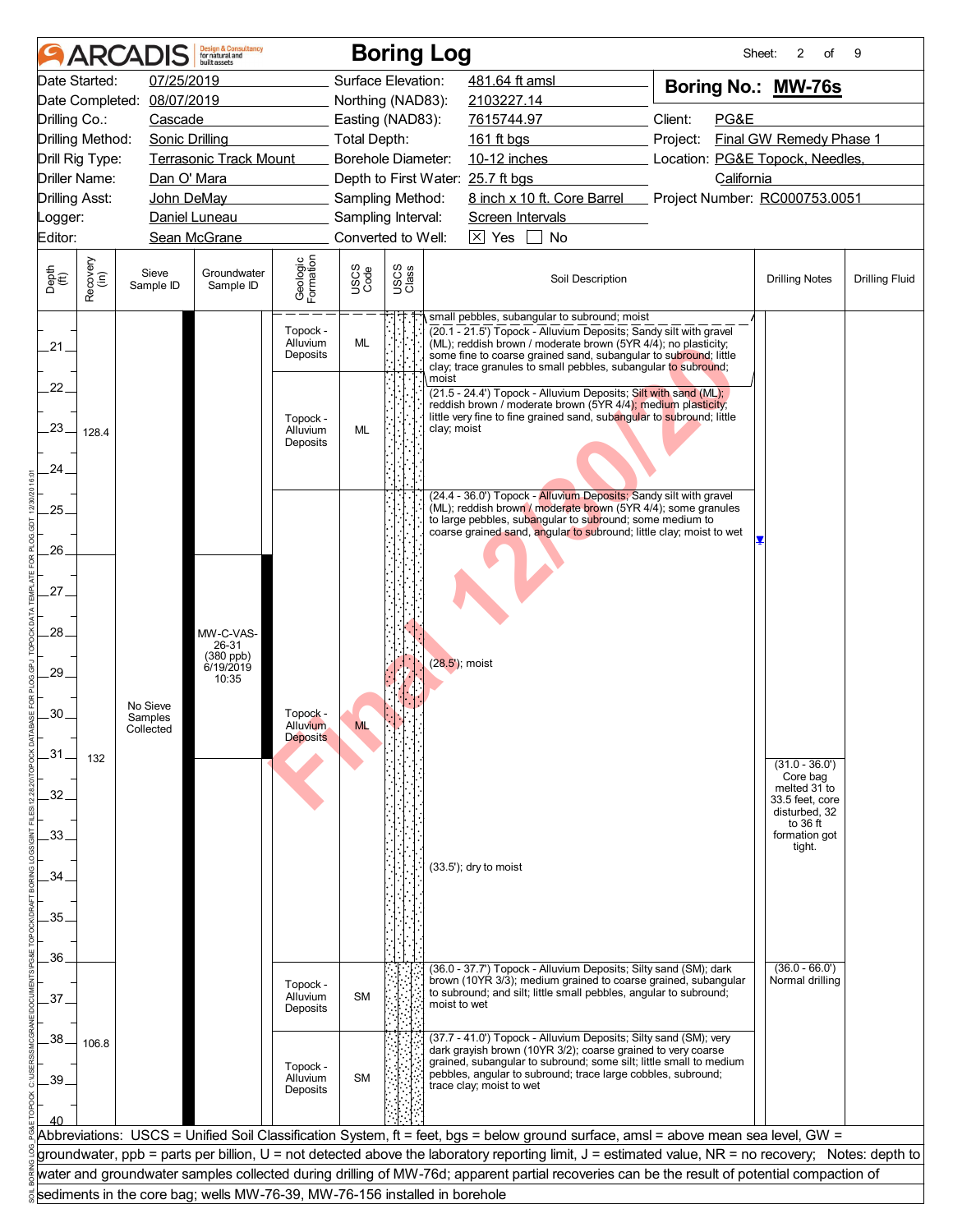|                             |                      | <b>ARCADIS</b>             | <b>Design &amp; Consultancy</b><br>for natural and<br>huilt assets             |                                  |              | <b>Boring Log</b>                 |                                                                                                                                                     | Sheet:                          | 3<br>of                 | 9                     |
|-----------------------------|----------------------|----------------------------|--------------------------------------------------------------------------------|----------------------------------|--------------|-----------------------------------|-----------------------------------------------------------------------------------------------------------------------------------------------------|---------------------------------|-------------------------|-----------------------|
|                             | Date Started:        | 07/25/2019                 |                                                                                |                                  |              | Surface Elevation:                | 481.64 ft amsl                                                                                                                                      | Boring No.: MW-76s              |                         |                       |
|                             |                      | Date Completed: 08/07/2019 |                                                                                |                                  |              | Northing (NAD83):                 | 2103227.14                                                                                                                                          |                                 |                         |                       |
| Drilling Co.:               |                      | Cascade                    |                                                                                |                                  |              | Easting (NAD83):                  | 7615744.97                                                                                                                                          | Client:<br>PG&E                 |                         |                       |
|                             | Drilling Method:     | <b>Sonic Drilling</b>      |                                                                                |                                  | Total Depth: |                                   | 161 ft bgs                                                                                                                                          | Project:                        | Final GW Remedy Phase 1 |                       |
|                             | Drill Rig Type:      |                            | Terrasonic Track Mount                                                         |                                  |              | Borehole Diameter:                | 10-12 inches                                                                                                                                        | Location: PG&E Topock, Needles, |                         |                       |
|                             | <b>Driller Name:</b> | Dan O' Mara                |                                                                                |                                  |              | Depth to First Water: 25.7 ft bgs |                                                                                                                                                     | California                      |                         |                       |
| <b>Drilling Asst:</b>       |                      | John DeMay                 |                                                                                |                                  |              | Sampling Method:                  | 8 inch x 10 ft. Core Barrel                                                                                                                         | Project Number: RC000753.0051   |                         |                       |
| Logger:                     |                      |                            | Daniel Luneau                                                                  |                                  |              | Sampling Interval:                | Screen Intervals                                                                                                                                    |                                 |                         |                       |
| Editor:                     |                      |                            | Sean McGrane                                                                   |                                  |              | Converted to Well:                | $\boxtimes$ Yes<br>$\blacksquare$<br>No                                                                                                             |                                 |                         |                       |
| Depth<br>$\widetilde{f(t)}$ | Recovery<br>(in)     | Sieve<br>Sample ID         | Groundwater<br>Sample ID                                                       | Geologic<br>Formation            | USCS<br>Code | USCS<br>Class                     | Soil Description                                                                                                                                    |                                 | <b>Drilling Notes</b>   | <b>Drilling Fluid</b> |
|                             |                      |                            |                                                                                | Topock -<br>Alluvium<br>Deposits | <b>SM</b>    |                                   |                                                                                                                                                     |                                 |                         |                       |
| .41.                        |                      |                            |                                                                                |                                  |              |                                   | (41.0 - 46.0') Topock - Alluvium Deposits; Silty sand (SM); reddish<br>brown (5YR 4/3); medium grained to coarse grained, subangular                |                                 |                         |                       |
| 42                          |                      |                            |                                                                                |                                  |              |                                   | to subround; some silt; trace small to medium pebbles,<br>subangular to subround; trace clay; wet                                                   |                                 |                         |                       |
| .43.                        | 106.8                |                            | --No<br>Sample--<br>(Interval did                                              | Topock -<br>Alluvium             | <b>SM</b>    |                                   |                                                                                                                                                     |                                 |                         |                       |
| 44.                         |                      |                            | not produce)<br>6/19/2019<br>14:15                                             | Deposits                         |              | (43.5'); moist                    |                                                                                                                                                     |                                 |                         |                       |
| .45.                        |                      |                            |                                                                                |                                  |              |                                   |                                                                                                                                                     |                                 |                         |                       |
| 46.                         |                      |                            |                                                                                |                                  |              |                                   | (46.0 - 136.0') No recovery (NR); core not collected or logged see                                                                                  |                                 |                         |                       |
| .47.                        |                      |                            |                                                                                |                                  |              |                                   | MW-76d for lithology                                                                                                                                |                                 |                         |                       |
| .48.                        |                      |                            | --No                                                                           |                                  |              |                                   |                                                                                                                                                     |                                 |                         |                       |
| .49.                        |                      |                            | Sample--<br>(Interval did<br>not produce)<br>6/20/2019                         |                                  |              |                                   |                                                                                                                                                     |                                 |                         |                       |
|                             |                      | No Sieve                   | 09:55                                                                          |                                  |              |                                   |                                                                                                                                                     |                                 |                         |                       |
| .50.                        |                      | Samples<br>Collected       |                                                                                |                                  |              |                                   |                                                                                                                                                     |                                 |                         |                       |
| $-51$                       |                      |                            |                                                                                |                                  |              |                                   |                                                                                                                                                     |                                 |                         |                       |
| .52.                        |                      |                            |                                                                                |                                  |              |                                   |                                                                                                                                                     |                                 |                         |                       |
| .53.                        | 0                    |                            | MW-C-VAS-<br>51-56<br>(0.146 J)                                                |                                  | <b>NR</b>    |                                   |                                                                                                                                                     |                                 |                         |                       |
| 54.                         |                      |                            | $\begin{array}{c} (0.116) \\ (90) \\ (90) \\ (9125/2019) \end{array}$<br>12:00 |                                  |              |                                   |                                                                                                                                                     |                                 |                         |                       |
| 55.                         |                      |                            |                                                                                |                                  |              |                                   |                                                                                                                                                     |                                 |                         |                       |
| .56.                        |                      |                            |                                                                                |                                  |              |                                   |                                                                                                                                                     |                                 |                         |                       |
| .57.                        |                      |                            |                                                                                |                                  |              |                                   |                                                                                                                                                     |                                 |                         |                       |
| .58.                        |                      |                            |                                                                                |                                  |              |                                   |                                                                                                                                                     |                                 |                         |                       |
| .59.                        |                      |                            |                                                                                |                                  |              |                                   |                                                                                                                                                     |                                 |                         |                       |
|                             |                      |                            |                                                                                |                                  |              |                                   |                                                                                                                                                     |                                 |                         |                       |
|                             |                      |                            |                                                                                |                                  |              |                                   | Abbreviations: USCS = Unified Soil Classification System, ft = feet, bgs = below ground surface, amsl = above mean sea level, GW =                  |                                 |                         |                       |
|                             |                      |                            |                                                                                |                                  |              |                                   | groundwater, ppb = parts per billion, U = not detected above the laboratory reporting limit, J = estimated value, NR = no recovery; Notes: depth to |                                 |                         |                       |
|                             |                      |                            |                                                                                |                                  |              |                                   | water and groundwater samples collected during drilling of MW-76d; apparent partial recoveries can be the result of potential compaction of         |                                 |                         |                       |
|                             |                      |                            | sediments in the core bag; wells MW-76-39, MW-76-156 installed in borehole     |                                  |              |                                   |                                                                                                                                                     |                                 |                         |                       |
|                             |                      |                            |                                                                                |                                  |              |                                   |                                                                                                                                                     |                                 |                         |                       |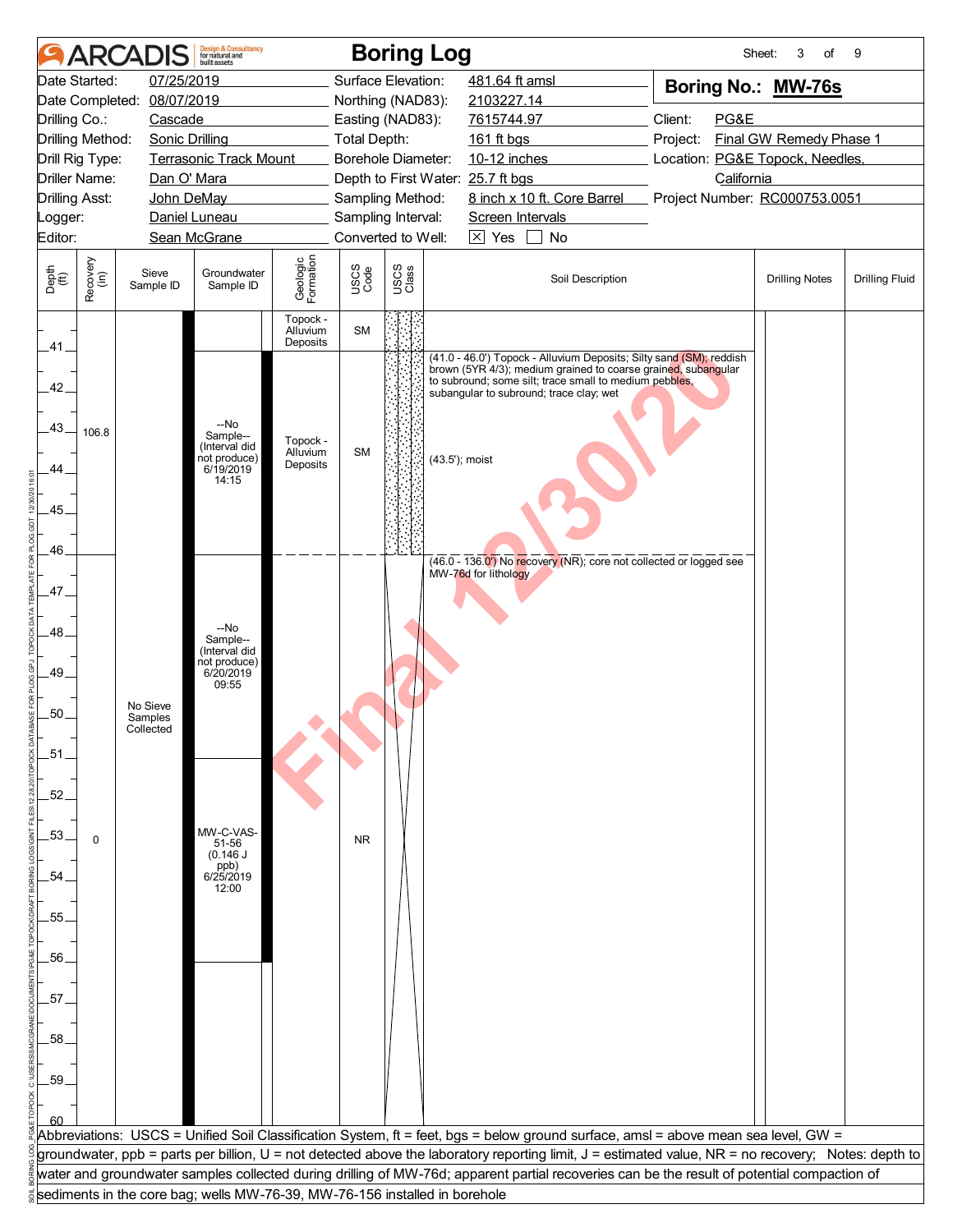| Surface Elevation:<br>Date Started:<br>07/25/2019<br>481.64 ft amsl<br>Boring No.: MW-76s<br>Date Completed:<br>08/07/2019<br>Northing (NAD83):<br>2103227.14<br>Client:<br>PG&E<br>Drilling Co.:<br>Easting (NAD83):<br>7615744.97<br>Cascade<br>Final GW Remedy Phase 1<br>Drilling Method:<br><b>Sonic Drilling</b><br><b>Total Depth:</b><br>161 ft bgs<br>Project:<br>Location: PG&E Topock, Needles,<br>Drill Rig Type:<br><b>Terrasonic Track Mount</b><br>Borehole Diameter:<br>10-12 inches<br><b>Driller Name:</b><br>Dan O' Mara<br>California<br>Depth to First Water: 25.7 ft bgs<br>Sampling Method:<br>8 inch x 10 ft. Core Barrel<br>Project Number: RC000753.0051<br><b>Drilling Asst:</b><br>John DeMay<br>Sampling Interval:<br>Daniel Luneau<br>Screen Intervals<br>Logger:<br>Converted to Well:<br>$\boxtimes$ Yes<br>Editor:<br>Sean McGrane<br>$\blacksquare$<br>No<br>Geologic<br>Formation<br>Recovery<br>(in)<br>USCS<br>Class<br>USCS<br>Code<br>Depth<br>$\widetilde{f(t)}$<br>Sieve<br>Groundwater<br>Soil Description<br><b>Drilling Notes</b><br><b>Drilling Fluid</b><br>Sample ID<br>Sample ID<br>$-61$<br>62.<br>--No<br>.63.<br>Sample--<br>(Interval did<br>not produce)<br>6/25/2019<br>64.<br>13:15<br>.65.<br>.66<br>$(66.0 - 126.0')$<br>Normal Drilling<br>$.67-$<br>MW-C-VAS-<br>.68.<br>66-71<br>$(<0.033$ U<br>ppb)<br>6/26/2019<br>.69.<br>10:44<br>No Sieve<br>$-70$<br><b>NR</b><br>0<br>Samples<br>Collected<br>_71<br>-72.<br>.73<br>74<br>.75.<br>$-76$<br>77.<br>.78<br>-79.<br>Abbreviations: USCS = Unified Soil Classification System, ft = feet, bgs = below ground surface, amsl = above mean sea level, GW =<br>groundwater, ppb = parts per billion, U = not detected above the laboratory reporting limit, J = estimated value, NR = no recovery; Notes: depth to<br>water and groundwater samples collected during drilling of MW-76d; apparent partial recoveries can be the result of potential compaction of<br>sediments in the core bag; wells MW-76-39, MW-76-156 installed in borehole |  | <b>ARCADIS</b> | <b>Design &amp; Consultancy</b><br>for natural and<br>huilt assets |  | <b>Boring Log</b> | Sheet: | 4<br>of | 9 |
|------------------------------------------------------------------------------------------------------------------------------------------------------------------------------------------------------------------------------------------------------------------------------------------------------------------------------------------------------------------------------------------------------------------------------------------------------------------------------------------------------------------------------------------------------------------------------------------------------------------------------------------------------------------------------------------------------------------------------------------------------------------------------------------------------------------------------------------------------------------------------------------------------------------------------------------------------------------------------------------------------------------------------------------------------------------------------------------------------------------------------------------------------------------------------------------------------------------------------------------------------------------------------------------------------------------------------------------------------------------------------------------------------------------------------------------------------------------------------------------------------------------------------------------------------------------------------------------------------------------------------------------------------------------------------------------------------------------------------------------------------------------------------------------------------------------------------------------------------------------------------------------------------------------------------------------------------------------------------------------------------------------------------------------------------------|--|----------------|--------------------------------------------------------------------|--|-------------------|--------|---------|---|
|                                                                                                                                                                                                                                                                                                                                                                                                                                                                                                                                                                                                                                                                                                                                                                                                                                                                                                                                                                                                                                                                                                                                                                                                                                                                                                                                                                                                                                                                                                                                                                                                                                                                                                                                                                                                                                                                                                                                                                                                                                                            |  |                |                                                                    |  |                   |        |         |   |
|                                                                                                                                                                                                                                                                                                                                                                                                                                                                                                                                                                                                                                                                                                                                                                                                                                                                                                                                                                                                                                                                                                                                                                                                                                                                                                                                                                                                                                                                                                                                                                                                                                                                                                                                                                                                                                                                                                                                                                                                                                                            |  |                |                                                                    |  |                   |        |         |   |
|                                                                                                                                                                                                                                                                                                                                                                                                                                                                                                                                                                                                                                                                                                                                                                                                                                                                                                                                                                                                                                                                                                                                                                                                                                                                                                                                                                                                                                                                                                                                                                                                                                                                                                                                                                                                                                                                                                                                                                                                                                                            |  |                |                                                                    |  |                   |        |         |   |
|                                                                                                                                                                                                                                                                                                                                                                                                                                                                                                                                                                                                                                                                                                                                                                                                                                                                                                                                                                                                                                                                                                                                                                                                                                                                                                                                                                                                                                                                                                                                                                                                                                                                                                                                                                                                                                                                                                                                                                                                                                                            |  |                |                                                                    |  |                   |        |         |   |
|                                                                                                                                                                                                                                                                                                                                                                                                                                                                                                                                                                                                                                                                                                                                                                                                                                                                                                                                                                                                                                                                                                                                                                                                                                                                                                                                                                                                                                                                                                                                                                                                                                                                                                                                                                                                                                                                                                                                                                                                                                                            |  |                |                                                                    |  |                   |        |         |   |
|                                                                                                                                                                                                                                                                                                                                                                                                                                                                                                                                                                                                                                                                                                                                                                                                                                                                                                                                                                                                                                                                                                                                                                                                                                                                                                                                                                                                                                                                                                                                                                                                                                                                                                                                                                                                                                                                                                                                                                                                                                                            |  |                |                                                                    |  |                   |        |         |   |
|                                                                                                                                                                                                                                                                                                                                                                                                                                                                                                                                                                                                                                                                                                                                                                                                                                                                                                                                                                                                                                                                                                                                                                                                                                                                                                                                                                                                                                                                                                                                                                                                                                                                                                                                                                                                                                                                                                                                                                                                                                                            |  |                |                                                                    |  |                   |        |         |   |
|                                                                                                                                                                                                                                                                                                                                                                                                                                                                                                                                                                                                                                                                                                                                                                                                                                                                                                                                                                                                                                                                                                                                                                                                                                                                                                                                                                                                                                                                                                                                                                                                                                                                                                                                                                                                                                                                                                                                                                                                                                                            |  |                |                                                                    |  |                   |        |         |   |
|                                                                                                                                                                                                                                                                                                                                                                                                                                                                                                                                                                                                                                                                                                                                                                                                                                                                                                                                                                                                                                                                                                                                                                                                                                                                                                                                                                                                                                                                                                                                                                                                                                                                                                                                                                                                                                                                                                                                                                                                                                                            |  |                |                                                                    |  |                   |        |         |   |
|                                                                                                                                                                                                                                                                                                                                                                                                                                                                                                                                                                                                                                                                                                                                                                                                                                                                                                                                                                                                                                                                                                                                                                                                                                                                                                                                                                                                                                                                                                                                                                                                                                                                                                                                                                                                                                                                                                                                                                                                                                                            |  |                |                                                                    |  |                   |        |         |   |
|                                                                                                                                                                                                                                                                                                                                                                                                                                                                                                                                                                                                                                                                                                                                                                                                                                                                                                                                                                                                                                                                                                                                                                                                                                                                                                                                                                                                                                                                                                                                                                                                                                                                                                                                                                                                                                                                                                                                                                                                                                                            |  |                |                                                                    |  |                   |        |         |   |
|                                                                                                                                                                                                                                                                                                                                                                                                                                                                                                                                                                                                                                                                                                                                                                                                                                                                                                                                                                                                                                                                                                                                                                                                                                                                                                                                                                                                                                                                                                                                                                                                                                                                                                                                                                                                                                                                                                                                                                                                                                                            |  |                |                                                                    |  |                   |        |         |   |
|                                                                                                                                                                                                                                                                                                                                                                                                                                                                                                                                                                                                                                                                                                                                                                                                                                                                                                                                                                                                                                                                                                                                                                                                                                                                                                                                                                                                                                                                                                                                                                                                                                                                                                                                                                                                                                                                                                                                                                                                                                                            |  |                |                                                                    |  |                   |        |         |   |
|                                                                                                                                                                                                                                                                                                                                                                                                                                                                                                                                                                                                                                                                                                                                                                                                                                                                                                                                                                                                                                                                                                                                                                                                                                                                                                                                                                                                                                                                                                                                                                                                                                                                                                                                                                                                                                                                                                                                                                                                                                                            |  |                |                                                                    |  |                   |        |         |   |
|                                                                                                                                                                                                                                                                                                                                                                                                                                                                                                                                                                                                                                                                                                                                                                                                                                                                                                                                                                                                                                                                                                                                                                                                                                                                                                                                                                                                                                                                                                                                                                                                                                                                                                                                                                                                                                                                                                                                                                                                                                                            |  |                |                                                                    |  |                   |        |         |   |
|                                                                                                                                                                                                                                                                                                                                                                                                                                                                                                                                                                                                                                                                                                                                                                                                                                                                                                                                                                                                                                                                                                                                                                                                                                                                                                                                                                                                                                                                                                                                                                                                                                                                                                                                                                                                                                                                                                                                                                                                                                                            |  |                |                                                                    |  |                   |        |         |   |
|                                                                                                                                                                                                                                                                                                                                                                                                                                                                                                                                                                                                                                                                                                                                                                                                                                                                                                                                                                                                                                                                                                                                                                                                                                                                                                                                                                                                                                                                                                                                                                                                                                                                                                                                                                                                                                                                                                                                                                                                                                                            |  |                |                                                                    |  |                   |        |         |   |
|                                                                                                                                                                                                                                                                                                                                                                                                                                                                                                                                                                                                                                                                                                                                                                                                                                                                                                                                                                                                                                                                                                                                                                                                                                                                                                                                                                                                                                                                                                                                                                                                                                                                                                                                                                                                                                                                                                                                                                                                                                                            |  |                |                                                                    |  |                   |        |         |   |
|                                                                                                                                                                                                                                                                                                                                                                                                                                                                                                                                                                                                                                                                                                                                                                                                                                                                                                                                                                                                                                                                                                                                                                                                                                                                                                                                                                                                                                                                                                                                                                                                                                                                                                                                                                                                                                                                                                                                                                                                                                                            |  |                |                                                                    |  |                   |        |         |   |
|                                                                                                                                                                                                                                                                                                                                                                                                                                                                                                                                                                                                                                                                                                                                                                                                                                                                                                                                                                                                                                                                                                                                                                                                                                                                                                                                                                                                                                                                                                                                                                                                                                                                                                                                                                                                                                                                                                                                                                                                                                                            |  |                |                                                                    |  |                   |        |         |   |
|                                                                                                                                                                                                                                                                                                                                                                                                                                                                                                                                                                                                                                                                                                                                                                                                                                                                                                                                                                                                                                                                                                                                                                                                                                                                                                                                                                                                                                                                                                                                                                                                                                                                                                                                                                                                                                                                                                                                                                                                                                                            |  |                |                                                                    |  |                   |        |         |   |
|                                                                                                                                                                                                                                                                                                                                                                                                                                                                                                                                                                                                                                                                                                                                                                                                                                                                                                                                                                                                                                                                                                                                                                                                                                                                                                                                                                                                                                                                                                                                                                                                                                                                                                                                                                                                                                                                                                                                                                                                                                                            |  |                |                                                                    |  |                   |        |         |   |
|                                                                                                                                                                                                                                                                                                                                                                                                                                                                                                                                                                                                                                                                                                                                                                                                                                                                                                                                                                                                                                                                                                                                                                                                                                                                                                                                                                                                                                                                                                                                                                                                                                                                                                                                                                                                                                                                                                                                                                                                                                                            |  |                |                                                                    |  |                   |        |         |   |
|                                                                                                                                                                                                                                                                                                                                                                                                                                                                                                                                                                                                                                                                                                                                                                                                                                                                                                                                                                                                                                                                                                                                                                                                                                                                                                                                                                                                                                                                                                                                                                                                                                                                                                                                                                                                                                                                                                                                                                                                                                                            |  |                |                                                                    |  |                   |        |         |   |
|                                                                                                                                                                                                                                                                                                                                                                                                                                                                                                                                                                                                                                                                                                                                                                                                                                                                                                                                                                                                                                                                                                                                                                                                                                                                                                                                                                                                                                                                                                                                                                                                                                                                                                                                                                                                                                                                                                                                                                                                                                                            |  |                |                                                                    |  |                   |        |         |   |
|                                                                                                                                                                                                                                                                                                                                                                                                                                                                                                                                                                                                                                                                                                                                                                                                                                                                                                                                                                                                                                                                                                                                                                                                                                                                                                                                                                                                                                                                                                                                                                                                                                                                                                                                                                                                                                                                                                                                                                                                                                                            |  |                |                                                                    |  |                   |        |         |   |
|                                                                                                                                                                                                                                                                                                                                                                                                                                                                                                                                                                                                                                                                                                                                                                                                                                                                                                                                                                                                                                                                                                                                                                                                                                                                                                                                                                                                                                                                                                                                                                                                                                                                                                                                                                                                                                                                                                                                                                                                                                                            |  |                |                                                                    |  |                   |        |         |   |
|                                                                                                                                                                                                                                                                                                                                                                                                                                                                                                                                                                                                                                                                                                                                                                                                                                                                                                                                                                                                                                                                                                                                                                                                                                                                                                                                                                                                                                                                                                                                                                                                                                                                                                                                                                                                                                                                                                                                                                                                                                                            |  |                |                                                                    |  |                   |        |         |   |
|                                                                                                                                                                                                                                                                                                                                                                                                                                                                                                                                                                                                                                                                                                                                                                                                                                                                                                                                                                                                                                                                                                                                                                                                                                                                                                                                                                                                                                                                                                                                                                                                                                                                                                                                                                                                                                                                                                                                                                                                                                                            |  |                |                                                                    |  |                   |        |         |   |
|                                                                                                                                                                                                                                                                                                                                                                                                                                                                                                                                                                                                                                                                                                                                                                                                                                                                                                                                                                                                                                                                                                                                                                                                                                                                                                                                                                                                                                                                                                                                                                                                                                                                                                                                                                                                                                                                                                                                                                                                                                                            |  |                |                                                                    |  |                   |        |         |   |
|                                                                                                                                                                                                                                                                                                                                                                                                                                                                                                                                                                                                                                                                                                                                                                                                                                                                                                                                                                                                                                                                                                                                                                                                                                                                                                                                                                                                                                                                                                                                                                                                                                                                                                                                                                                                                                                                                                                                                                                                                                                            |  |                |                                                                    |  |                   |        |         |   |
|                                                                                                                                                                                                                                                                                                                                                                                                                                                                                                                                                                                                                                                                                                                                                                                                                                                                                                                                                                                                                                                                                                                                                                                                                                                                                                                                                                                                                                                                                                                                                                                                                                                                                                                                                                                                                                                                                                                                                                                                                                                            |  |                |                                                                    |  |                   |        |         |   |
|                                                                                                                                                                                                                                                                                                                                                                                                                                                                                                                                                                                                                                                                                                                                                                                                                                                                                                                                                                                                                                                                                                                                                                                                                                                                                                                                                                                                                                                                                                                                                                                                                                                                                                                                                                                                                                                                                                                                                                                                                                                            |  |                |                                                                    |  |                   |        |         |   |
|                                                                                                                                                                                                                                                                                                                                                                                                                                                                                                                                                                                                                                                                                                                                                                                                                                                                                                                                                                                                                                                                                                                                                                                                                                                                                                                                                                                                                                                                                                                                                                                                                                                                                                                                                                                                                                                                                                                                                                                                                                                            |  |                |                                                                    |  |                   |        |         |   |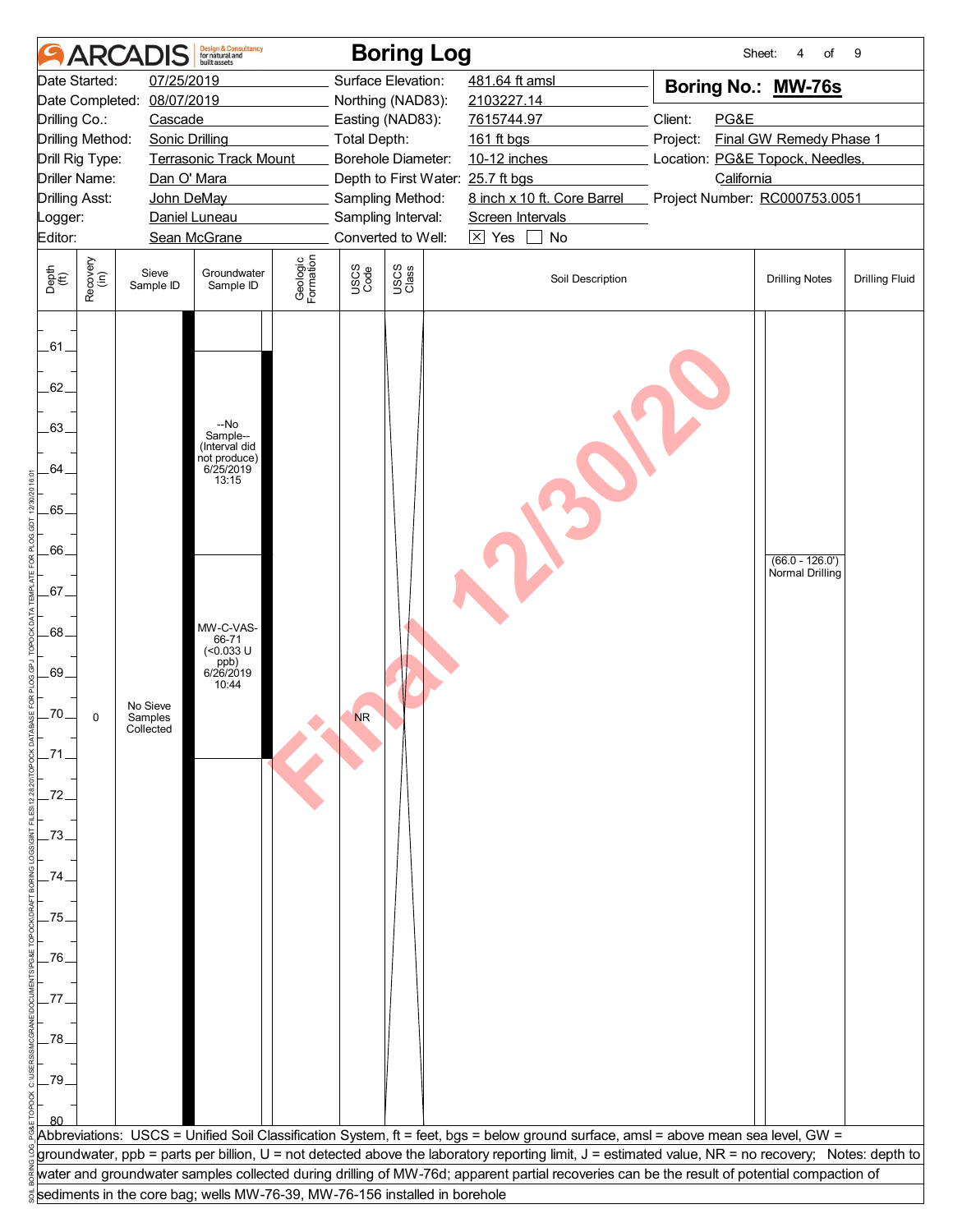|                             |                       | <b>ARCADIS</b>        | <b>Design &amp; Consultancy</b><br>for natural and<br>huilt assets         |                       |                     | <b>Boring Log</b>                      |                                                                                                                                                                                                                                                                                                    | Sheet:                          | 5<br>of                 | 9                     |
|-----------------------------|-----------------------|-----------------------|----------------------------------------------------------------------------|-----------------------|---------------------|----------------------------------------|----------------------------------------------------------------------------------------------------------------------------------------------------------------------------------------------------------------------------------------------------------------------------------------------------|---------------------------------|-------------------------|-----------------------|
|                             | Date Started:         | 07/25/2019            |                                                                            |                       |                     | Surface Elevation:                     | 481.64 ft amsl                                                                                                                                                                                                                                                                                     | Boring No.: MW-76s              |                         |                       |
|                             | Date Completed:       | 08/07/2019            |                                                                            |                       |                     | Northing (NAD83):                      | 2103227.14                                                                                                                                                                                                                                                                                         |                                 |                         |                       |
| Drilling Co.:               |                       | Cascade               |                                                                            |                       |                     | Easting (NAD83):                       | 7615744.97                                                                                                                                                                                                                                                                                         | Client:<br>PG&E                 |                         |                       |
|                             | Drilling Method:      | <b>Sonic Drilling</b> |                                                                            |                       | <b>Total Depth:</b> |                                        | 161 ft bgs                                                                                                                                                                                                                                                                                         | Project:                        | Final GW Remedy Phase 1 |                       |
|                             | Drill Rig Type:       |                       | <b>Terrasonic Track Mount</b>                                              |                       |                     | Borehole Diameter:                     | 10-12 inches                                                                                                                                                                                                                                                                                       | Location: PG&E Topock, Needles, |                         |                       |
|                             | <b>Driller Name:</b>  | Dan O' Mara           |                                                                            |                       |                     | Depth to First Water: 25.7 ft bgs      |                                                                                                                                                                                                                                                                                                    | California                      |                         |                       |
|                             | <b>Drilling Asst:</b> | John DeMay            | Daniel Luneau                                                              |                       |                     | Sampling Method:<br>Sampling Interval: | 8 inch x 10 ft. Core Barrel<br>Screen Intervals                                                                                                                                                                                                                                                    | Project Number: RC000753.0051   |                         |                       |
| Logger:<br>Editor:          |                       |                       | Sean McGrane                                                               |                       |                     | Converted to Well:                     | $\boxtimes$ Yes<br>No<br>$\blacksquare$                                                                                                                                                                                                                                                            |                                 |                         |                       |
|                             |                       |                       |                                                                            |                       |                     |                                        |                                                                                                                                                                                                                                                                                                    |                                 |                         |                       |
| Depth<br>$\widetilde{f(t)}$ | Recovery<br>(in)      | Sieve<br>Sample ID    | Groundwater<br>Sample ID                                                   | Geologic<br>Formation | USCS<br>Code        | USCS<br>Class                          | Soil Description                                                                                                                                                                                                                                                                                   |                                 | <b>Drilling Notes</b>   | <b>Drilling Fluid</b> |
| $-81$                       |                       |                       |                                                                            |                       |                     |                                        |                                                                                                                                                                                                                                                                                                    |                                 |                         |                       |
| 82.                         |                       |                       |                                                                            |                       |                     |                                        |                                                                                                                                                                                                                                                                                                    |                                 |                         |                       |
| .83.                        |                       |                       | MW-C-VAS-<br>81-86<br>$($ < 0.17 U                                         |                       |                     |                                        |                                                                                                                                                                                                                                                                                                    |                                 |                         |                       |
| 84.                         |                       |                       | ppb)<br>6/27/2019<br>10:58                                                 |                       |                     |                                        |                                                                                                                                                                                                                                                                                                    |                                 |                         |                       |
| .85                         |                       |                       |                                                                            |                       |                     |                                        |                                                                                                                                                                                                                                                                                                    |                                 |                         |                       |
| .86                         |                       |                       |                                                                            |                       |                     |                                        |                                                                                                                                                                                                                                                                                                    |                                 |                         |                       |
| $.87-$                      |                       |                       |                                                                            |                       |                     |                                        |                                                                                                                                                                                                                                                                                                    |                                 |                         |                       |
| 88.                         |                       |                       |                                                                            |                       |                     |                                        |                                                                                                                                                                                                                                                                                                    |                                 |                         |                       |
| .89.                        |                       | No Sieve              |                                                                            |                       |                     |                                        |                                                                                                                                                                                                                                                                                                    |                                 |                         |                       |
| .90 <sub>1</sub>            | 0                     | Samples<br>Collected  |                                                                            |                       | <b>NR</b>           |                                        |                                                                                                                                                                                                                                                                                                    |                                 |                         |                       |
| $-91$                       |                       |                       |                                                                            |                       |                     |                                        |                                                                                                                                                                                                                                                                                                    |                                 |                         |                       |
| .92.<br>$-93.$              |                       |                       |                                                                            |                       |                     |                                        |                                                                                                                                                                                                                                                                                                    |                                 |                         |                       |
| .94                         |                       |                       |                                                                            |                       |                     |                                        |                                                                                                                                                                                                                                                                                                    |                                 |                         |                       |
| .95.                        |                       |                       |                                                                            |                       |                     |                                        |                                                                                                                                                                                                                                                                                                    |                                 |                         |                       |
| .96.                        |                       |                       |                                                                            |                       |                     |                                        |                                                                                                                                                                                                                                                                                                    |                                 |                         |                       |
| .97.                        |                       |                       |                                                                            |                       |                     |                                        |                                                                                                                                                                                                                                                                                                    |                                 |                         |                       |
| .98.                        |                       |                       |                                                                            |                       |                     |                                        |                                                                                                                                                                                                                                                                                                    |                                 |                         |                       |
| .99.                        |                       |                       |                                                                            |                       |                     |                                        |                                                                                                                                                                                                                                                                                                    |                                 |                         |                       |
|                             |                       |                       |                                                                            |                       |                     |                                        |                                                                                                                                                                                                                                                                                                    |                                 |                         |                       |
|                             |                       |                       |                                                                            |                       |                     |                                        | Abbreviations: USCS = Unified Soil Classification System, ft = feet, bgs = below ground surface, amsl = above mean sea level, GW =                                                                                                                                                                 |                                 |                         |                       |
|                             |                       |                       |                                                                            |                       |                     |                                        | groundwater, ppb = parts per billion, U = not detected above the laboratory reporting limit, J = estimated value, NR = no recovery; Notes: depth to<br>water and groundwater samples collected during drilling of MW-76d; apparent partial recoveries can be the result of potential compaction of |                                 |                         |                       |
|                             |                       |                       | sediments in the core bag; wells MW-76-39, MW-76-156 installed in borehole |                       |                     |                                        |                                                                                                                                                                                                                                                                                                    |                                 |                         |                       |
|                             |                       |                       |                                                                            |                       |                     |                                        |                                                                                                                                                                                                                                                                                                    |                                 |                         |                       |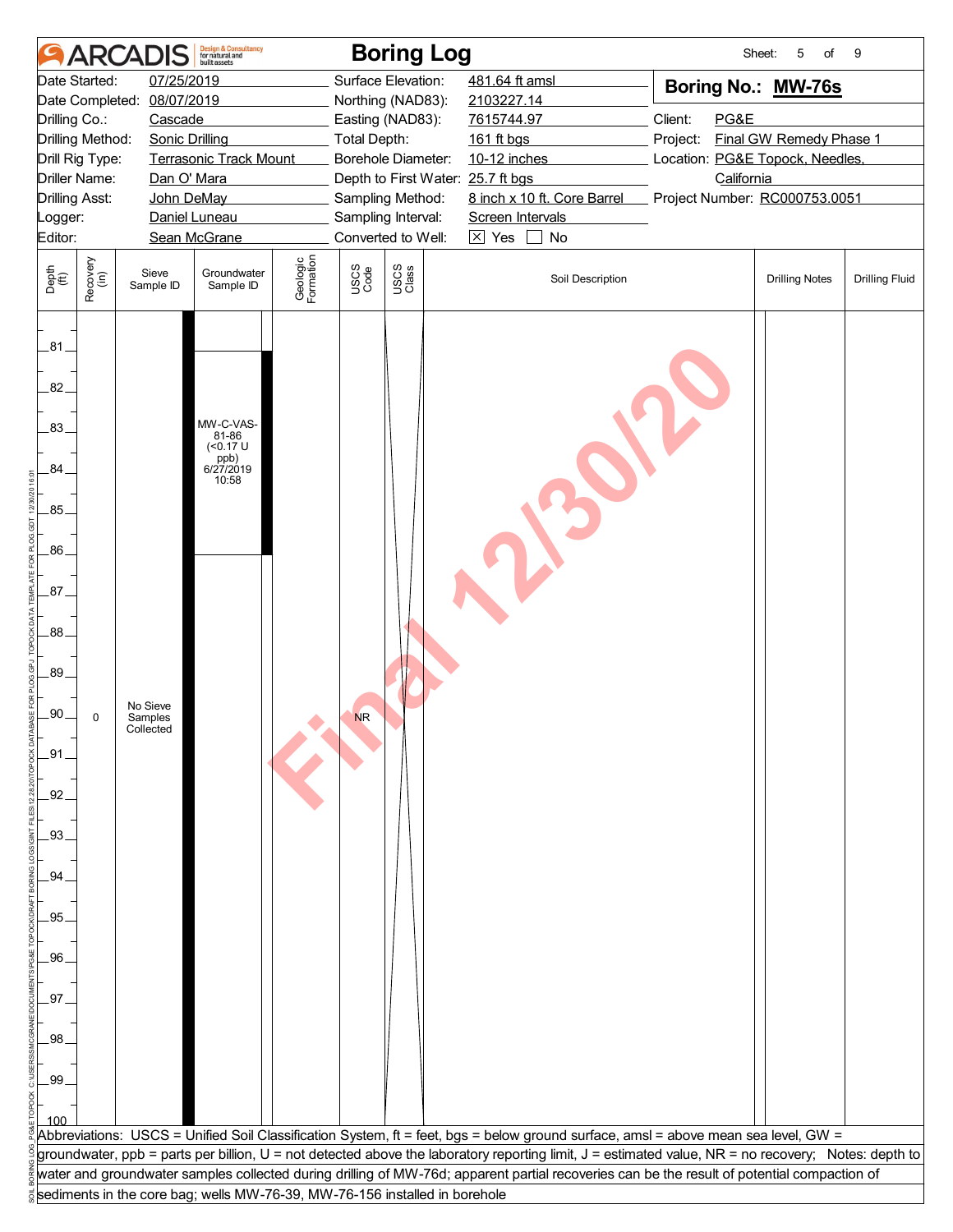|                                  |                      | <b>ARCADIS</b>                   | <b>Design &amp; Consultancy</b><br>for natural and<br><b>built</b> assets  |                       |                     | <b>Boring Log</b>                      |                                                                                                                                                     |          | Sheet:     | 6<br>of                         | 9                     |
|----------------------------------|----------------------|----------------------------------|----------------------------------------------------------------------------|-----------------------|---------------------|----------------------------------------|-----------------------------------------------------------------------------------------------------------------------------------------------------|----------|------------|---------------------------------|-----------------------|
|                                  | Date Started:        | 07/25/2019                       |                                                                            |                       |                     | Surface Elevation:                     | 481.64 ft amsl                                                                                                                                      |          |            | Boring No.: MW-76s              |                       |
|                                  | Date Completed:      | 08/07/2019                       |                                                                            |                       |                     | Northing (NAD83):                      | 2103227.14                                                                                                                                          |          |            |                                 |                       |
| Drilling Co.:                    |                      | Cascade                          |                                                                            |                       |                     | Easting (NAD83):                       | 7615744.97                                                                                                                                          | Client:  | PG&E       |                                 |                       |
|                                  | Drilling Method:     | <b>Sonic Drilling</b>            |                                                                            |                       | <b>Total Depth:</b> |                                        | 161 ft bgs                                                                                                                                          | Project: |            | Final GW Remedy Phase 1         |                       |
|                                  | Drill Rig Type:      |                                  | <b>Terrasonic Track Mount</b>                                              |                       |                     | Borehole Diameter:                     | 10-12 inches                                                                                                                                        |          |            | Location: PG&E Topock, Needles, |                       |
|                                  | <b>Driller Name:</b> | Dan O' Mara                      |                                                                            |                       |                     | Depth to First Water: 25.7 ft bgs      | 8 inch x 10 ft. Core Barrel                                                                                                                         |          | California |                                 |                       |
| <b>Drilling Asst:</b><br>Logger: |                      | John DeMay                       | Daniel Luneau                                                              |                       |                     | Sampling Method:<br>Sampling Interval: | Screen Intervals                                                                                                                                    |          |            | Project Number: RC000753.0051   |                       |
| Editor:                          |                      |                                  | Sean McGrane                                                               |                       |                     | Converted to Well:                     | $\boxtimes$ Yes<br>No<br>$\blacksquare$                                                                                                             |          |            |                                 |                       |
|                                  |                      |                                  |                                                                            |                       |                     |                                        |                                                                                                                                                     |          |            |                                 |                       |
| Depth<br>$\widetilde{f(t)}$      | Recovery<br>(in)     | Sieve<br>Sample ID               | Groundwater<br>Sample ID                                                   | Geologic<br>Formation | USCS<br>Code        | USCS<br>Class                          | Soil Description                                                                                                                                    |          |            | <b>Drilling Notes</b>           | <b>Drilling Fluid</b> |
| 101                              |                      |                                  |                                                                            |                       |                     |                                        |                                                                                                                                                     |          |            |                                 |                       |
| 102                              |                      |                                  |                                                                            |                       |                     |                                        |                                                                                                                                                     |          |            |                                 |                       |
| 103                              |                      |                                  |                                                                            |                       |                     |                                        |                                                                                                                                                     |          |            |                                 |                       |
| 104                              |                      |                                  |                                                                            |                       |                     |                                        |                                                                                                                                                     |          |            |                                 |                       |
| 105                              |                      |                                  |                                                                            |                       |                     |                                        |                                                                                                                                                     |          |            |                                 |                       |
| $-106$                           |                      |                                  |                                                                            |                       |                     |                                        |                                                                                                                                                     |          |            |                                 |                       |
| $-107$                           |                      |                                  |                                                                            |                       |                     |                                        |                                                                                                                                                     |          |            |                                 |                       |
| $-108$                           |                      |                                  |                                                                            |                       |                     |                                        |                                                                                                                                                     |          |            |                                 |                       |
| 109                              |                      |                                  |                                                                            |                       |                     |                                        |                                                                                                                                                     |          |            |                                 |                       |
| $110$                            | 0                    | No Sieve<br>Samples<br>Collected |                                                                            |                       | <b>NR</b>           |                                        |                                                                                                                                                     |          |            |                                 |                       |
| 111                              |                      |                                  |                                                                            |                       |                     |                                        |                                                                                                                                                     |          |            |                                 |                       |
| 112                              |                      |                                  |                                                                            |                       |                     |                                        |                                                                                                                                                     |          |            |                                 |                       |
| $\_113$                          |                      |                                  |                                                                            |                       |                     |                                        |                                                                                                                                                     |          |            |                                 |                       |
| _114_                            |                      |                                  |                                                                            |                       |                     |                                        |                                                                                                                                                     |          |            |                                 |                       |
| $\frac{115}{2}$                  |                      |                                  |                                                                            |                       |                     |                                        |                                                                                                                                                     |          |            |                                 |                       |
| $\_116$                          |                      |                                  |                                                                            |                       |                     |                                        |                                                                                                                                                     |          |            |                                 |                       |
| $-117$                           |                      |                                  |                                                                            |                       |                     |                                        |                                                                                                                                                     |          |            |                                 |                       |
| $\_118$                          |                      |                                  | MW-C-VAS-<br>$117 - 122$<br>(<0.17 U                                       |                       |                     |                                        |                                                                                                                                                     |          |            |                                 |                       |
| $-119$                           |                      |                                  | ppb)<br>6/28/2019<br>14:59                                                 |                       |                     |                                        |                                                                                                                                                     |          |            |                                 |                       |
|                                  |                      |                                  |                                                                            |                       |                     |                                        |                                                                                                                                                     |          |            |                                 |                       |
|                                  |                      |                                  |                                                                            |                       |                     |                                        | Abbreviations: USCS = Unified Soil Classification System, ft = feet, bgs = below ground surface, amsl = above mean sea level, GW =                  |          |            |                                 |                       |
|                                  |                      |                                  |                                                                            |                       |                     |                                        | groundwater, ppb = parts per billion, U = not detected above the laboratory reporting limit, J = estimated value, NR = no recovery; Notes: depth to |          |            |                                 |                       |
|                                  |                      |                                  |                                                                            |                       |                     |                                        | water and groundwater samples collected during drilling of MW-76d; apparent partial recoveries can be the result of potential compaction of         |          |            |                                 |                       |
|                                  |                      |                                  | sediments in the core bag; wells MW-76-39, MW-76-156 installed in borehole |                       |                     |                                        |                                                                                                                                                     |          |            |                                 |                       |
|                                  |                      |                                  |                                                                            |                       |                     |                                        |                                                                                                                                                     |          |            |                                 |                       |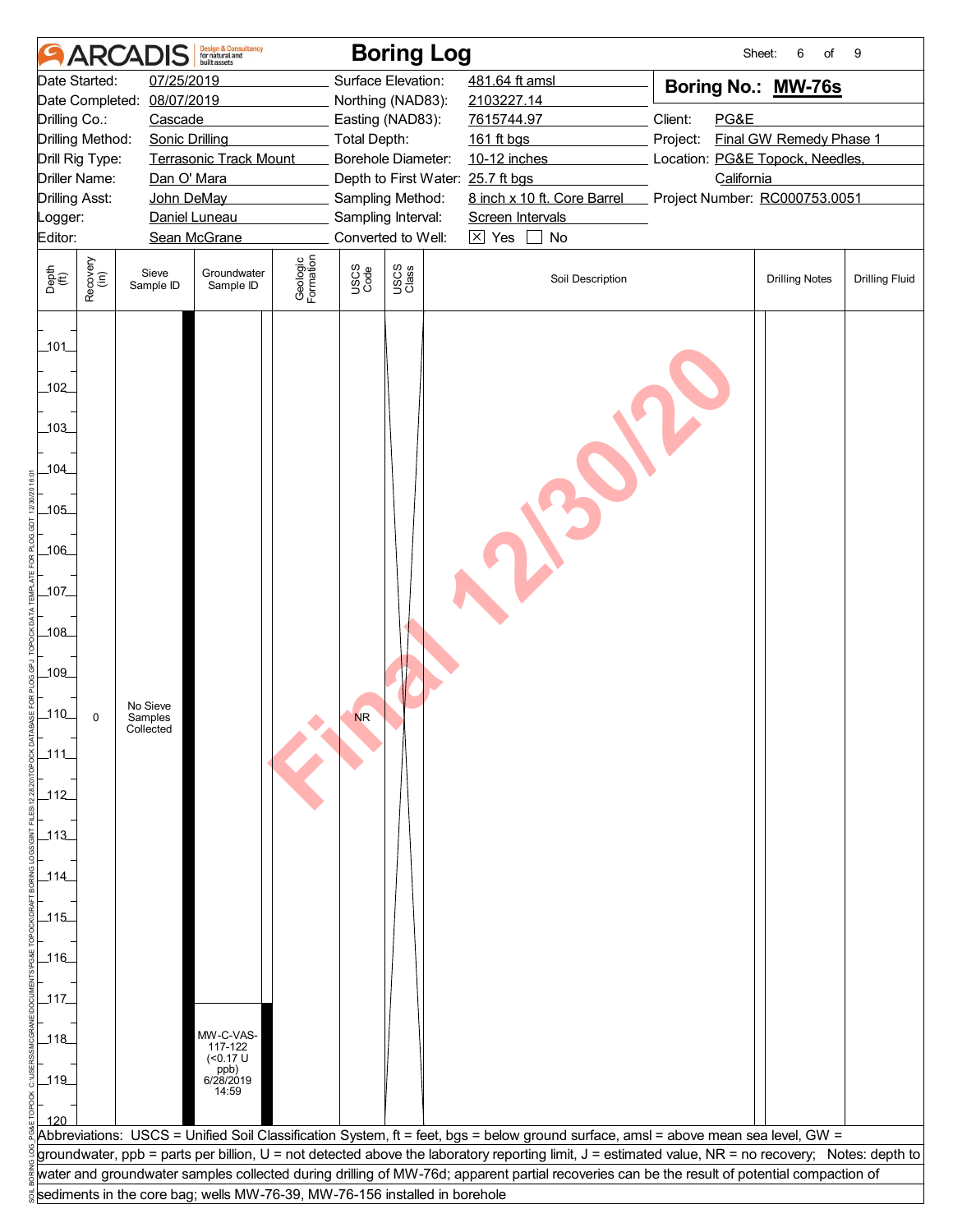|                             |                      | <b>ARCADIS</b>        | <b>Design &amp; Consultancy</b><br>for natural and<br><b>built</b> assets |                       |              | <b>Boring Log</b>                                                          |                                                                                                                                                     | Sheet:                          | $\overline{7}$<br>$\circ f$             | 9                     |
|-----------------------------|----------------------|-----------------------|---------------------------------------------------------------------------|-----------------------|--------------|----------------------------------------------------------------------------|-----------------------------------------------------------------------------------------------------------------------------------------------------|---------------------------------|-----------------------------------------|-----------------------|
|                             | Date Started:        | 07/25/2019            |                                                                           |                       |              | Surface Elevation:                                                         | 481.64 ft amsl                                                                                                                                      | Boring No.: MW-76s              |                                         |                       |
|                             | Date Completed:      | 08/07/2019            |                                                                           |                       |              | Northing (NAD83):                                                          | 2103227.14                                                                                                                                          |                                 |                                         |                       |
| Drilling Co.:               |                      | Cascade               |                                                                           |                       |              | Easting (NAD83):                                                           | 7615744.97                                                                                                                                          | Client:<br>PG&E                 |                                         |                       |
|                             | Drilling Method:     | <b>Sonic Drilling</b> |                                                                           |                       | Total Depth: |                                                                            | 161 ft bgs                                                                                                                                          | Project:                        | Final GW Remedy Phase 1                 |                       |
|                             | Drill Rig Type:      |                       | <b>Terrasonic Track Mount</b>                                             |                       |              | Borehole Diameter:                                                         | 10-12 inches                                                                                                                                        | Location: PG&E Topock, Needles, |                                         |                       |
|                             | <b>Driller Name:</b> | Dan O' Mara           |                                                                           |                       |              | Depth to First Water: 25.7 ft bgs                                          |                                                                                                                                                     | California                      |                                         |                       |
| <b>Drilling Asst:</b>       |                      | John DeMay            |                                                                           |                       |              | Sampling Method:                                                           | 8 inch x 10 ft. Core Barrel                                                                                                                         | Project Number: RC000753.0051   |                                         |                       |
| Logger:                     |                      |                       | Daniel Luneau                                                             |                       |              | Sampling Interval:                                                         | Screen Intervals                                                                                                                                    |                                 |                                         |                       |
| Editor:                     |                      |                       | Sean McGrane                                                              |                       |              | Converted to Well:                                                         | $\boxtimes$ Yes<br>No                                                                                                                               |                                 |                                         |                       |
| Depth<br>$\widetilde{f(t)}$ | Recovery<br>(in)     | Sieve<br>Sample ID    | Groundwater<br>Sample ID                                                  | Geologic<br>Formation | USCS<br>Code | USCS<br>Class                                                              | Soil Description                                                                                                                                    |                                 | <b>Drilling Notes</b>                   | <b>Drilling Fluid</b> |
| 121                         |                      |                       | MW-C-VAS-<br>117-122<br>$($ < 0.17 U<br>ppb)<br>6/28/2019                 |                       |              |                                                                            |                                                                                                                                                     |                                 |                                         |                       |
| 122                         |                      |                       | 14:59                                                                     |                       |              |                                                                            |                                                                                                                                                     |                                 |                                         |                       |
| 123                         |                      |                       |                                                                           |                       |              |                                                                            |                                                                                                                                                     |                                 |                                         |                       |
| 124                         |                      |                       |                                                                           |                       |              |                                                                            |                                                                                                                                                     |                                 |                                         |                       |
| 125                         |                      |                       |                                                                           |                       |              |                                                                            |                                                                                                                                                     |                                 |                                         |                       |
| $126$                       |                      |                       |                                                                           |                       |              |                                                                            |                                                                                                                                                     |                                 | $(126.0 -$<br>136.0'<br>Normal drilling |                       |
| $-127$                      |                      |                       |                                                                           |                       |              |                                                                            |                                                                                                                                                     |                                 |                                         |                       |
| $-128$<br>129               | $\mathbf 0$          |                       |                                                                           |                       | <b>NR</b>    |                                                                            |                                                                                                                                                     |                                 |                                         |                       |
| $-130$                      |                      | No Sieve              |                                                                           |                       |              |                                                                            |                                                                                                                                                     |                                 |                                         |                       |
| 131                         |                      | Samples<br>Collected  |                                                                           |                       |              |                                                                            |                                                                                                                                                     |                                 |                                         |                       |
| _132_                       |                      |                       |                                                                           |                       |              |                                                                            |                                                                                                                                                     |                                 |                                         |                       |
| $-133$                      |                      |                       |                                                                           |                       |              |                                                                            |                                                                                                                                                     |                                 |                                         |                       |
|                             |                      |                       |                                                                           |                       |              |                                                                            |                                                                                                                                                     |                                 |                                         |                       |
| 134                         |                      |                       |                                                                           |                       |              |                                                                            |                                                                                                                                                     |                                 |                                         |                       |
|                             |                      |                       |                                                                           |                       |              |                                                                            |                                                                                                                                                     |                                 |                                         |                       |
| 135                         |                      |                       |                                                                           |                       |              |                                                                            |                                                                                                                                                     |                                 |                                         |                       |
|                             |                      |                       |                                                                           |                       |              |                                                                            |                                                                                                                                                     |                                 |                                         |                       |
| $-136$                      |                      |                       |                                                                           |                       |              |                                                                            | (136.0 - 138.0') Topock - Alluvium Deposits; Sandy silt (ML);                                                                                       |                                 | $(136.0 -$                              |                       |
|                             |                      |                       |                                                                           | Topock -              |              |                                                                            | reddish brown / moderate brown (5YR 4/4); low plasticity; some<br>medium grained sand, subangular to subround; little medium to                     |                                 | 146.0'<br>Rough Drilling                |                       |
| 137                         |                      |                       |                                                                           | Alluvium<br>Deposits  | <b>ML</b>    |                                                                            | large pebbles, subangular; little clay; moist                                                                                                       |                                 |                                         |                       |
| 138                         | 117.6                |                       |                                                                           |                       |              |                                                                            |                                                                                                                                                     |                                 |                                         |                       |
|                             |                      |                       |                                                                           |                       |              |                                                                            | (138.0 - 144.0') Topock - Alluvium Deposits; Silty sand with gravel<br>(SM); reddish brown / moderate brown (5YR 4/4); fine grained to              |                                 |                                         |                       |
| $-139$                      |                      |                       |                                                                           | Topock -<br>Alluvium  | <b>SM</b>    |                                                                            | medium grained, subangular to subround; some silt; little medium<br>to large pebbles, subangular to subround; little clay; moist                    |                                 |                                         |                       |
|                             |                      |                       |                                                                           | Deposits              |              |                                                                            |                                                                                                                                                     |                                 |                                         |                       |
| 140                         |                      |                       |                                                                           |                       |              |                                                                            |                                                                                                                                                     |                                 |                                         |                       |
|                             |                      |                       |                                                                           |                       |              |                                                                            | Abbreviations: USCS = Unified Soil Classification System, ft = feet, bgs = below ground surface, amsl = above mean sea level, GW =                  |                                 |                                         |                       |
|                             |                      |                       |                                                                           |                       |              |                                                                            | groundwater, ppb = parts per billion, U = not detected above the laboratory reporting limit, J = estimated value, NR = no recovery; Notes: depth to |                                 |                                         |                       |
|                             |                      |                       |                                                                           |                       |              |                                                                            | water and groundwater samples collected during drilling of MW-76d; apparent partial recoveries can be the result of potential compaction of         |                                 |                                         |                       |
|                             |                      |                       |                                                                           |                       |              | sediments in the core bag; wells MW-76-39, MW-76-156 installed in borehole |                                                                                                                                                     |                                 |                                         |                       |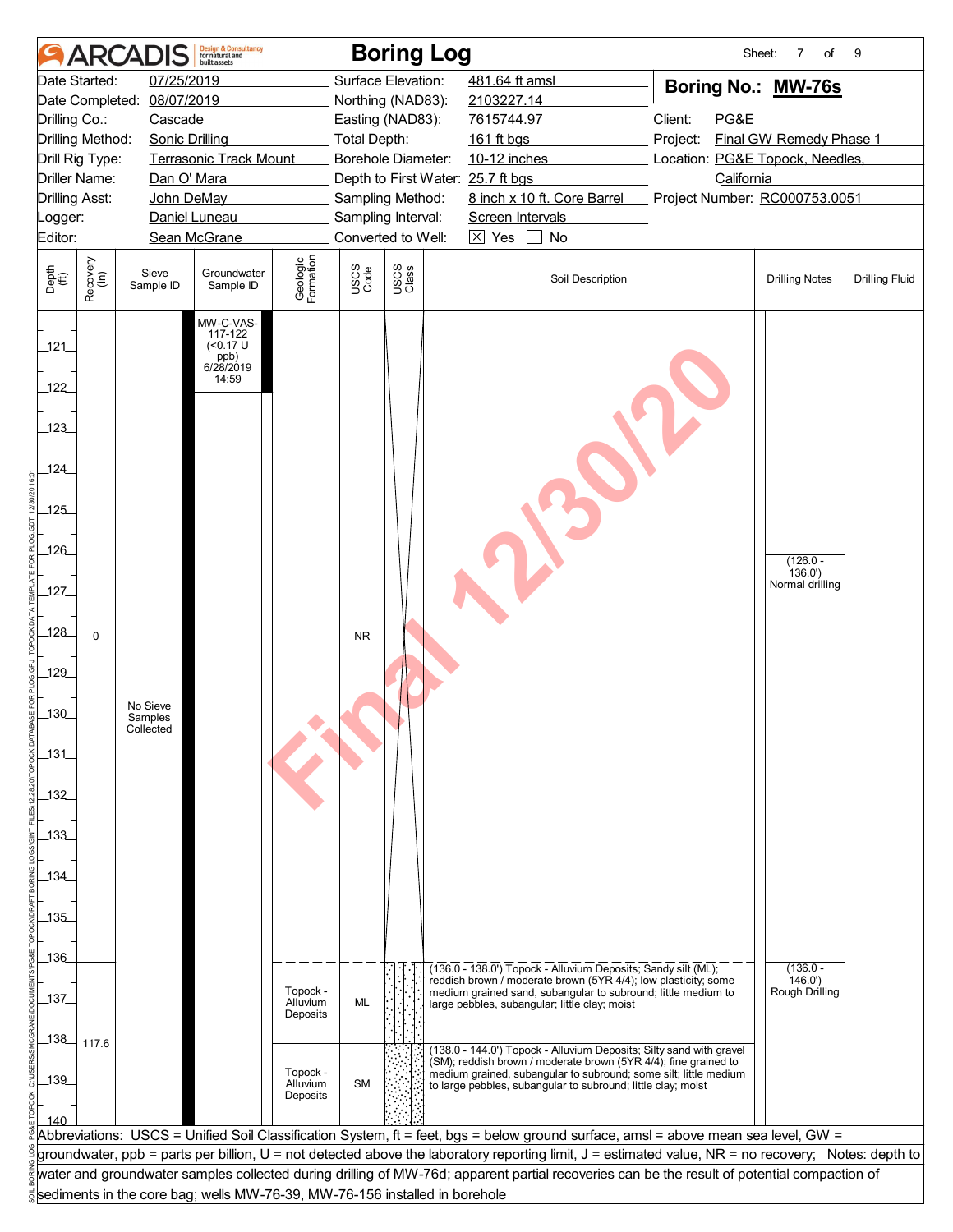|                                              |                       | <b>ARCADIS</b>       | <b>Design &amp; Consultancy</b><br>for natural and<br>huilt assets |                                  |                     | <b>Boring Log</b>                                                          |                                                                                                                                                     | Sheet:                          | 8<br>of                        | 9                               |
|----------------------------------------------|-----------------------|----------------------|--------------------------------------------------------------------|----------------------------------|---------------------|----------------------------------------------------------------------------|-----------------------------------------------------------------------------------------------------------------------------------------------------|---------------------------------|--------------------------------|---------------------------------|
|                                              | Date Started:         | 07/25/2019           |                                                                    |                                  |                     | Surface Elevation:                                                         | 481.64 ft amsl                                                                                                                                      | Boring No.: MW-76s              |                                |                                 |
| Date Completed: 08/07/2019                   |                       |                      |                                                                    |                                  |                     | Northing (NAD83):                                                          | 2103227.14                                                                                                                                          |                                 |                                |                                 |
|                                              | Drilling Co.:         | Cascade              |                                                                    |                                  |                     | Easting (NAD83):                                                           | 7615744.97                                                                                                                                          | Client:<br>PG&E                 |                                |                                 |
|                                              | Drilling Method:      | Sonic Drilling       |                                                                    |                                  | <b>Total Depth:</b> |                                                                            | 161 ft bgs                                                                                                                                          | Project:                        | Final GW Remedy Phase 1        |                                 |
|                                              | Drill Rig Type:       |                      | Terrasonic Track Mount                                             |                                  |                     | Borehole Diameter:                                                         | 10-12 inches                                                                                                                                        | Location: PG&E Topock, Needles, |                                |                                 |
|                                              | <b>Driller Name:</b>  | Dan O' Mara          |                                                                    |                                  |                     | Depth to First Water: 25.7 ft bgs                                          |                                                                                                                                                     | California                      |                                |                                 |
|                                              | <b>Drilling Asst:</b> | John DeMay           |                                                                    |                                  |                     | Sampling Method:                                                           | 8 inch x 10 ft. Core Barrel                                                                                                                         | Project Number: RC000753.0051   |                                |                                 |
| Logger:                                      |                       |                      | Daniel Luneau                                                      |                                  |                     | Sampling Interval:                                                         | Screen Intervals                                                                                                                                    |                                 |                                |                                 |
| Editor:                                      |                       |                      | Sean McGrane                                                       |                                  |                     | Converted to Well:                                                         | $\boxtimes$ Yes<br>$\blacksquare$<br>No                                                                                                             |                                 |                                |                                 |
|                                              |                       |                      |                                                                    |                                  |                     |                                                                            |                                                                                                                                                     |                                 |                                |                                 |
| Depth<br>$\overset{\text{fft}}{(\text{ft})}$ | Recovery<br>(in)      | Sieve<br>Sample ID   | Groundwater<br>Sample ID                                           | Geologic<br>Formation            | USCS<br>Code        | USCS<br>Class                                                              | Soil Description                                                                                                                                    |                                 | <b>Drilling Notes</b>          | <b>Drilling Fluid</b>           |
| 141<br>142                                   |                       |                      |                                                                    | Topock -<br>Alluvium<br>Deposits | <b>SM</b>           |                                                                            |                                                                                                                                                     |                                 |                                |                                 |
| 143<br>144                                   | 117.6                 |                      |                                                                    |                                  |                     |                                                                            |                                                                                                                                                     |                                 |                                |                                 |
|                                              |                       |                      |                                                                    |                                  |                     |                                                                            | (144.0 - 146.0') Topock - Alluvium Deposits; Sandy silt with gravel<br>(ML); dark yellowish brown (10YR 4/4); some fine to medium                   |                                 |                                |                                 |
| $-145$                                       |                       |                      |                                                                    | Topock -<br>Alluvium             | ML                  |                                                                            | grained sand, subangular to subround; little medium to large                                                                                        |                                 |                                |                                 |
|                                              |                       |                      |                                                                    | Deposits                         |                     |                                                                            | pebbles, subangular; little clay; dry                                                                                                               |                                 |                                |                                 |
| $-146$                                       |                       |                      |                                                                    |                                  |                     |                                                                            |                                                                                                                                                     |                                 |                                |                                 |
|                                              |                       |                      |                                                                    |                                  |                     |                                                                            | (146.0 - 150.0') Topock - Alluvium Deposits; Sandy silt (ML);<br>reddish brown / moderate brown (5YR 4/4); some medium to                           |                                 | $(146.0 -$<br>161.0'           | $(146.0 -$<br>161.0'            |
| 147                                          |                       |                      |                                                                    |                                  |                     |                                                                            | coarse grained sand, subangular to subround; little clay; trace                                                                                     |                                 | Rough drilling,                | 1430 gallons                    |
|                                              |                       |                      |                                                                    |                                  |                     |                                                                            | small to medium pebbles; wet                                                                                                                        |                                 | used water to<br>flush casing  | of water used;<br>75 gallons of |
| _148_                                        |                       |                      |                                                                    | Topock -                         |                     |                                                                            |                                                                                                                                                     |                                 | prior to well<br>installation. | water<br>recovered;             |
|                                              |                       |                      |                                                                    | Alluvium<br>Deposits             | ML                  |                                                                            |                                                                                                                                                     |                                 |                                | 1355 gallons                    |
|                                              |                       |                      | MW-C-VAS-                                                          |                                  |                     |                                                                            | $(148.5)$ ; moist to wet                                                                                                                            |                                 |                                | of water lost                   |
| 149_                                         |                       |                      | 147-152<br>$(0.17 \text{ U}$                                       |                                  |                     |                                                                            |                                                                                                                                                     |                                 |                                |                                 |
|                                              |                       | No Sieve             | ppb)                                                               |                                  |                     |                                                                            |                                                                                                                                                     |                                 |                                |                                 |
| $-150$                                       |                       | Samples<br>Collected | 6/29/2019<br>13:58                                                 |                                  |                     |                                                                            | [ [ ] [ ] [ ] (150.0 - 161.0') Topock - Alluvium Deposits; Poorly graded sand                                                                       |                                 |                                |                                 |
|                                              |                       |                      |                                                                    |                                  |                     |                                                                            | with silt and gravel (SP-SM); reddish brown / moderate brown<br>(5YR 4/4); coarse grained, subangular to subround; and granules                     |                                 |                                |                                 |
| 151                                          |                       |                      |                                                                    |                                  |                     |                                                                            | to large pebbles, angular to subangular; little silt; trace clay; moist                                                                             |                                 |                                |                                 |
|                                              |                       |                      |                                                                    |                                  |                     | to wet                                                                     |                                                                                                                                                     |                                 |                                |                                 |
| $-152$                                       |                       |                      |                                                                    |                                  |                     |                                                                            |                                                                                                                                                     |                                 |                                |                                 |
|                                              |                       |                      |                                                                    |                                  |                     |                                                                            |                                                                                                                                                     |                                 |                                |                                 |
| $-153$                                       | 189.6                 |                      |                                                                    |                                  |                     |                                                                            |                                                                                                                                                     |                                 |                                |                                 |
|                                              |                       |                      |                                                                    |                                  |                     |                                                                            |                                                                                                                                                     |                                 |                                |                                 |
| 154                                          |                       |                      |                                                                    |                                  |                     |                                                                            |                                                                                                                                                     |                                 |                                |                                 |
|                                              |                       |                      |                                                                    |                                  |                     |                                                                            |                                                                                                                                                     |                                 |                                |                                 |
| $-155$                                       |                       |                      |                                                                    | Topock -<br>Alluvium             | SP-SM               |                                                                            |                                                                                                                                                     |                                 |                                |                                 |
|                                              |                       |                      |                                                                    | Deposits                         |                     |                                                                            |                                                                                                                                                     |                                 |                                |                                 |
| $-156$                                       |                       |                      |                                                                    |                                  |                     |                                                                            |                                                                                                                                                     |                                 |                                |                                 |
|                                              |                       |                      |                                                                    |                                  |                     |                                                                            |                                                                                                                                                     |                                 |                                |                                 |
| 157                                          |                       |                      |                                                                    |                                  |                     |                                                                            |                                                                                                                                                     |                                 |                                |                                 |
|                                              |                       |                      |                                                                    |                                  |                     |                                                                            |                                                                                                                                                     |                                 |                                |                                 |
| 158                                          |                       |                      |                                                                    |                                  |                     |                                                                            |                                                                                                                                                     |                                 |                                |                                 |
|                                              |                       |                      |                                                                    |                                  |                     |                                                                            |                                                                                                                                                     |                                 |                                |                                 |
| 159                                          |                       |                      |                                                                    |                                  |                     |                                                                            |                                                                                                                                                     |                                 |                                |                                 |
|                                              |                       |                      |                                                                    |                                  |                     |                                                                            |                                                                                                                                                     |                                 |                                |                                 |
|                                              |                       |                      |                                                                    |                                  |                     |                                                                            |                                                                                                                                                     |                                 |                                |                                 |
|                                              |                       |                      |                                                                    |                                  |                     |                                                                            | Abbreviations: USCS = Unified Soil Classification System, ft = feet, bgs = below ground surface, amsl = above mean sea level, GW =                  |                                 |                                |                                 |
|                                              |                       |                      |                                                                    |                                  |                     |                                                                            | groundwater, ppb = parts per billion, U = not detected above the laboratory reporting limit, J = estimated value, NR = no recovery; Notes: depth to |                                 |                                |                                 |
|                                              |                       |                      |                                                                    |                                  |                     |                                                                            | water and groundwater samples collected during drilling of MW-76d; apparent partial recoveries can be the result of potential compaction of         |                                 |                                |                                 |
|                                              |                       |                      |                                                                    |                                  |                     | sediments in the core bag; wells MW-76-39, MW-76-156 installed in borehole |                                                                                                                                                     |                                 |                                |                                 |